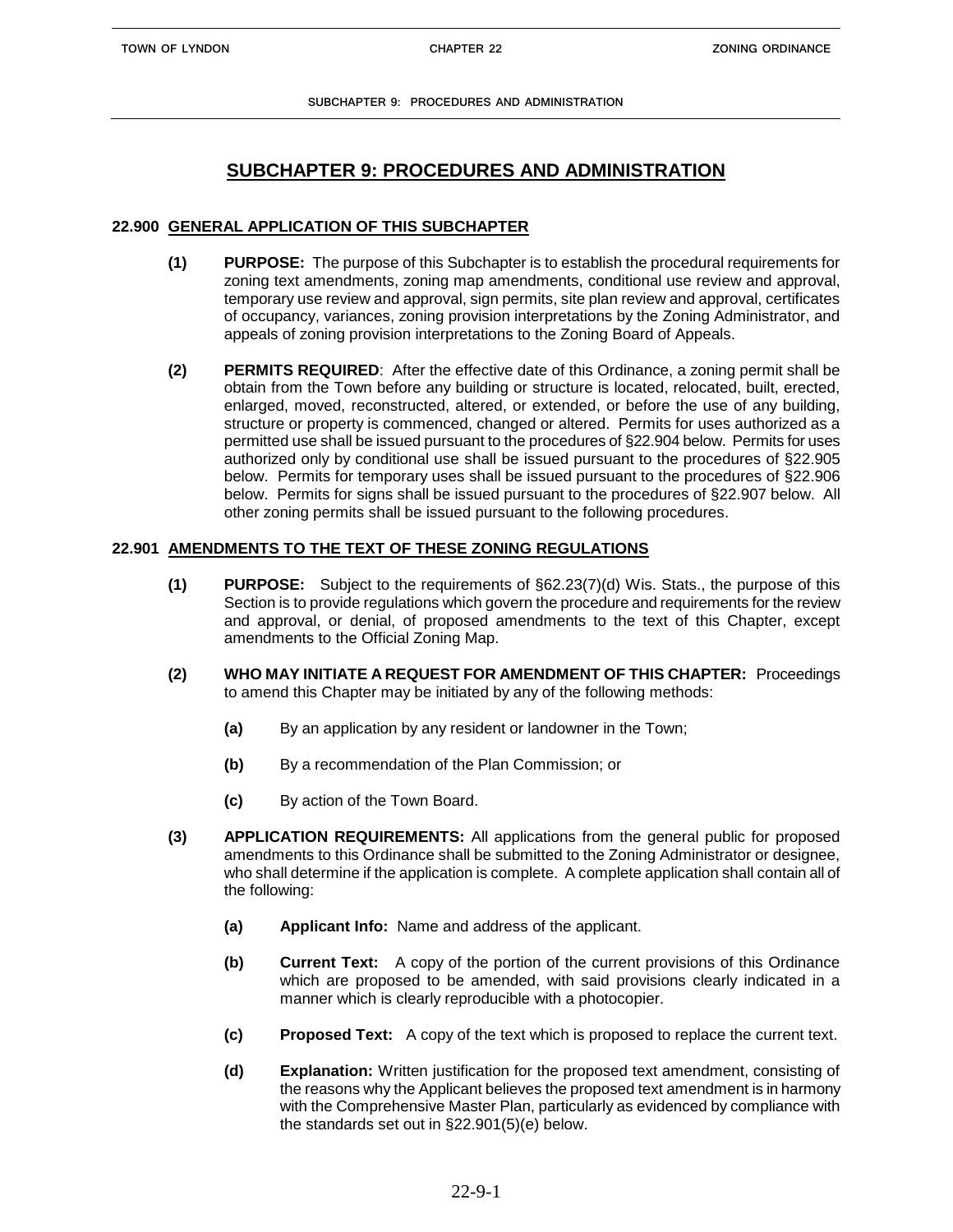## **(4) REVIEW BY ZONING ADMINISTRATOR:**

- **(a)** The Zoning Administrator, or designee, shall determine whether the application fulfills the requirements of section (3) above. If the Zoning Administrator determines that the application does not fulfill the requirements of section (3) above, he shall return the application to the Applicant with a brief statement identifying how the application is inadequate. If the Zoning Administrator determines that the application does fulfill the requirements of section (3), he shall so notify Applicant and forward the application to the Plan Commission for further action.
- **(b)** The Zoning Administrator shall review and evaluate the application and shall comment in writing to the Plan Commission on the proposed text amendment provided in the application, taking into consideration the review standards of §22.901(5)(e) below. The Zoning Administrator=s written comments shall be submitted to the Plan Commission on or before the Public Hearing described below. A copy thereof shall also be provided to the Applicant.
- **(c)** The Zoning Administrator shall not refer the application to the Plan Commission and no one shall place the application on the Plan Commission agenda until the Zoning Administrator, or designee, has certified that the application is complete. However, an item may be placed on an agenda as a Adiscussion-only $\mathfrak g$  item, with the permission of the Chairman of the Plan Commission, even though a completed application has not yet been submitted.

## **(5) REVIEW AND RECOMMENDATION BY THE PLAN COMMISSION:**

- **(a) Submission to Plan Commission Required:** Pursuant to §62.23(7)(d) Wis. Stats., no amendment shall be made to this Chapter without first allowing for a recommendation from the Plan Commission.
- **(b) Public Hearing:** Unless the Town Board specifically provides otherwise, public hearings on proposed amendments shall be held by the Plan Commission. The Plan Commission shall schedule a reasonable time and place for a public hearing, within 45 days after the Administrator determines that the application is complete. The Applicant may appear in person, by agent, and/or by attorney.
- **(c) Notice:** Notice of the proposed amendment and the public hearing shall conform to the requirements of §62.23(7)(d) Wis. Stats. Said notice shall contain a description of the proposed text change. In addition, at least ten(10) days before said public hearing, the Clerk shall mail an identical notice to the Applicant, and to the Clerk of any municipality whose boundaries are within 1,000 feet of any portion of the jurisdiction of this Ordinance. Failure to mail said notice, provided it is unintentional, shall not invalidate proceedings under this Section.
- **(d) Formal Decision:** Within 60 days after the public hearing (or within an extension of said period requested in writing by the Applicant and granted by the Plan Commission), the Plan Commission (i) shall make a written report to the Town Board and/or (ii) shall state in the formal minutes of its meeting, its findings and its recommendations regarding the application. Said report and/or minutes shall include formal findings of facts developed and approved by the Plan Commission concerning the standards of subsection (e) below.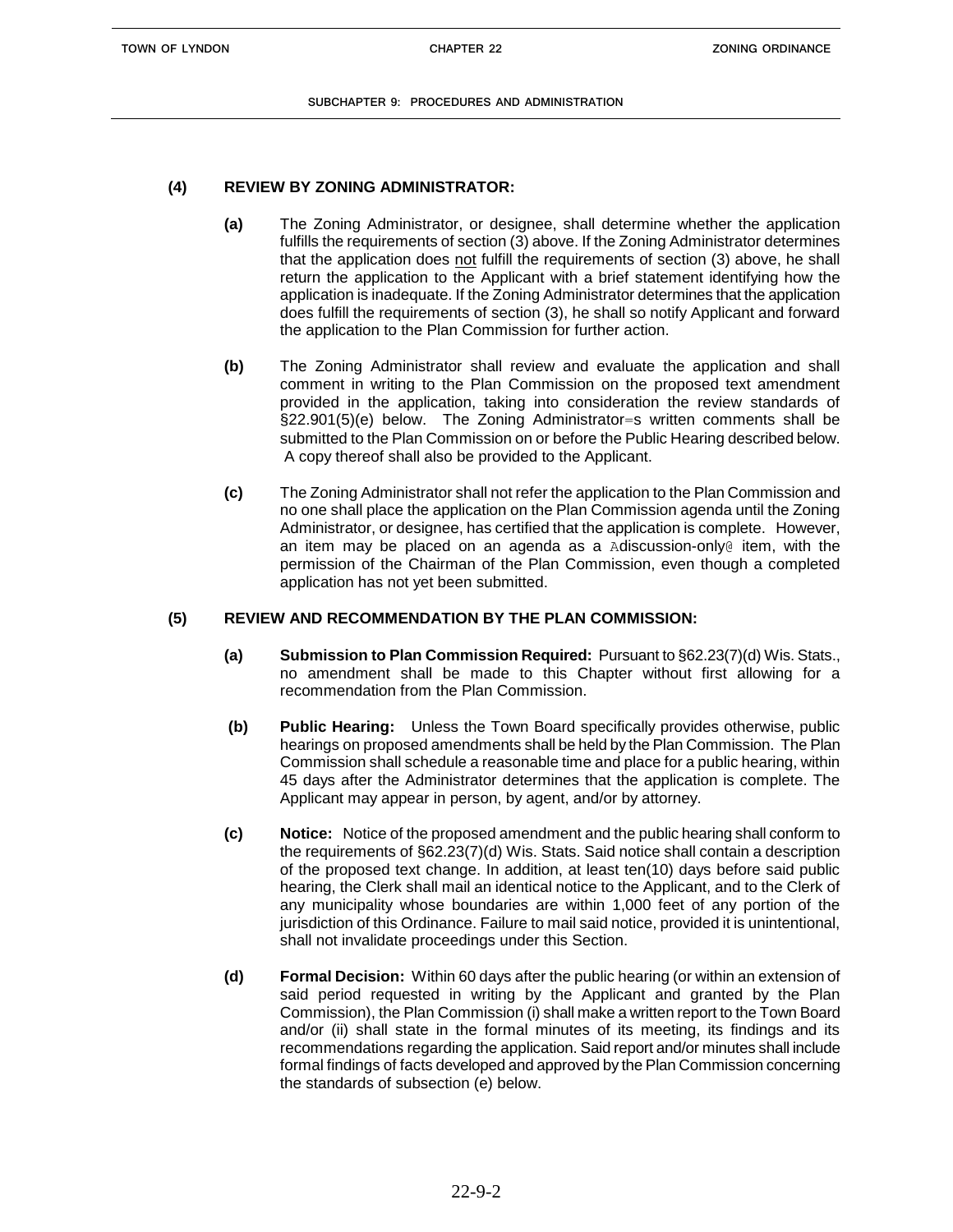- **(e) Standards of Review:** The following issues shall be considered by the Plan Commission in making its decision:
	- **1.** Whether the proposed text amendment is in harmony with the recommendations of the Comprehensive Master Plan, with specific reference wherever applicable to the text of the Comprehensive Plan, and/or whether the Comprehensive Plan needs to be amended either (i) to change the recommendations of the Plan or (ii) to promulgate a recommendation which was omitted from the Plan.
	- **2.** Whether the proposed text amendment furthers the purposes of this Chapter as outlined in Section 22.103.
	- **3.** Whether the proposed text amendment furthers the purposes of the general Subchapter in which the amendment is proposed to be located.
	- **4.** Whether the proposed text amendment furthers the purposes of the specific Section in which the amendment is proposed to be located.
	- **5.** Whether any new, different or unusual factors have arisen that are not properly addressed in the current zoning text. The following are examples of such factors:
	- **a.** The provisions of this Chapter should be brought into conformity with the Comprehensive Plan. (If this is a factor related to the proposed amendment, note pertinent portions of the Comprehensive Plan.);
		- **b.** A change has occurred in the land market, or other factors have arisen which require a new form of development, a new type of land use, or a new procedure to meet said change(s);
		- **c.** New methods of creating development or providing infrastructure make it necessary to alter this Ordinance to meet these new factors;
		- **d.** Changing governmental finances require amending this Chapter in order to meet the needs of the government in terms of providing affordable public services.
	- **6.** Whether the proposed amendment maintains the desired overall consistency of land uses, land use intensities, and land use impacts within the pertinent zoning districts.
	- **7.** Whether the potential public benefits of the proposed amendment outweigh any and all potential adverse impacts of the proposed amendment.
- **(f) Failure to Act:** If the Plan Commission fails to act as required above, then the Town Board may hold a public hearing, pursuant to the requirements of subsection (c) above, and then make a decision as required below.
- **(6) REVIEW AND ACTION BY THE TOWN BOARD:** The Town Board shall consider the Plan Commission=s recommendation regarding the proposed text amendment. The Board may request further information and/or additional reports from the Plan Commission, Zoning Administrator, and/or the Applicant. The Board may conduct one or more meetings on the application before taking final action. The Board may approve the amendment as originally proposed, may approve the proposed amendment with modifications (per the recommendations of the Zoning Administrator, the Plan Commission, authorized outside experts, or its own members), or may deny approval of the proposed amendment. If the Board wishes to make significant changes in the proposed text amendment, as recommended by the Plan Commission, then the procedure set forth in subsection (5) above shall again be followed prior to Board action. The Board=s approval of the requested amendment shall be considered the approval of a unique request, and shall not be construed as precedent for any other proposed amendment.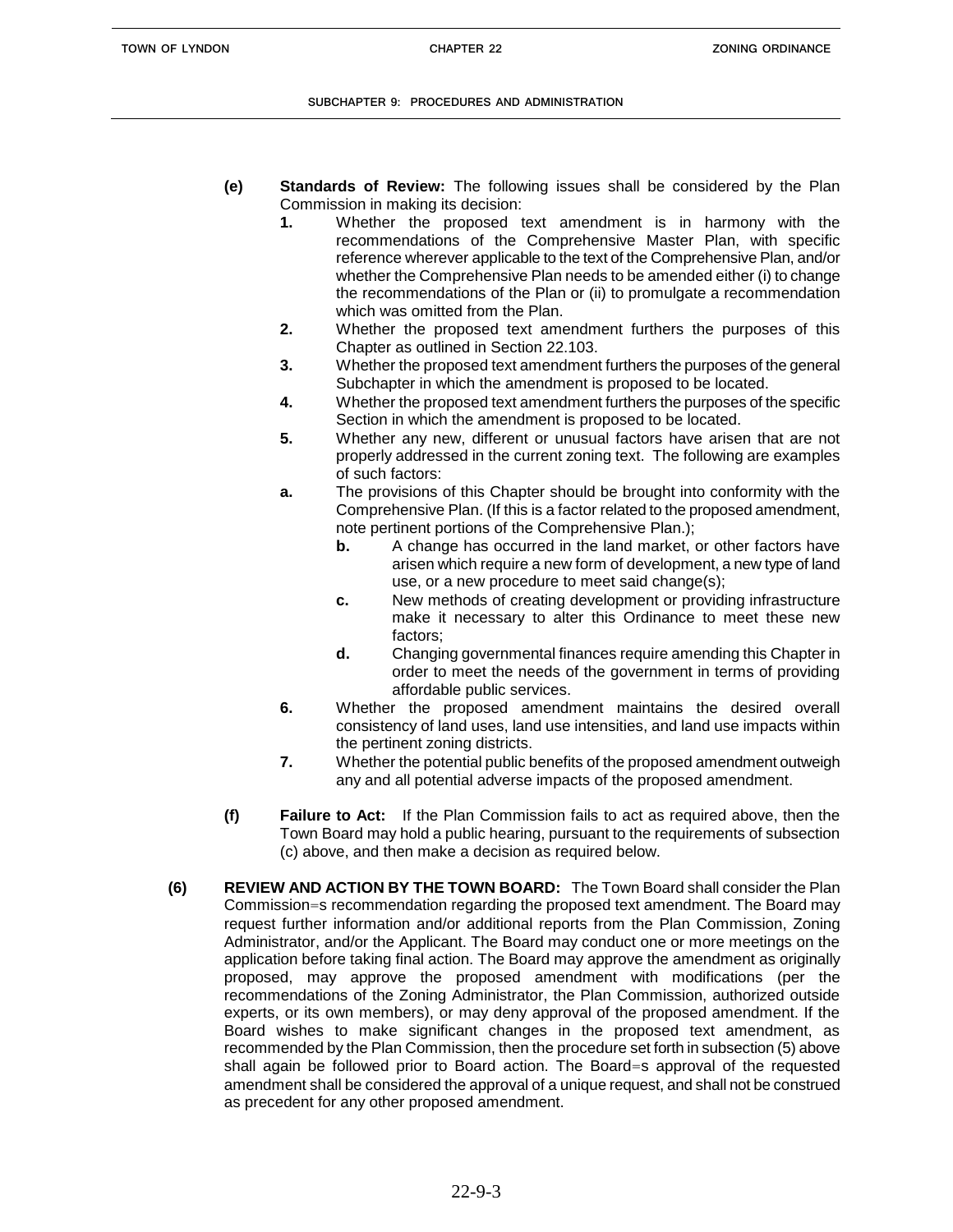- **(7) EFFECT OF DENIAL:** No application which has been denied (in whole or in part) shall be resubmitted for a period of 12 months from the date of said order of denial, unless the Administrator, or designee, first determines that either (i) substantial and material new evidence has arisen or (ii) a substantial and material change of circumstances has occurred, regarding an issue which was relevant and significant to the prior decision to deny the application.
- **(8) FEE:**
	- **(a)** All applicants shall pay an application fee when requesting an amendment to the text, and such fee shall be established by resolution of the Town Board. See, §22.937.
	- **(b)** Application fees do not include, and are in addition to, building permit fees established by the Building Code, and other fees which may be imposed for driveways, etc.
	- **(c)** A double application fee shall be charged by the Town if an application is submitted after the Applicant has committed an act or omission for which the Applicant now seeks an amendment. Such double fee shall not release the applicant from full compliance with this Chapter nor from prosecution for violation of this Chapter.
	- **(d)** All applicants shall reimburse the Town for the time spent by Staff and consultants in reviewing and processing the application, pursuant to §22.937(4).
	- **(e)** The Town may delay any and all action and steps required above, including public hearings, until such time as all fees required hereunder have been paid. An application is not considered Acomplete@ and ready for consideration until all fees have been paid.

# **22.902 AMENDMENTS TO THE OFFICIAL ZONING MAPS**

- **(1) PURPOSE:** Subject to the requirements of §62.23(7)(d) Wis. Stats., the purpose of this Section is to provide regulations which govern the procedure and requirements for the review and approval, or denial, of proposed amendments to the Official Zoning Maps.
- **(2) WHO MAY INITIATE A REQUEST FOR AMENDMENT OF THE ZONING MAPS:** Proceedings to amend the Official Zoning Maps may be initiated by any of the following:
	- **(a)** By an application by any resident or landowner in the Town;
	- **(b)** By a recommendation of the Plan Commission; or
	- **(c)** By action of the Town Board.
- **(3) APPLICATION REQUIREMENTS:** All applications from the general public for proposed amendments to the Map shall be submitted to the Zoning Administrator, or designee, who shall determine if the application is complete. A complete application shall contain all of the following:
	- **(a) Applicant Info:** Name and address of the applicant, and the owner of the site, and the address and tax parcel number for the site.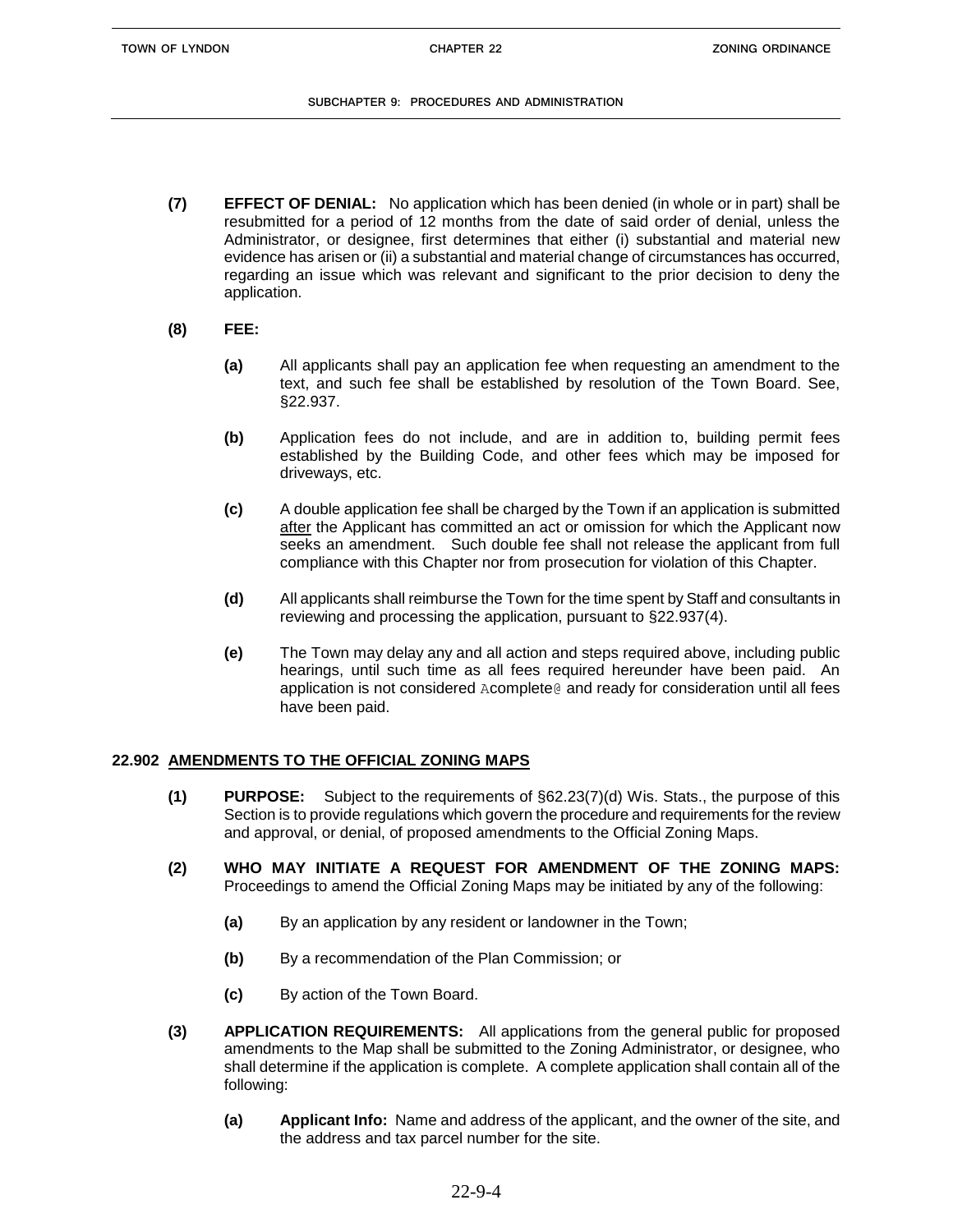- **(b) Site Map:** A map of the subject property showing all lands for which the zoning is proposed to be amended, and all other lands within 200 feet of the boundaries of the subject property, together with the names and addresses of the owners of all lands on said map as they appear on the current tax records of the Town. Said map shall clearly indicate the current zoning of the subject property and its environs. Said map and all its parts and attachments shall be submitted in a form which is not larger than 11" by 17," which is clearly reproducible with a photocopier, and which is at a scale that is not less than one inch equals 800 feet. All lot dimensions of the subject property, a graphic scale, and a north arrow shall be provided.
- **(c) Overall Map:** A map, such as the Land Use Plan Map, of the generalized location of the subject property in relation to the Town as a whole.
- **(d) Explanation:** Written justification for the proposed map amendment, consisting of the reasons why the Applicant believes the proposed map amendment is in harmony with recommendations of the Master Plan, particularly as evidenced by compliance with the standards set out in §22.902(5)(e) below.

## **(4) REVIEW BY ZONING ADMINISTRATOR:**

- **(a)** The Zoning Administrator, or designee, shall determine whether the application fulfills the requirements of section (3) above. If the Zoning Administrator determines that the application does not fulfill the requirements of section (3) above, he shall return the application to the Applicant with a brief statement identifying how the application is inadequate. If the Zoning Administrator determines that the application does fulfill the requirements of section (3), he shall so notify Applicant and forward the application to the Plan Commission for further action.
- **(b)** The Zoning Administrator shall review and evaluate the application and shall comment in writing to the Plan Commission on the proposed text amendment provided in the application, taking into consideration the review standards of §22.902(5)(e) below. The Zoning Administrator=s written comments shall be submitted to the Plan Commission on or before the Public Hearing described below. A copy thereof shall also be provided to the Applicant.
- **(c)** The Zoning Administrator shall not refer the application to the Plan Commission and no one shall place the application on the Plan Commission agenda until the Zoning Administrator, or designee, has certified that the application is complete. However, an item may be placed on an agenda as a Adiscussion-only@ item, with the permission of the Chairman of the Plan Commission, even though a completed application has not yet been submitted.

## **(5) REVIEW AND RECOMMENDATION BY THE PLAN COMMISSION:**

- **(a) Submission To Plan Commission Required:** Pursuant to §62.23(7)(d) Wis. Stats., no amendment shall be made to the Official Zoning Map without first allowing for a recommendation from the Plan Commission.
- **(b) Hearing:** Unless the Town Board specifically provides otherwise, public hearings on proposed amendments shall be held by the Plan Commission. The Plan Commission shall schedule a reasonable time and place for a public hearing, within 45 days after the Administrator determines that the application is complete. The Applicant may appear in person, by agent, and/or by attorney.
- **(c) Notice:** Notice of the proposed amendment and the public hearing shall conform to the requirements of §62.23(7)(d) of the Wis. Stats. Said notice shall contain a description of the subject property and the proposed change in zoning. In addition, at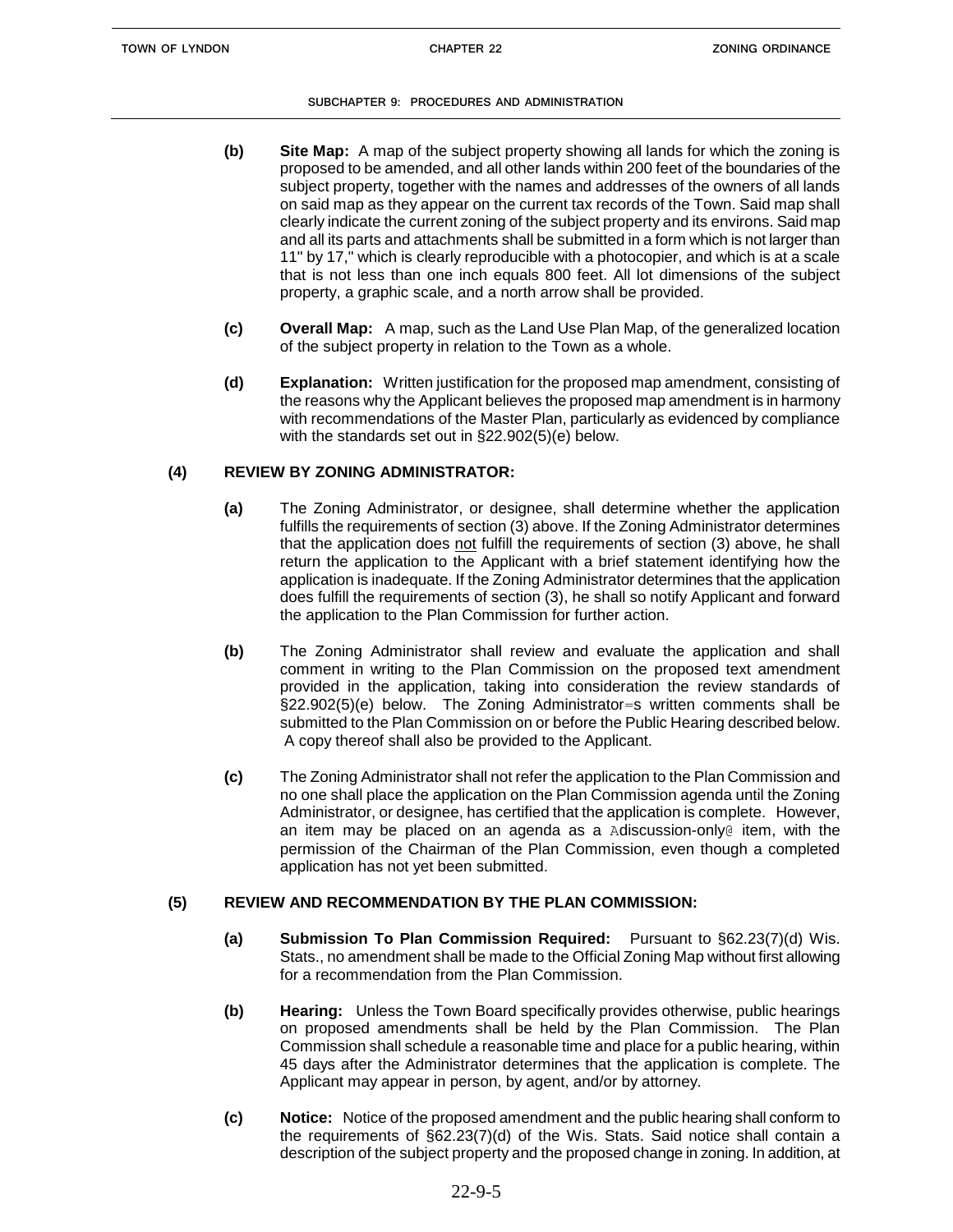least ten days before said public hearing, the Clerk shall mail an identical notice to the Applicant; to all property owners within 200 feet of the boundaries of the subject property as identified in §22.902(3)(b), above; and to the Clerk of any municipality whose boundaries are within 1,000 feet of the subject property. Failure to mail said notice, provided it is unintentional, shall not invalidate proceedings under this Section.

- **(d) Formal Decision:** Within 60 days after the public hearing (or within an extension of said period requested in writing by the Applicant and granted by the Plan Commission), the Plan Commission (i) shall make a written report to the Town Board and/or (ii) shall state in the formal minutes of its meeting, its findings and its recommendations regarding the application. Said report and/or minutes shall include formal findings of facts developed and approved by the Plan Commission concerning the standards of subsection (e) below.
- **(e) Standards of Review:** The following issues shall be considered by the Plan Commission in making its decision:
	- **1.** Whether the proposed map amendment is in harmony with the recommendations of the Comprehensive Master Plan, with specific reference wherever applicable to the text of the Comprehensive Plan, and/or whether the Comprehensive Plan needs to be amended either (i) to change the recommendations of the Plan or (ii) to promulgate a recommendation which was omitted from the Plan.
	- **2.** Whether the proposed map amendment furthers the purposes of this Chapter as outlined in Section 22.103 and the applicable rules and regulations of the DNR and FEMA.
	- **3.** Whether any new, different or unusual factors have arisen that are not properly addressed on the current zoning maps. The following are examples of such factors:
		- **a.** The designation of the Map should be brought into conformity with the Comprehensive Plan;
		- **b.** A change has occurred in the land market, or other factors have arisen which require a new form of development or a new type of land use;
		- **c.** A mistake was made in mapping on the Official Zoning Map. (e.g. an area is developing in a manner and purpose different from that for which it is mapped.) NOTE: If this reason is cited, it must be demonstrated that the discussed inconsistency between actual land use and designated zoning is not intended, as the Town may intend to stop an undesirable land use pattern from spreading;
		- **d.** Factors have changed (such as the availability of new data, the presence of new roads or other infrastructure, additional development, annexation, or other zoning changes) making the subject property more appropriate for a different zoning district;
		- **e.** Growth patterns or rates have changed, thereby creating the need for an Amendment to the Official Zoning Map.
	- **4.** Whether the proposed amendment to the Official Zoning Map maintains the desired consistency of land uses, land use intensities, and land use impacts as related to the environs of the subject property.
	- **5.** Whether the potential public benefits of the proposed amendment outweigh any and all potential adverse impacts of the proposed amendment.
- **(f) Failure To Act:** If the Plan Commission fails to act as required above, then the Town Board may hold a public hearing, pursuant to the requirements of subsection (c) above, and then make a decision as required below.
- **(6) REVIEW AND ACTION BY THE TOWN BOARD:** The Town Board shall consider the Plan Commission=s recommendation regarding the proposed amendment to the Official Zoning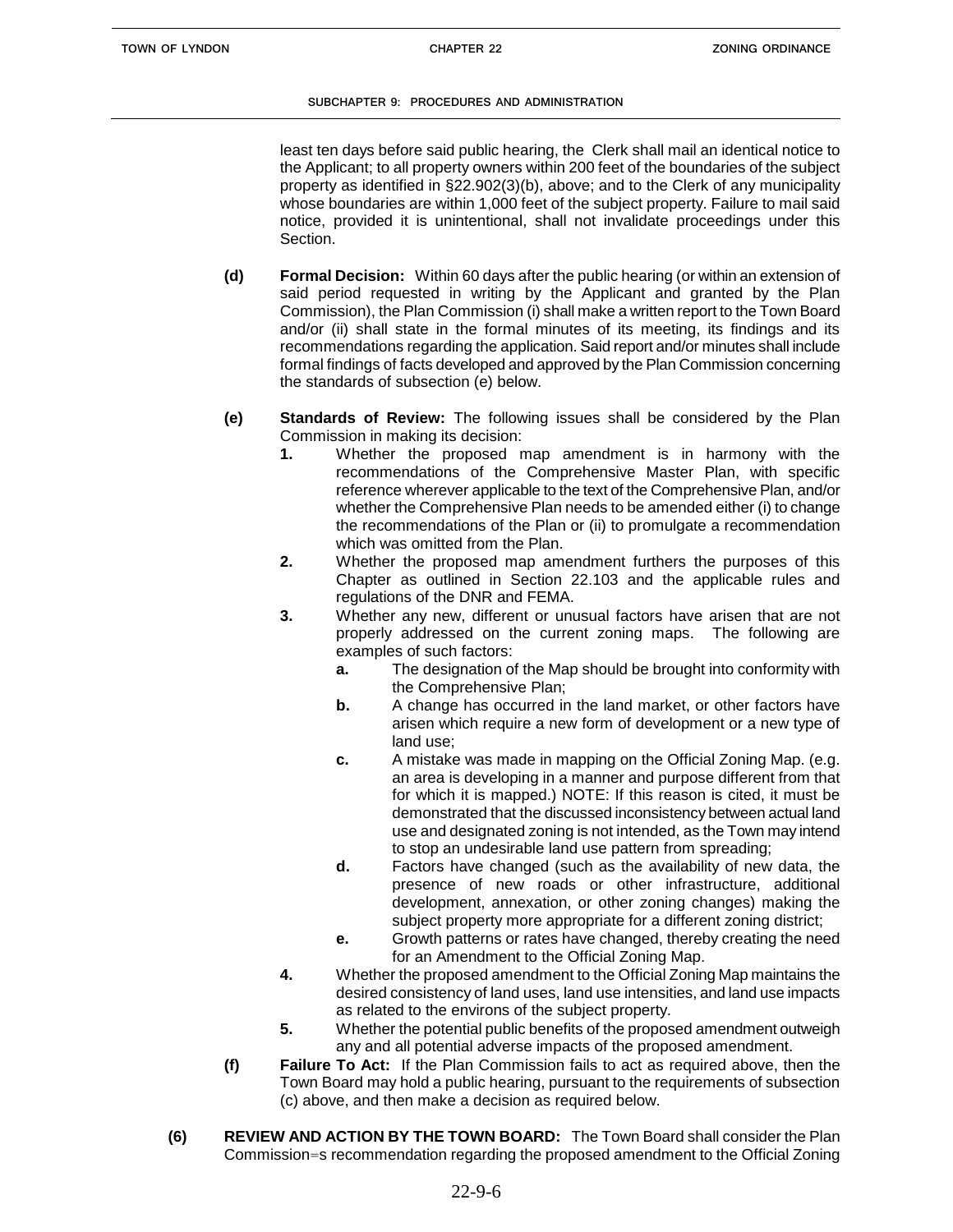Map. The Board may request further information and/or additional reports from the Plan Commission, the Zoning Administrator, and/or the Applicant. The Board may conduct one or more meetings on the application before taking final action. The Town Board may approve the amendment as originally proposed, may approve the proposed amendment with modifications (per the recommendations of the Zoning Administrator, the Plan Commission, authorized outside experts, or its own members) or may deny approval of the proposed amendment. If the Town Board wishes to make significant changes in the proposed text amendment, as recommended by the Plan Commission, then the procedure set forth in subsection (5) above shall again be followed prior to Town action. The Town Board=s approval of the requested amendment shall be considered the approval of a unique request, and shall not be construed as precedent for any other proposed amendment.

- **(7) EFFECT OF DENIAL:** No application which has been denied (in whole or in part) shall be resubmitted for a period of 12 months from the date of said order of denial, unless the Administrator first determines that either (i) substantial and material new evidence has arisen or (ii) a substantial and material change of circumstances has occurred, regarding an issue which was relevant and significant to the prior decision to deny the application.
- **(8) FEE:**
	- **(a)** All applicants shall pay an application fee when requesting an amendment to the Maps, and such fee shall be established by resolution of the Town Board. See, §22.937.
	- **(b)** Application fees do not include, and are in addition to, building permit fees established by the Building Code, and other fees which may be imposed for driveways, etc.
	- **(c)** A double application fee shall be charged by the Town if an application is submitted after the Applicant has committed an act or omission for which the Applicant now seeks an amendment. Such double fee shall not release the applicant from full compliance with this Chapter nor from prosecution for violation of this Chapter.
	- **(d)** All applicants shall reimburse the Town for the time spent by Staff and consultants in reviewing and processing the application, pursuant to §22.937(4).
	- **(e)** The Town may delay any and all action and steps required above, including public hearings, until such time as all fees required hereunder have been paid. An application is not considered Acomplete@ and ready for consideration until all fees have been paid.

## **22.903 ZONING PERMITS FOR PERMITTED USES**

- **(1) PURPOSE:** The purpose of this Section is to provide regulations which govern the procedure and requirements for the review and approval, or denial, of requests for zoning permits for permitted uses.
- **(2) GENERAL REQUIREMENT:** After the effective date of this Ordinance, a zoning permit shall be obtain from the Town before any building or structure is located, relocated, built, erected, enlarged, moved, reconstructed, altered, or extended, or before the use of any building, structure or property is commenced, changed or altered. Permits for uses authorized as a permitted use shall be issued pursuant to the procedures below. Permits for uses authorized only by conditional use shall be issued pursuant to the procedures of §22.904 below. Permits for temporary uses shall be issued pursuant to the procedures of §22.905 below. Permits for signs shall be issued pursuant to the procedures of §22.906 below. All other zoning permits shall be issued pursuant to the following procedures.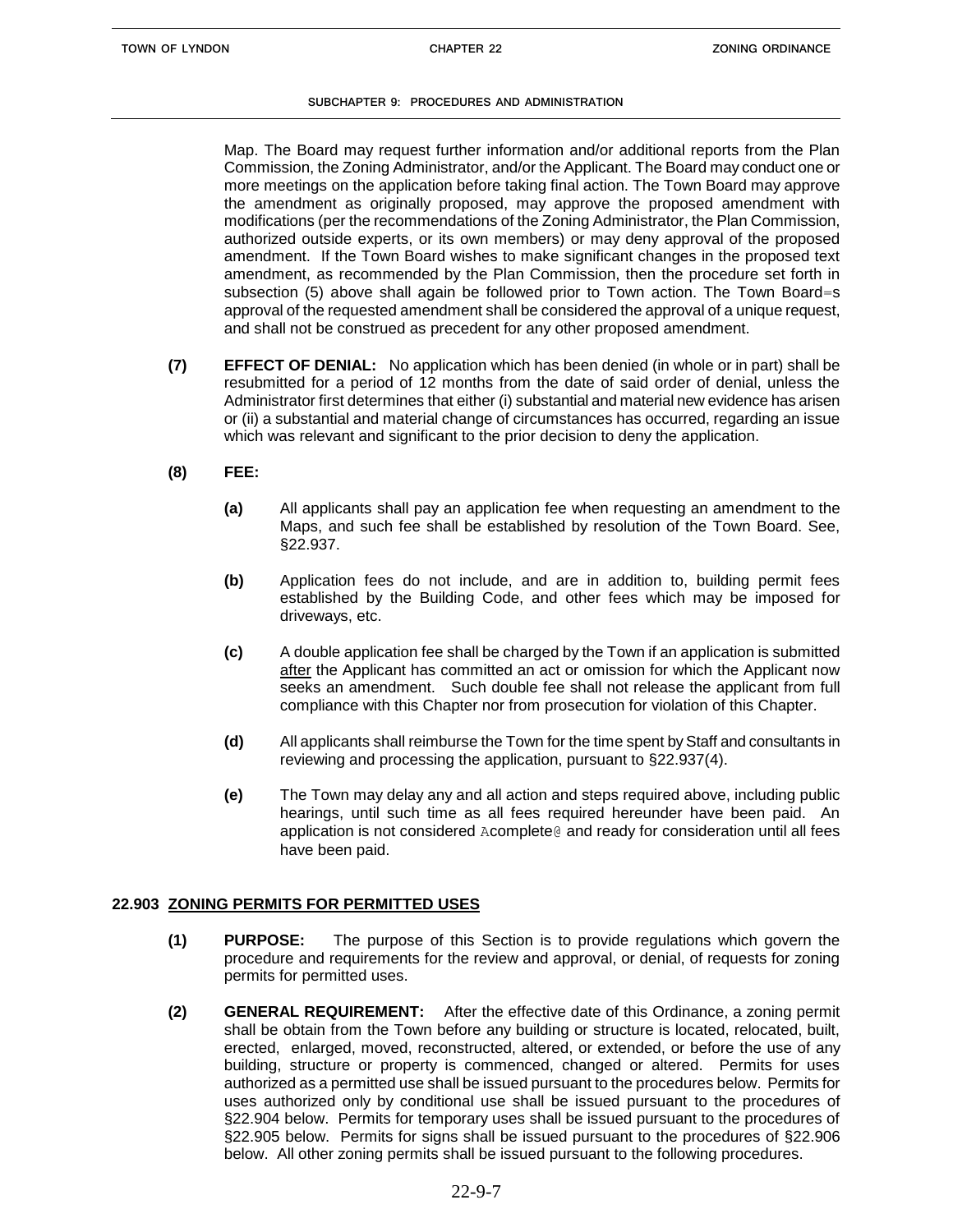- **(3) APPLICATION REQUIREMENTS:** All applications for permits shall be submitted to the Zoning Administrator or designee, who shall determine if the application is complete. A complete application shall contain all of the following:
	- **(a) Applicant Info:** Name and address of the applicant, the owner of the site, and the architect(s), professional engineer(s), developer(s) and contractor(s) being used on the project.
	- **(b) Property Info:** Description of the subject site by lot, block, and recorded subdivision or by metes and bounds; address of the subject site; tax parcel number for the site; type of structure; existing and proposed operation or use of the structure or site; number of employees; and the zoning district within which the subject site lies.
	- **(c) Survey:** Plat of survey, and a reduced map not larger than 11" by 17," prepared by a land surveyor registered in Wisconsin (or at the Town=s discretion, a scaled drawing) showing the location, boundaries, dimensions, uses and size of the following: subject site; existing and proposed structures; existing and proposed easements; streets and other public ways; off-street parking, loading areas, and driveways; existing highway access restrictions; high water, channel floodway, floodplain shoreland, and wetland boundaries; and existing and proposed street, side, and rear yards.
	- **(d) Other:** Additional information as may be required by the Zoning Administrator.
- **(4) REVIEW BY ZONING ADMINISTRATOR:** The Zoning Administrator, or designee, shall determine whether the application fulfills the requirements of section (3) above. If the Zoning Administrator determines that the application does not fulfill the requirements of section (3) above, or if he determines that additional information is needed to determine compliance with this Chapter, he shall return the application to the Applicant with a brief statement identifying how the application is inadequate. If the Zoning Administrator determines that the application does fulfill the requirements of section (3), he shall review the application and shall render a written decision.
- **(5) DECISION:** A zoning permit shall be granted or denied, in writing, by the Zoning Administrator within thirty (30) days of either (i) the filing of a complete application or (ii) the filing of additional information requested by the Zoning Administrator, whichever is later. In making a decision, the Zoning Administrator may seek input from other City Staff, consultants, and/or the Plan Commission before rendering a decision. If a decision is not rendered by the Zoning Administrator within said 30-day period, the application shall be deemed to have been denied, and the Applicant may either re-apply or appeal the denial to the Board of Appeals*.* (See, §22.911).
- **(6) POSTING:** The applicant shall post such permit in a conspicuous place at the site while performing any work under the permit.
- **(7) EXPIRATION:** The permit shall expire within four (4) months after issuance unless work equal to 10% of the dollar amount of the project has been completed, and the permit shall expire within eighteen (18) months after issuance if the structure for which a permit issued is not 75% completed as measured by the dollar amount of the project. Once a permit has expired, the applicant shall reapply for a zoning permit before recommencing work on the structure. Any permit issued in conflict with the provisions of the Chapter shall be null and void.
- **(8) TERMINATION OF AN ISSUED PERMIT AND/OR AN APPROVED PERMIT:** Any applicant and/or land owner found not to be in compliance with the terms of this Ordinance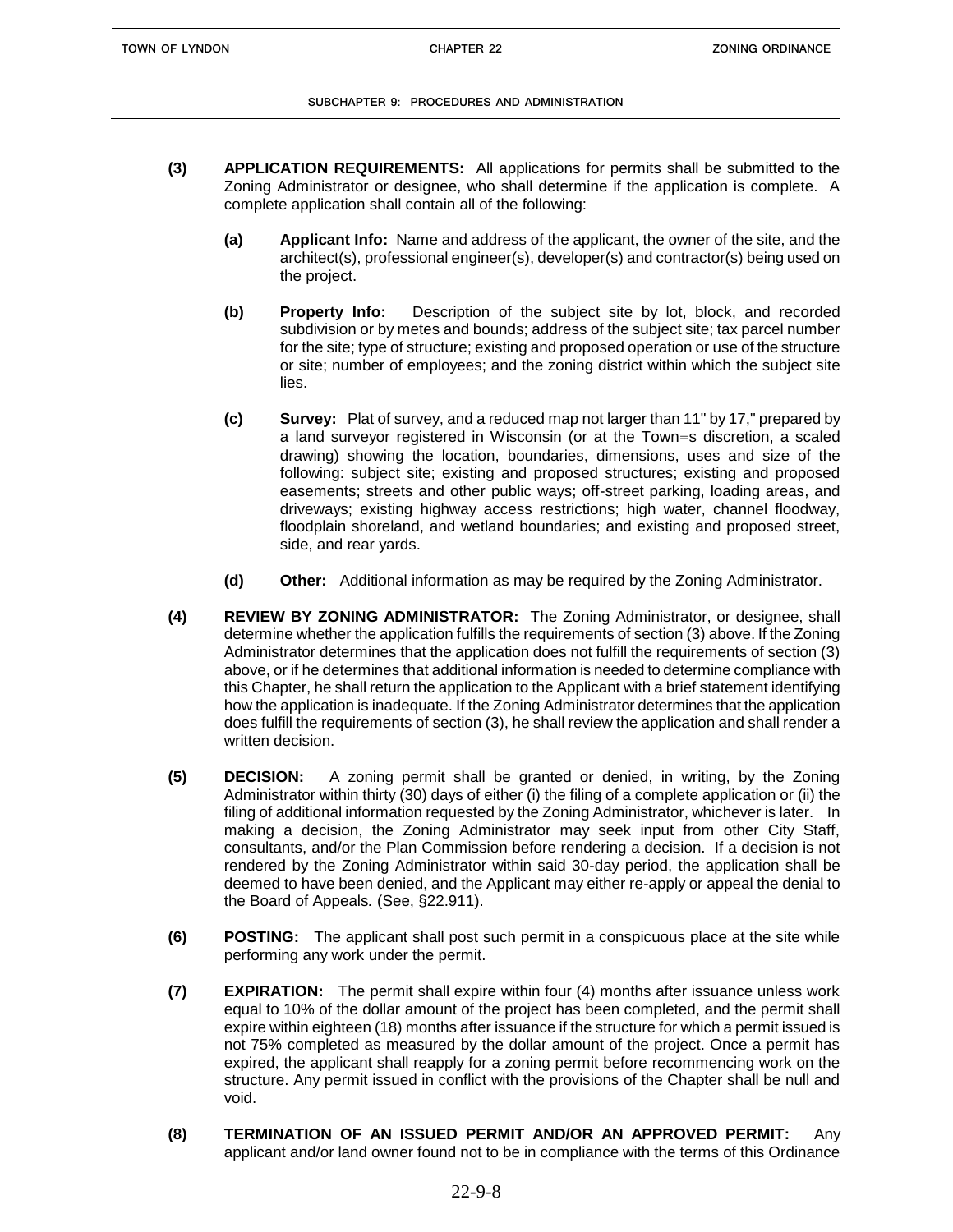shall be considered in violation of this Ordinance, and shall be subject to all applicable procedures and penalties. A zoning permit may be revoked for such a violation by majority vote of the Plan Commission, following notice to the land owner and following a hearing before the Plan Commission. Furthermore, at any time after approval of a zoning permit, upon request by the Plan Commission, the Applicant must appear before the Plan Commission at a time and date set by the Commission, and the Applicant must demonstrate to the satisfaction of the Plan Commission that the Applicant has met all general and specific requirements of the zoning permit and this Chapter for the subject property.

- **(9) EFFECT ON OTHER PERMITS:** Once a zoning permit is granted, no other permits (e.g. Erosion Control Permit, Site Plan approval, Certificate of Occupancy, Driveway permit, sewer/water hook-up permit, Building Permit, etc.) shall be issued for any development which do not comply with all requirements of the granted zoning permit and this Ordinance.
- **(10) FEES:**
	- **(a)** All applicants shall pay a zoning permit fee which shall be established by resolution of the Town Board. (See, §22.937).
	- **(b)** Zoning permit fees do not include, and are in addition to, building permit fees established by the Building Code, and other fees which may be imposed for driveways, etc.
	- **(c)** A double fee shall be charged by the Zoning Administrator if work is started before a permit is applied for and issued. Such double fee shall not release the applicant from full compliance with this Chapter nor from prosecution for violation of this Chapter.
	- **(d)** All applicants shall reimburse the Town for the time spent by Staff and consultants in reviewing and processing the application, pursuant to §22.937(4).
	- **(e)** The Town may delay any and all action and steps required above, including public hearings, until such time as all fees required hereunder have been paid. An application is not considered Acomplete@ and ready for consideration until all fees have been paid.

# **22.904 ZONING PERMITS FOR CONDITIONAL USES**

- **(1) PURPOSE:** The purpose of this Section is to provide regulations which govern the procedure and requirements for the review and approval, or denial, of proposed conditional uses, including limited conditional uses.
- **(2) PERMIT REQUIRED:** Permits for uses allowed only by conditional use shall be issued pursuant to the following procedures.
- **(3) LIMITED CONDITIONAL USES:** Limited conditional uses are the same as regular conditional uses except that limited conditional uses are not permanent, but instead, they are limited in time or duration because of
	- **(a)** their particularly specialized nature, or
	- **(b)** their particular location within a district, or
	- **(c)** the peculiar unique relationships or needed compatibility of uses to involved individuals, or
	- **(d)** any other reason(s) the Plan Commission deems specially relevant and material to limit the scope thereof.

# **(4) INITIATION OF REQUEST FOR APPROVAL OF A CONDITIONAL USE:**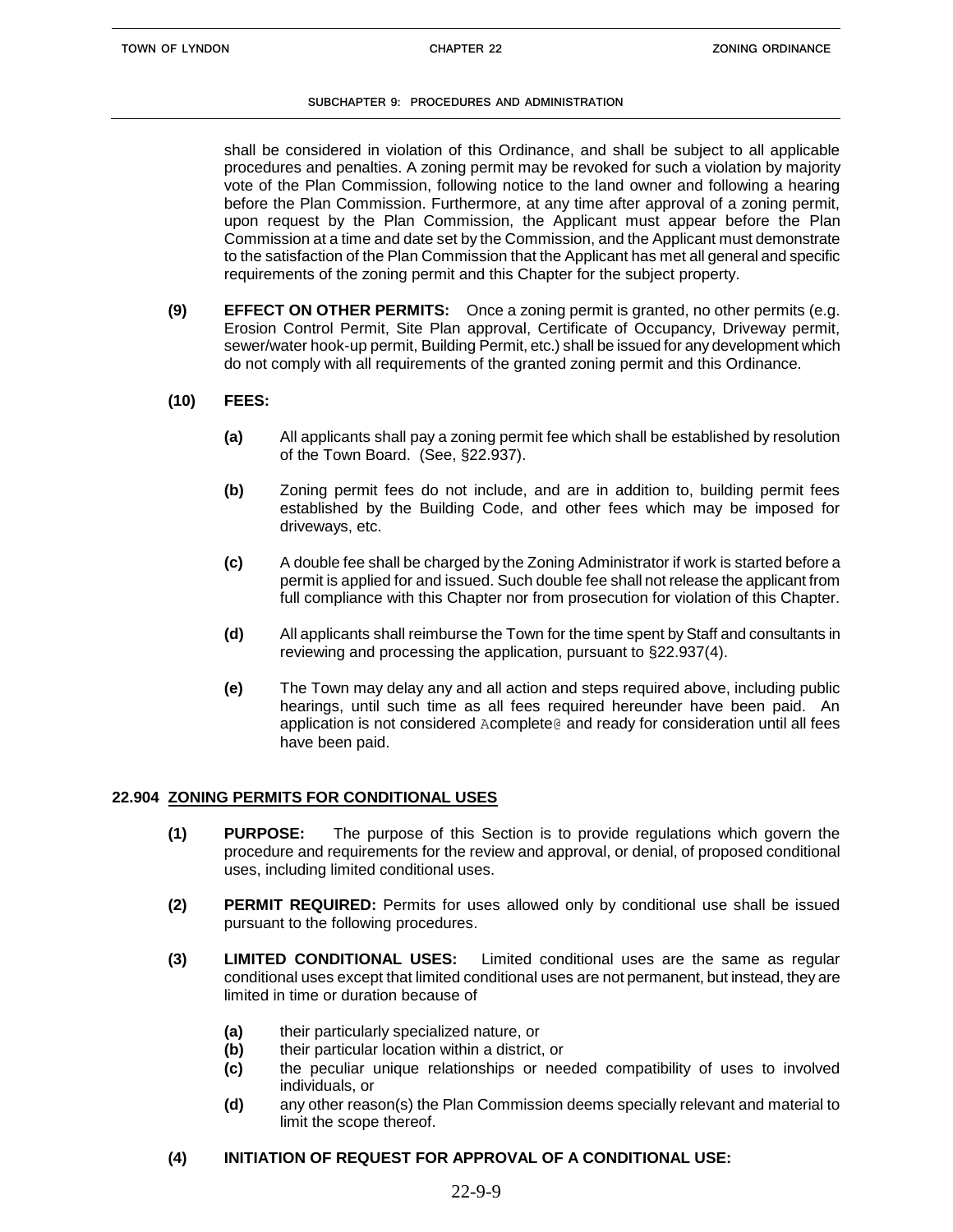- **(a) Who May Apply:** Proceedings for approval of a site plan shall be initiated by application of the owner(s) of the subject property, or their legally authorized representative(s).
- **(b) Pre-Application Meeting:** Before submitting an application, the Applicant may first meet with Staff to discuss preliminary concepts and plans for the development. Guidance will be provided to the Applicant on technical requirements and procedures, and a timetable for project review may be discussed.
- **(5) APPLICATION REQUIREMENTS:** All applications for proposed conditional uses shall be submitted to the Zoning Administrator, or designee, who shall determine if the application is complete. A complete application shall contain all of the following:
	- **(a) Applicant Info:** Name and address of the applicant, the owner of the site, the architect(s), professional engineer(s), developer(s) and contractor(s) being used on the project, and the address and tax parcel number for the site.
	- **(b) Site Map:** A map of the subject property showing all lands for which the conditional use is proposed, and all other lands within 200 feet of the boundaries of the subject property, together with the names and addresses of the owners of all lands on said map as the same appear on the tax records. Said map shall clearly indicate the current zoning of the subject property and its environs. Said map and all its parts and attachments shall be submitted in a form which is clearly reproducible with a photocopier, and shall be at a scale which is not less than one inch equals 800 feet. All lot dimensions of the subject property, a graphic scale, and a north arrow shall be provided.
	- **(c) Overview Map:** A map, such as the Land Use Plan Map, of the generalized location of the subject property in relation to the Town as a whole.
	- **(d) Description of Proposed Uses:** A written description of the proposed conditional use describing the type of activities, buildings, and structures proposed for the subject property and their general locations.
	- **(e) Site Plan:** A site plan of the subject property as proposed for development. Said site plan shall conform to the requirements of §22.907(3). If the proposed conditional use is a group development (per §22.414), a proposed preliminary plat or conceptual plat may be substituted for the required site plan, provided said plat contains all information required on said site plan per §22.907(3).
	- **(f) Explanation:** Written justification for the proposed conditional use consisting of the reasons why the Applicant believes the proposed conditional use is appropriate, particularly as evidenced by compliance with the standards set forth in §22.904(7)(e) below.
- **(6) REVIEW BY ZONING ADMINISTRATOR:** The proposed conditional use application shall be reviewed by the Zoning Administrator, or designee, as follows:
	- **(a)** The Zoning Administrator, or designee, shall determine whether the application fulfills the requirements of section (5) above. If the Zoning Administrator determines that the application does not fulfill the requirements of section (5) above, he shall return the application to the Applicant with a brief statement identifying how the application is inadequate. If the Zoning Administrator determines that the application does fulfill the requirements of section (5), he shall so notify Applicant and forward the application for further action.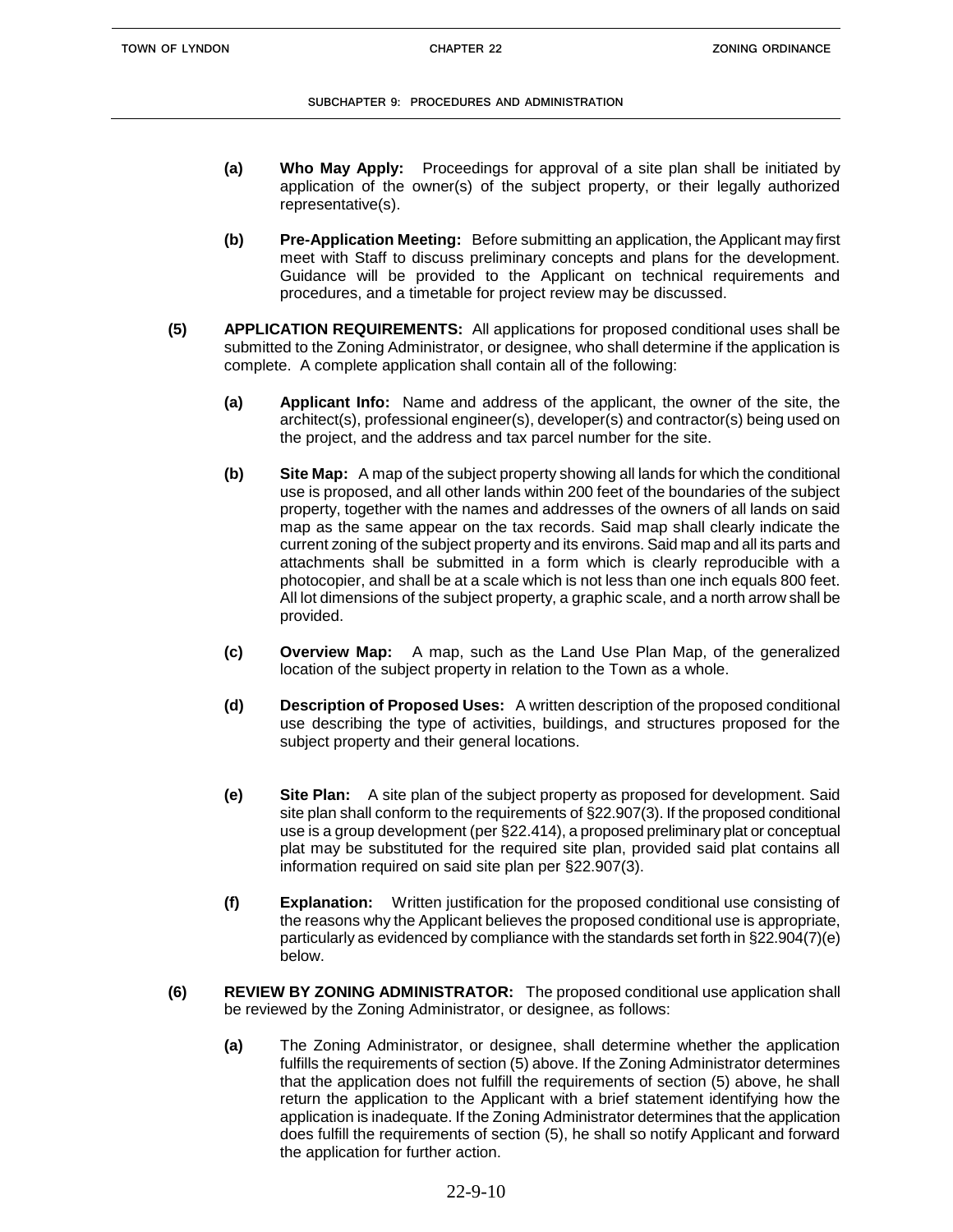- **(b)** If the applicant is complete, the Zoning Administrator shall review and evaluate the application and shall comment in writing to the Plan Commission on the proposed application, taking into consideration the review standards of §22.904(7)(e) below. The Zoning Administrator=s written comments shall be submitted to the Plan Commission on or before the Public Hearing described below. A copy thereof shall also be provided to the Applicant.
- **(c)** The Zoning Administrator shall not refer the application to the Plan Commission and no one shall place the application on the Plan Commission agenda until the application is complete. However, an item may be placed on the agenda as a Adiscussion-only@ item, with the permission of the Chairman of the Plan Commission, even though a completed application has not yet been submitted.

# **(7) REVIEW AND ACTION BY THE PLAN COMMISSION:**

- **(a) Referral to Plan Commission:** Once the application is referred to the Plan Commission, the Commission may request further information and/or additional reports from the Zoning Administrator, the Applicant, and/or from any other source. The Plan Commission shall take final action on the application pursuant to the following procedure.
- **(b) Public Hearing:** The Plan Commission shall schedule a reasonable time and place for a public hearing, within 45 days after the Administrator determines that the application is complete. The Applicant may appear in person, by agent, and/or by attorney.
- **(c) Notice:** Notice of an application for a conditional use and the public hearing thereon shall be given as follows. A Class 1 notice, under Ch. 985 Wis. Stats., shall be published containing (i) a description of the subject property, (ii) a description of the proposed use(s), (iii) the identity of the owner of the subject property, (iv) the identity of the applicant and any intended future owner (if different from the current owner and applicant), and (v) the date and location of the public hearing. In addition, at least ten (10) days before said public hearing, the Clerk shall mail an identical notice to the Applicant and to all property owners within 200 feet of the boundary of the subject property as identified in §22.904(5)(b) above. Failure to mail said notice or failure to meet the time requirements herein, provided it is unintentional and provided substantial compliance has occurred, shall not invalidate proceedings under this Section.
- **(d) Formal Decision:** Within 60 days after the public hearing (or within an extension of said period requested in writing by the Applicant and granted by the Plan Commission), the Plan Commission shall issue a decision either (i) in the form of a written resolution, and/or (ii) in the formal minutes of its meeting. Its decision shall include formal findings of fact concerning the standards of subsection (e) below. In making its decision the Plan Commission,
	- **1.** may approve the conditional use as originally proposed, or
	- **2.** may approve the proposed conditional use with such modifications and conditions as it deems necessary and appropriate after consideration of the standards of review set forth below and consideration of the recommendations of the Zoning Administrator, outside experts, its own members, and any other source, or
	- **3.** may deny approval of the proposed conditional use.

The Plan Commission=s approval of the proposed conditional use shall be considered the approval of a unique request, and shall not be construed as precedent for any other proposed conditional use.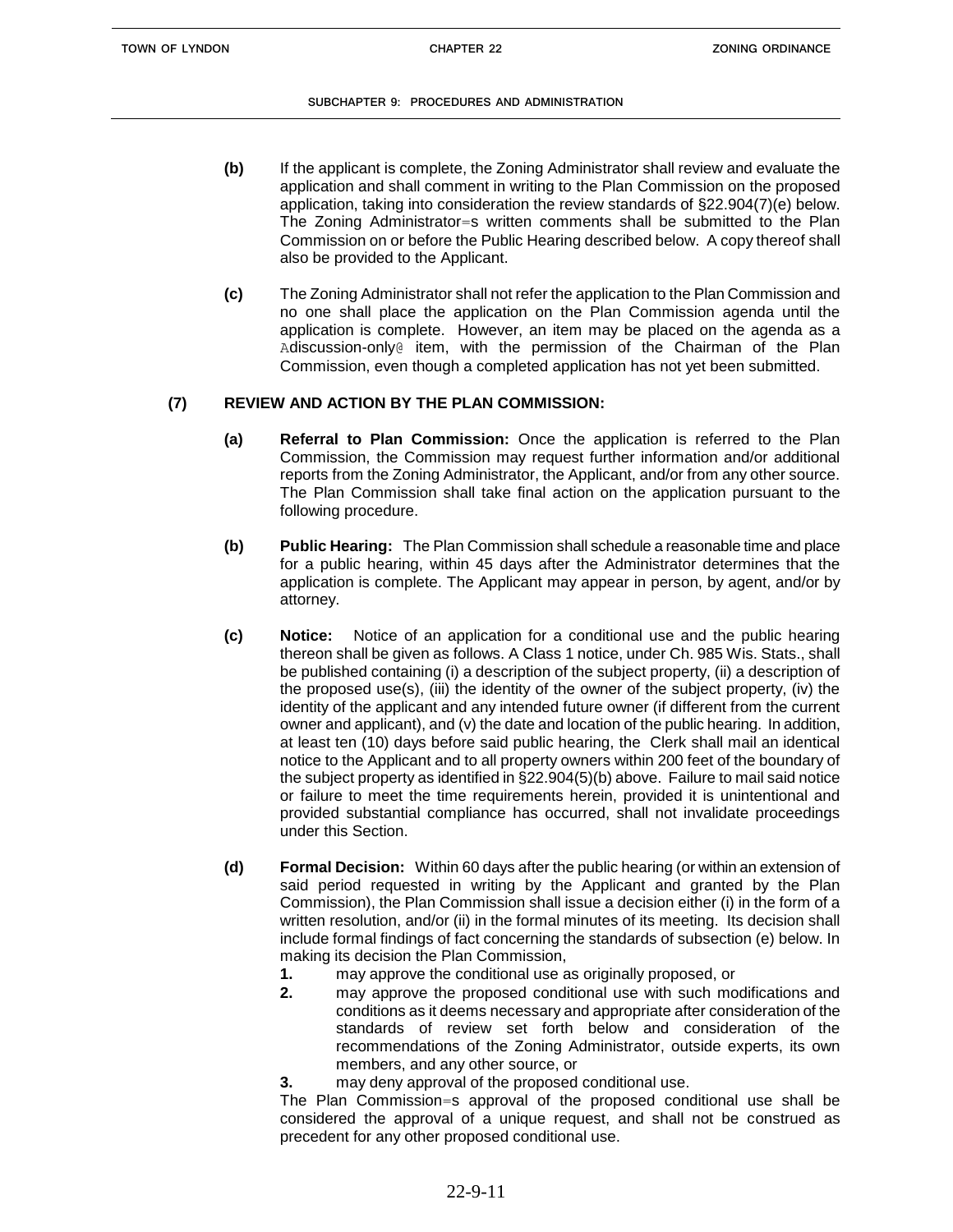- **(e) Standard of Review:** The following issues shall be considered and addressed by the Plan Commission in making its decision:
	- **1.** Whether the proposed conditional use (the use in general, independent of its location) is in harmony with the purposes, goals, objectives, policies and standards of the Comprehensive Plan, this Chapter, and any other plan, program, or ordinance adopted, or under consideration by the Town.
	- **2**. Whether the proposed conditional use (in its proposed specific location) is in harmony with the purposes, goals, objectives, policies and standards of the Comprehensive Plan, this Chapter, and any other plan, program, or ordinance adopted, or under consideration by the Town.
	- **3.** Whether the proposed conditional use, in its proposed location and as depicted on the required site plan, will cause a substantial or undue adverse impact on nearby property, the character of the neighborhood, environmental factors, traffic factors, parking, public improvements, public property or rights-of-way, or other matters affecting the public health, safety, or general welfare, either as they now exist or as they may in the future be developed as a result of the implementation of the provisions of this Chapter, the Comprehensive Plan, or any other plan, program, map, or ordinance adopted or under consideration pursuant to official notice by the Town or other governmental agency having jurisdiction to guide development.
	- **4.** Whether the proposed conditional use maintains the desired consistency of land uses, land use intensities, and land use impacts as related to the environs of the subject property.
	- **5.** Whether the proposed conditional use is located in an area that will be adequately served by, and will not impose an undue burden on, any of the improvements, facilities, utilities or services provided by public agencies serving the subject property.
	- **6.** Whether the potential public benefits of the proposed conditional use outweigh any and all potential adverse impacts of the proposed conditional use (as identified in Subsections 1. through 5., above), after taking into consideration the Applicant=s proposal, including the Applicant=s suggestions to ameliorate any adverse impacts.
- **(8) EFFECT OF DENIAL:** No application which has been denied (in whole or in part) shall be resubmitted for a period of 12 months from the date of said order of denial, unless the Zoning Administrator first determines that either (i) substantial and material new evidence has arisen or (ii) a substantial and material change of circumstances has occurred, regarding an issue which was relevant and significant to the prior decision to deny the application.
- **(9) EFFECT OF APPROVAL:** Except for conditional use approvals for temporary uses, a copy of the authorizing resolution, containing a legal description of the property subject to the conditional use and containing any specific requirements of approval, shall be recorded by the Town with the Register of Deeds office. Also, the Zoning Administrator shall issue a Zoning Permit, with a copy of the authorizing resolution attached, to the Applicant.
- **(10) EFFECT ON OTHER PERMITS:** Once a conditional use is granted, no other permits (e.g. Erosion Control Permit, Site Plan approval, Certificate of Occupancy, Driveway permit, sewer/water hook-up permit, Building Permit, etc.) shall be issued for any development which do not comply with all requirements of the granted conditional use and this Ordinance.
- **(11) TIME LIMITS ON THE DEVELOPMENT OF CONDITIONAL USE:** The start of construction of any and all conditional uses shall be initiated within 365 days of their approval by the Plan Commission and shall be operational within 730 days of said approval, unless a different deadline is established by the terms of the Conditional Use. Failure to initiate development within this period shall automatically constitute a revocation of the conditional use. For the purposes of this Section, Aoperational@ shall be defined as the granting of a Certificate of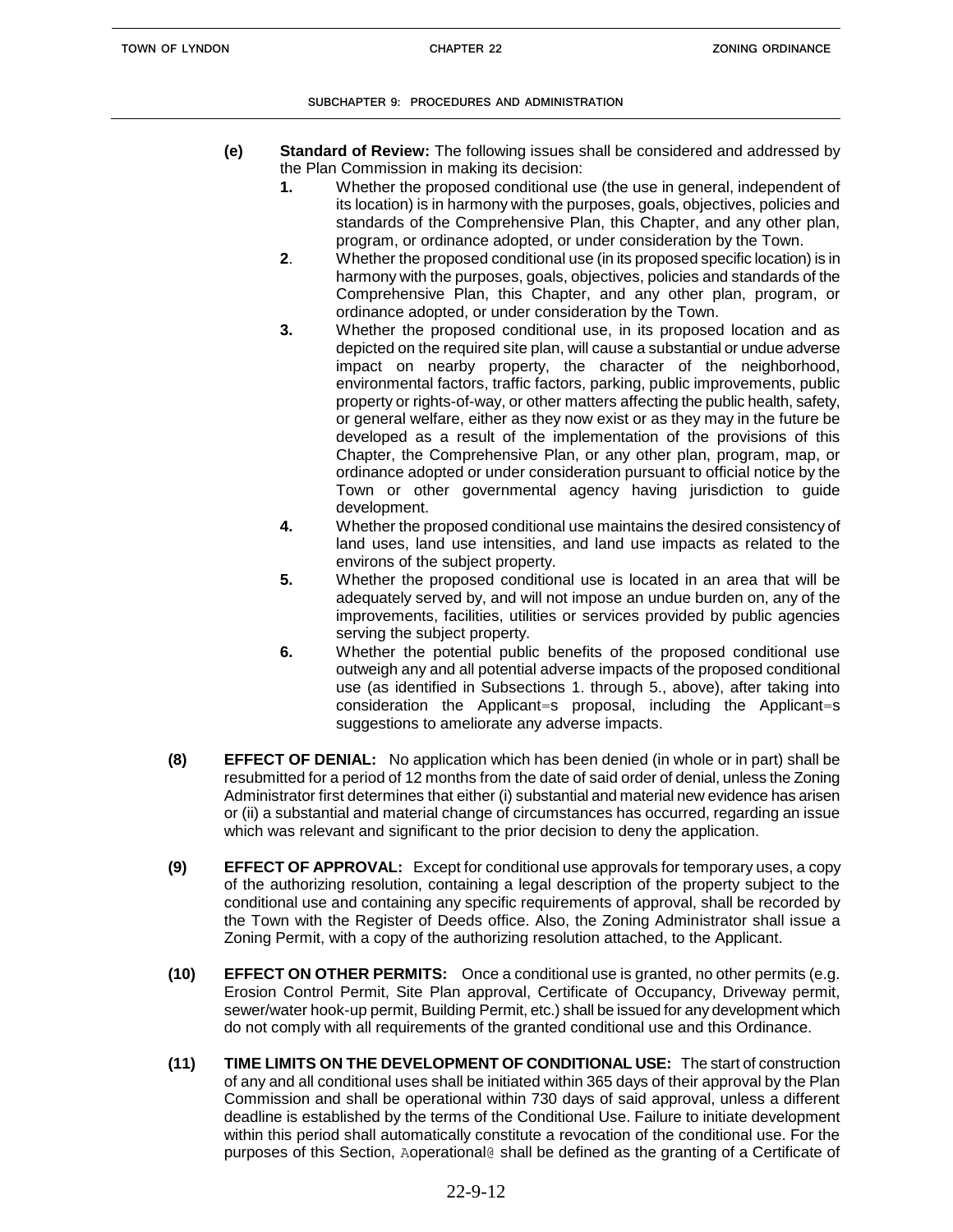Occupancy for the conditional use. Prior to such a revocation, the Applicant may request an extension of this period. Said request shall require formal approval by the Plan Commission and shall be based upon a showing of acceptable justification (as determined by the Plan Commission).

- **(12) DISCONTINUING AN APPROVED CONDITIONAL USE:** Any and all conditional uses which have been discontinued for a period exceeding 365 days shall have their conditional use invalidated automatically. The burden of proof shall be on the property owner to conclusively demonstrate that the subject conditional use was operational during this period.
- **(13) CHANGE OF OWNERSHIP:** All requirements of an approved conditional use shall be continued regardless of ownership of the subject property. Modification, alteration, or expansion of any approved conditional use, without approval by the Plan Commission, shall be considered a violation of this Chapter and shall be grounds for revocation of said conditional use approval.
- **(14) TERMINATION OF AN APPROVED CONDITIONAL USE:** Any conditional use found not to be in compliance with the terms of this Ordinance shall be considered in violation of this Ordinance and shall be subject to all applicable procedures and penalties. A conditional use may be revoked for such a violation by majority vote of the Plan Commission, following the procedures outlined in §22.904(4) through (8) above. Furthermore, at any time after approval of a conditional use, upon request by the Plan Commission, the Applicant must appear before the Plan Commission at a time and date set by the Commission and the Applicant must demonstrate to the satisfaction of the Plan Commission that the Applicant has met all general and specific conditional use requirements for the subject property.
- **(15) NOTICE TO THE DNR:** The Plan Commission shall transmit a copy of each application for a conditional use in the Shoreland-Wetland, Floodway, Floodplain Conservancy, or Floodway Fringe Overlay Zoning Districts to Juneau County and the Wisconsin Department of Natural Resources (DNR) for review and comment at least ten (10) days prior to any public hearings. Final action on the application shall not be taken for 30 days or until Juneau County and the DNR has made their recommendations, whichever comes first. A copy of the decision shall be transmitted to Juneau County and the DNR within ten (10) days of the date of such decision.
- **(16) USES NOW REGULATED AS CONDITIONAL USES WHICH WERE APPROVED AS LEGAL LAND USES (permitted by right or as conditional uses) PRIOR TO THE EFFECTIVE DATE OF THIS CHAPTER:** A use now regulated as a conditional use which was approved as a legal land useceither permitted by right or as a conditional usecprior to the Effective Date of this Chapter shall be considered as a legal, conforming land use so long as the previously approved conditions of use and site plan are followed. Any modification of the previously approved conditions of use or site plan shall require submission of a new application for a conditional use pursuant to the foregoing procedures.
- **(17) MINOR CHANGES:** Prior to the issuance of a Certificate of Occupancy, the Zoning Administrator, with the consent of the Chairman of the Plan Commission, is authorized to approve minor variations and minor changes to any previously-granted Conditional Use, without compliance with the notice and public hearing procedures of subsection (7) above, provided (i) the variations do not violate any of the minimum standards of this Ordinance and (ii) the spirit and intent of the original Conditional Use is preserved. All such variations shall be approved in writing and, whenever the variation changes any term or condition of a written resolution previously recorded with the Register of Deeds, the variation shall also be recorded.

Rationale: The intent of this section is to avoid the expensive and time-consuming process of a public hearing and public notice whenever a minor change is needed on a site plan or a conditional use. During construction, problems often arise which require minor changes to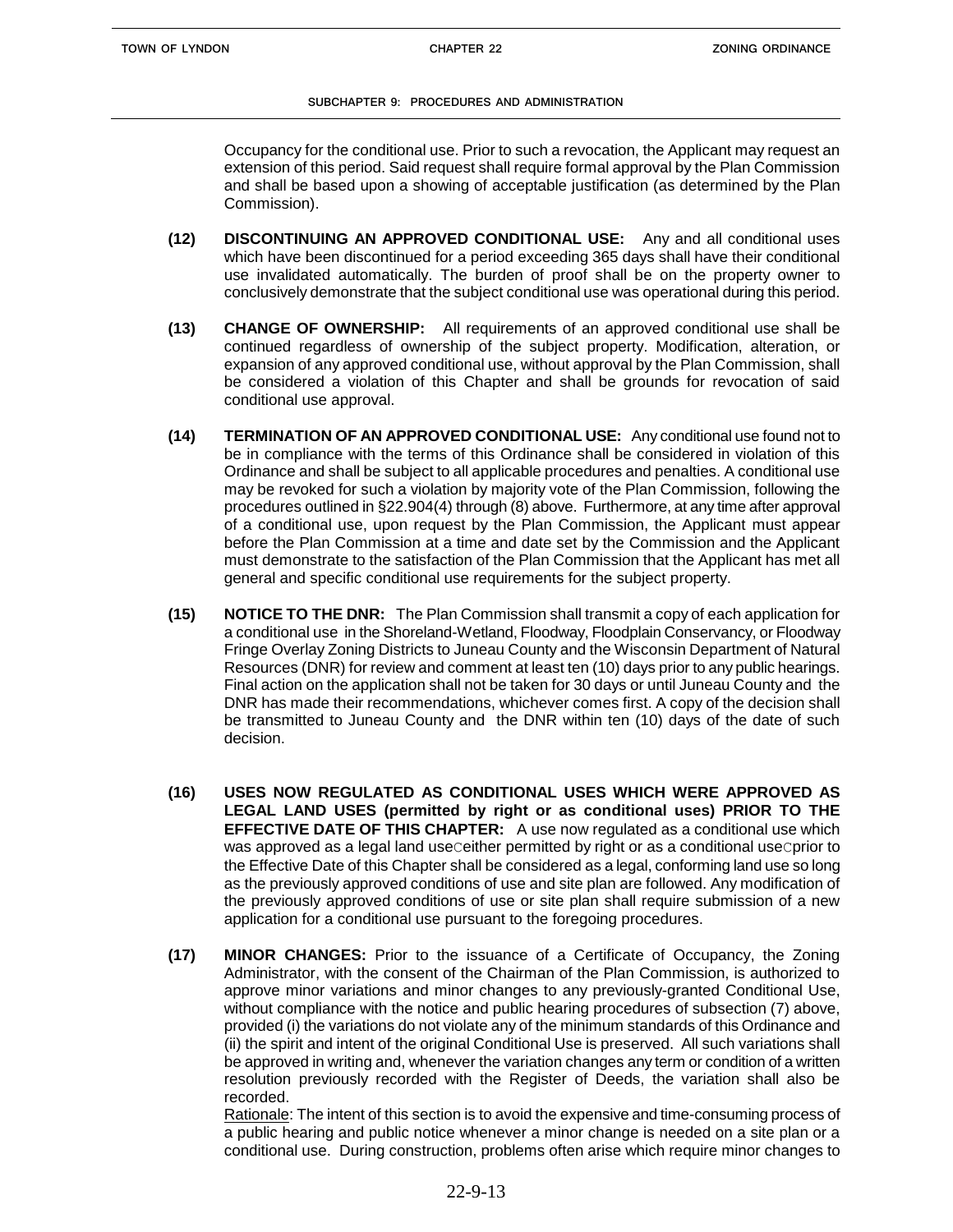site plans or conditional uses. It is expensive, time-consuming, unnecessary and wasteful for the Applicant and the Plan Commission to go through the whole Conditional Use process just to approve a minor change.

## **(18) FEES:**

- **(a)** All applicants shall pay a non-refundable conditional use application fee which shall be established by resolution of the Town Board. See, §22.937.
- **(b)** Conditional use application fees do not include, and are in addition to, building permit fees established by the Building Code, and other fees which may be imposed for driveways, etc.
- **(c)** A double fee shall be charged by the Zoning Administrator if work is started before a permit is applied for and issued. Such double fee shall not release the applicant from full compliance with this Chapter nor from prosecution for violation of this Chapter.
- **(d)** All applicants shall reimburse the Town for the time spent by Staff and consultants in reviewing and processing the application, pursuant to §22.937(4).
- **(e)** The Town may delay any and all action and steps required above, including public hearings, until such time as all fees required hereunder have been paid. An application is not considered Acomplete@ and ready for consideration until all fees have been paid.

## **22.905 ZONING PERMITS FOR TEMPORARY USES**

- **(1) PURPOSE:**
	- **(a)** The purpose of this Section is to provide regulations that govern the procedure and requirements for the review and approval, or denial, of proposed temporary uses.
	- **(b)** Temporary uses are those uses that have the potential to create undesirable impacts on nearby properties if allowed to develop simply under the general requirements of this Chapter. In addition to such potential, temporary uses also have the potential to create undesirable impacts on nearby properties that potentially cannot be determined except on a case by case basis. In order to prevent this from occurring, all temporary uses are required to meet certain procedural requirements applicable only to temporary uses, in addition to the general requirements of this Chapter and the requirements of the zoning district in which the subject property is located.
	- **(c)** Land uses which fail to meet one of the requirements for temporary uses of §22.413 may be reviewed as a conditional use.
- **(2) PERMIT REQUIRED:** After the effective date of this Ordinance, a Temporary Use permit shall be obtain from the Town before any temporary use is located, relocated, built, erected, enlarged, moved, reconstructed, altered, or commenced. No public hearing is required to develop a temporary use, however, a demonstration that the applicant proposes to meet all temporary use requirements of this Subchapter must be made at the time of application. Furthermore, no Certificate of Occupancy shall be issued for any development that does not comply with all requirements of this Chapter (See, §22.908). Any temporary use found not to be in compliance with the terms of this Chapter shall be considered in violation of this Code and shall be subject to all applicable procedures and penalties.
- **(3) APPLICATION REQUIREMENTS:** All applications for proposed temporary uses shall be submitted to the Zoning Administrator, or designee, who shall determine if the application is complete. A complete application shall contain all of the following: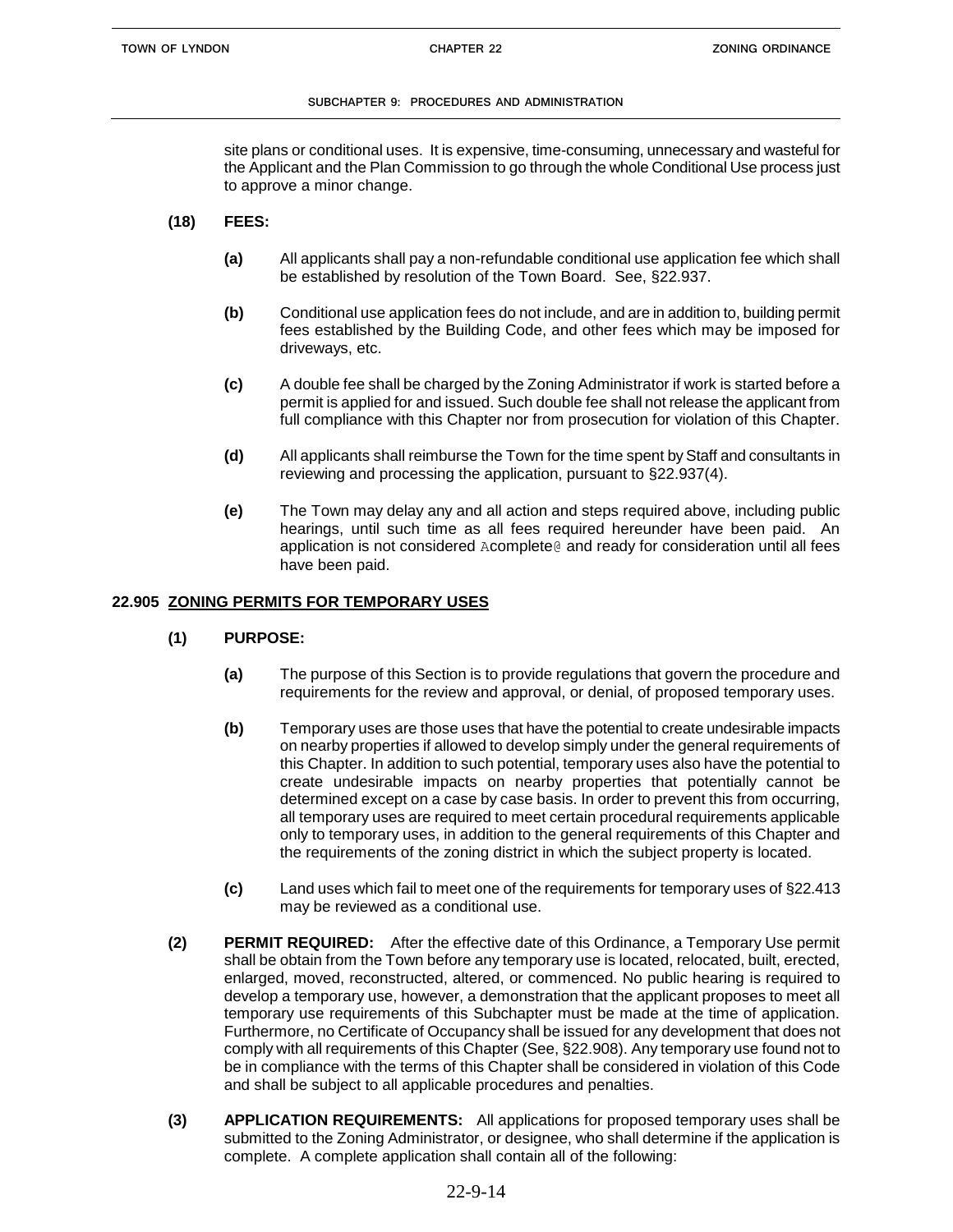- **(a) Applicant Info:** Name and address of the applicant, the owner of the site, the architect(s), professional engineer(s) and contractor(s) being used on the project, and the address and tax parcel number for the site.
- **(b) Site Map:** A map of the subject property showing all lands for which the temporary use is proposed, and all other lands within 200 feet of the boundaries of the subject property. Said map shall clearly indicate the current zoning of the subject property and its environs. Said map and all its parts and attachments shall be submitted in a form which is clearly reproducible with a photocopier, and shall be at a scale which is not less than one inch equals 800 feet. All lot dimensions of the subject property, a graphic scale, and a north arrow shall be provided.
- **(c) Overview Map:** A map, such as the Land Use Plan Map, of the generalized location of the subject property in relation to the Town as a whole.
- **(d) Description:** A written description of the proposed temporary use describing the type of activities, buildings, and structures proposed for the subject property and their general locations.
- **(e) Site Plan:** The Zoning Administrator may require a full or partial site plan of the subject property. If required, said site plan shall conform to any and all the requirements of §22.907 as determined by the Zoning Administrator.
- **(4) REVIEW BY ZONING ADMINISTRATOR:** The Zoning Administrator, or designee, shall determine whether the application fulfills the requirements of section (3) above. If the Zoning Administrator determines that the application does not fulfill the requirements of section (3) above, or if he determines that additional information is needed to determine compliance with this Chapter, he shall return the application to the Applicant with a brief statement identifying how the application is inadequate. If the Zoning Administrator determines that the application does fulfill the requirements of section (3), he shall review the application and shall render a written decision.
- **(5) DECISION:** A temporary use permit shall be granted or denied, in writing, by the Zoning Administrator within thirty (30) days of either (i) the filing of a complete application or (ii) the filing of additional information requested by the Zoning Administrator, whichever is later. In making a decision, the Zoning Administrator may seek input from other Staff, consultants, and/or the Plan Commission before rendering a decision. If a decision is not rendered by the Zoning Administrator within said 30-day period, the application shall be deemed to have been denied, and the Applicant may either re-apply or appeal the denial to the Board of Appeals*.*  (See, Section 22.911).
- **(6) POSTING:** The applicant shall post such permit in a conspicuous place at the site while performing any work under the permit.
- **(7) EXPIRATION:** The temporary use permit shall expire within four (4) months after issuance unless work equal to 10% of the dollar amount of the project has been completed, and the permit shall expire within six (6) months after issuance if the use for which a permit issued is not 75% completed as measured by the dollar amount of the project. Before expiration of the permit, the applicant may apply for and receive one (1) extension for a period not to exceed six (6) months. Any temporary use lasting more than six (6) months (twelve (12) months if extended) must immediately cease, and seek a permanent zoning permit.
- **(8) TERMINATION OF AN APPROVED PERMIT:** Any temporary use permit found not to be in compliance with the terms of this Ordinance shall be considered in violation of this Ordinance and shall be subject to all applicable procedures and penalties. A zoning permit may be revoked for such a violation by the Zoning Administrator, following notice to the land owner.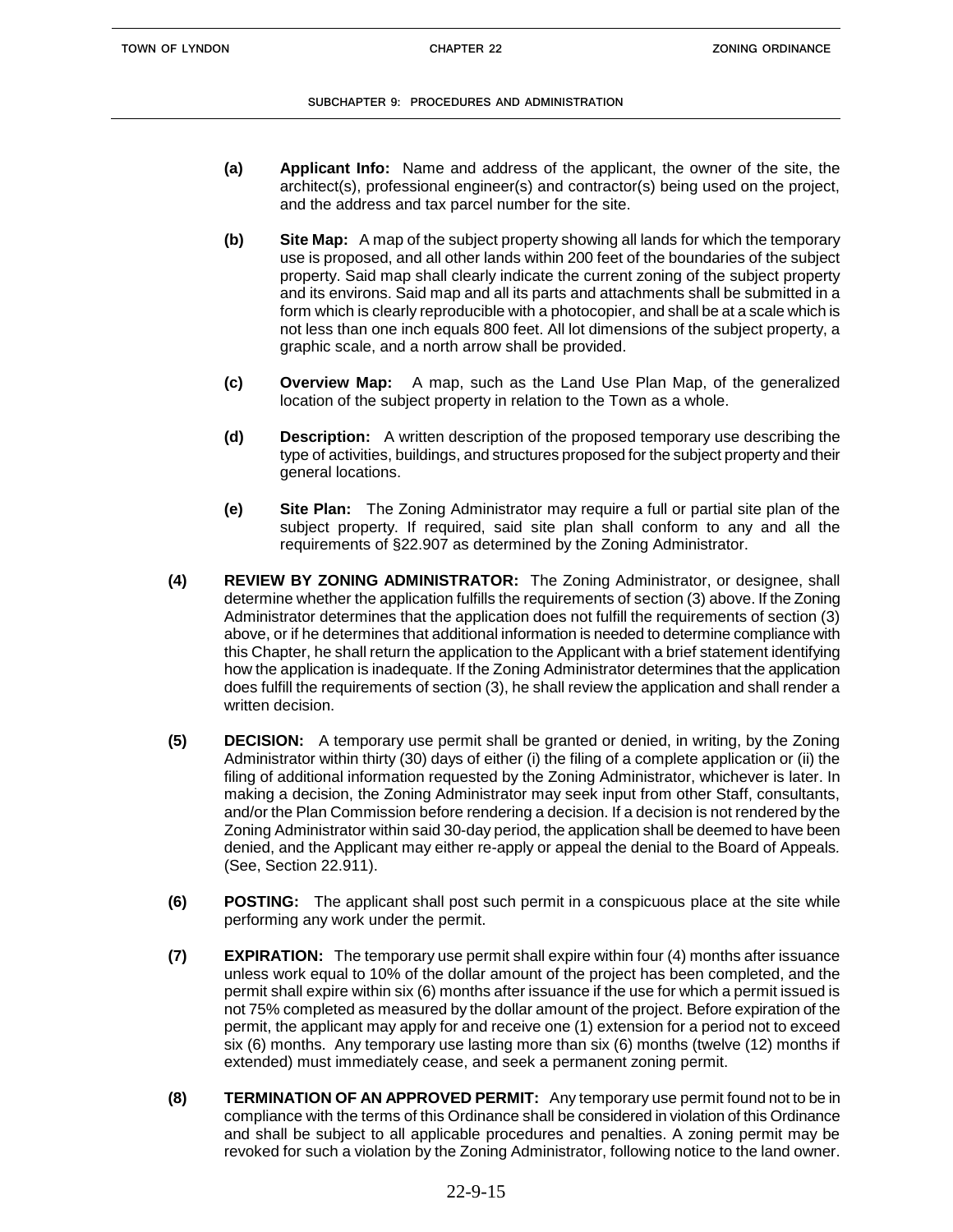Furthermore, at any time after approval of a temporary use permit, upon request by the Zoning Administrator or the Plan Commission, the Applicant must appear before the Zoning Administrator or Plan Commission at a time and date set by the Administrator or Commission, and the Applicant must demonstrate to the satisfaction of the Administrator or Plan Commission that the Applicant has met all general and specific requirements of the permit and this Chapter for the subject property.

- **(9) EFFECT ON OTHER PERMITS:** Once a temporary use permit is granted, no other permit (e.g. Erosion Control Permit, Site Plan approval, Certificate of Occupancy, Driveway permit, sewer/water hook-up permit, Building Permit, etc.) shall be issued for any development which is inconsistent with the granted temporary use permit and this Ordinance.
- **(10) FEE:**
	- **(a)** All applicants shall pay a permit fee which shall be established by resolution of the Town Board.
	- **(b)** Temporary use permit fees do not include, and are in addition to, building permit fees established by the Building Code, and other fees which may be imposed for driveways, etc.
	- **(c)** A double fee shall be charged by the Zoning Administrator if the temporary use is started before a permit is applied for and issued. Such double fee shall not release the applicant from full compliance with this Chapter nor from prosecution for violation of this Chapter.
	- **(d)** All applicants shall reimburse the Town for the time spent by Staff and consultants in reviewing and processing the application, pursuant to §22.937(4).
	- **(e)** The Town may delay any and all action and steps required above, including public hearings, until such time as all fees required hereunder have been paid. An application is not considered Acomplete@ and ready for consideration until all fees have been paid.

## **22.906 SIGN PERMITS**

- **(1) PURPOSE:** The purpose of this Section is to provide regulations that govern the procedure and requirements for the review and approval, or denial, of a permit for the erection, alteration or relocation of signs.
- **(2) PERMIT REQUIRED:** Unless specifically exempted by Subchapter 8, no sign shall be erected, altered, or relocated after the effective date of this Ordinance until a sign permit has been issued therefore by the Town.
- **(3) APPLICATION REQUIREMENTS:** All applications for sign permits shall be submitted to the Zoning Administrator, or designee, who shall determine if the application is complete. The applicant may include all signs on one premise under one application and one permit. A complete application shall contain all of the following:
	- **(a)** The name and address of the applicant, and the owner of the lot upon which the sign will be located, if different from the applicant.
	- **(b)** The name and address of the proposed sign owner, if different from the applicant.
	- **(c)** The name and address of the architect(s), professional engineer(s) and contractor(s) being used on the project.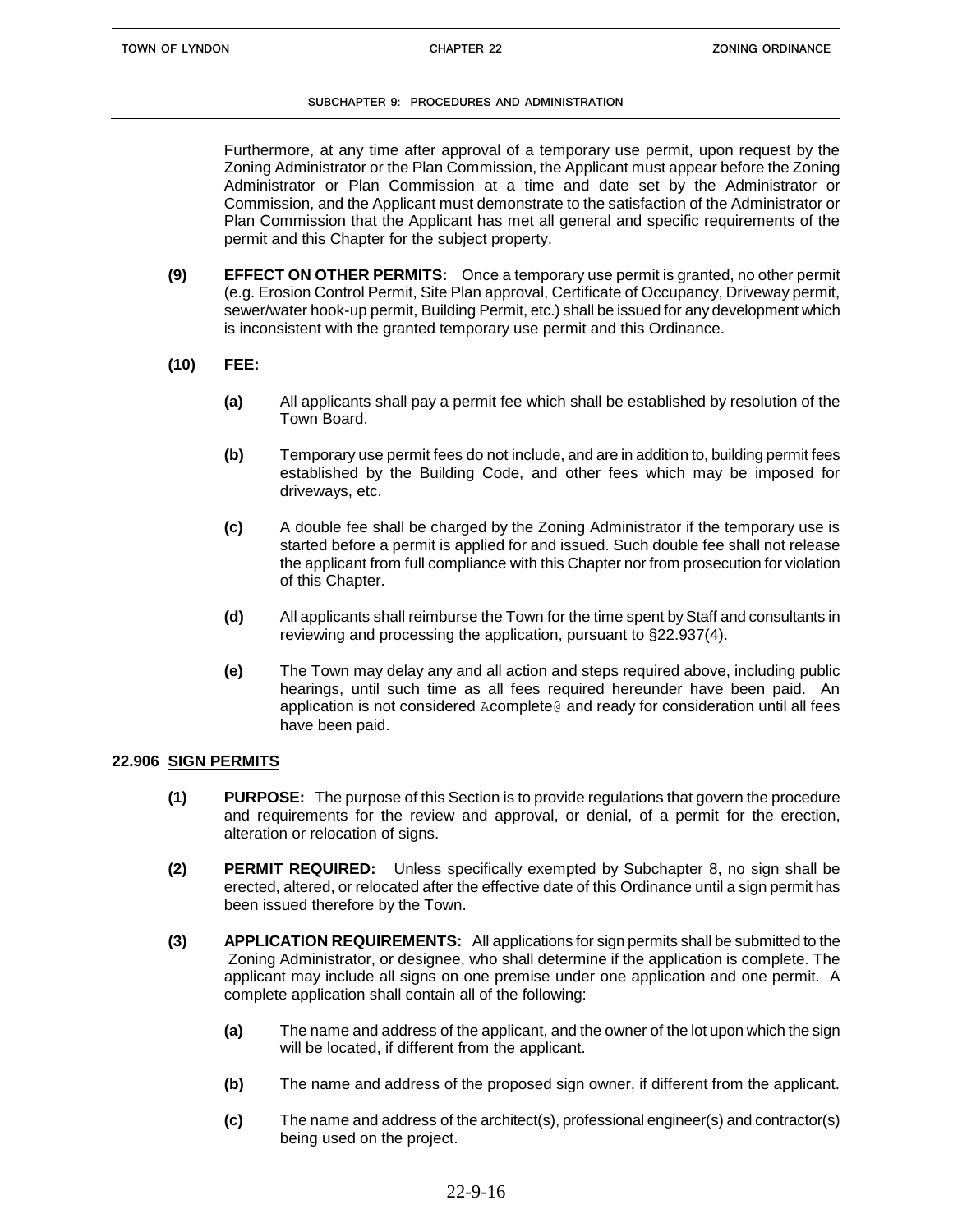- **(d)** A legible, colored, scaled drawing of each proposed sign, listing the height, width, total square footage, method of attachment, and method of illumination of each proposed sign, and also listing the materials to be used in making, erecting and attaching the sign.
- **(e)** A legible, scaled drawing of the subject lot showing
	- **1.** the location of each proposed sign's proposed location on the building and lot,
	- **2.** the location of each existing sign=s current location on the building and lot,
	- **3.** the location of all Overlay Zoning District Boundaries (as per Subchapter 3) on the lot,
	- **4.** the location of all rights-of-way, easements, driveways, parking areas and drainage facilities on the lot
- **(f)** The subject property=s Standard Zoning District designation (as per Subchapter 2).
- **(g)** The Asign purpose@ of each proposed sign (as per §22.804(3)).
- **(h)** The Asign type@ of each proposed sign (as per §22.804(4)).
- **(i)** The total area of all signs on the subject property, both before and after the installation of the proposed sign. (See, Appendix, Sign Inventory Worksheet).
- **(j)** Written proof of consent from the property owner upon which the sign(s) are to be erected and maintained. (Not required if the applicant is the property owner).
- **(k)** Proof of payment of the appropriate sign permit fee, when required.
- **(l)** Any other item of information that may be reasonably required by the Zoning Administrator or Plan Commission for the purpose of application evaluation, including (but not limited to)a site plan for the subject property (per §22.907).
- **(4) REVIEW BY ZONING ADMINISTRATOR:** The Zoning Administrator, or designee, shall determine whether the application fulfills the requirements of  $\S$  (3) above. If the Zoning Administrator determines that the application does not fulfill the requirements of section (3) above, or if he determines that additional information is needed to determine compliance with this Chapter, he shall return the application to the Applicant with a brief statement identifying how the application is inadequate. If the Zoning Administrator determines that the application does fulfill the requirements of section (3), he shall review the application and shall render a written decision.
- **(5) BASIS FOR GRANTING:** In reviewing a sign permit application, the Zoning Administrator shall consider the following factors in deciding whether or not to grant the issuance of a sign permit.
	- **(a)** Whether the sign is compatible with the surroundings, pursuant to the objectives of proper design and zoning criteria.
	- **(b)** Whether the sign is designed, installed, and maintained to meet the sign users= needs while at the same time promoting the surrounding environment desired by the general public.
	- **(c)** Whether the sign is designed, constructed, installed, or maintained in such a manner that it does not endanger public safety or traffic safety.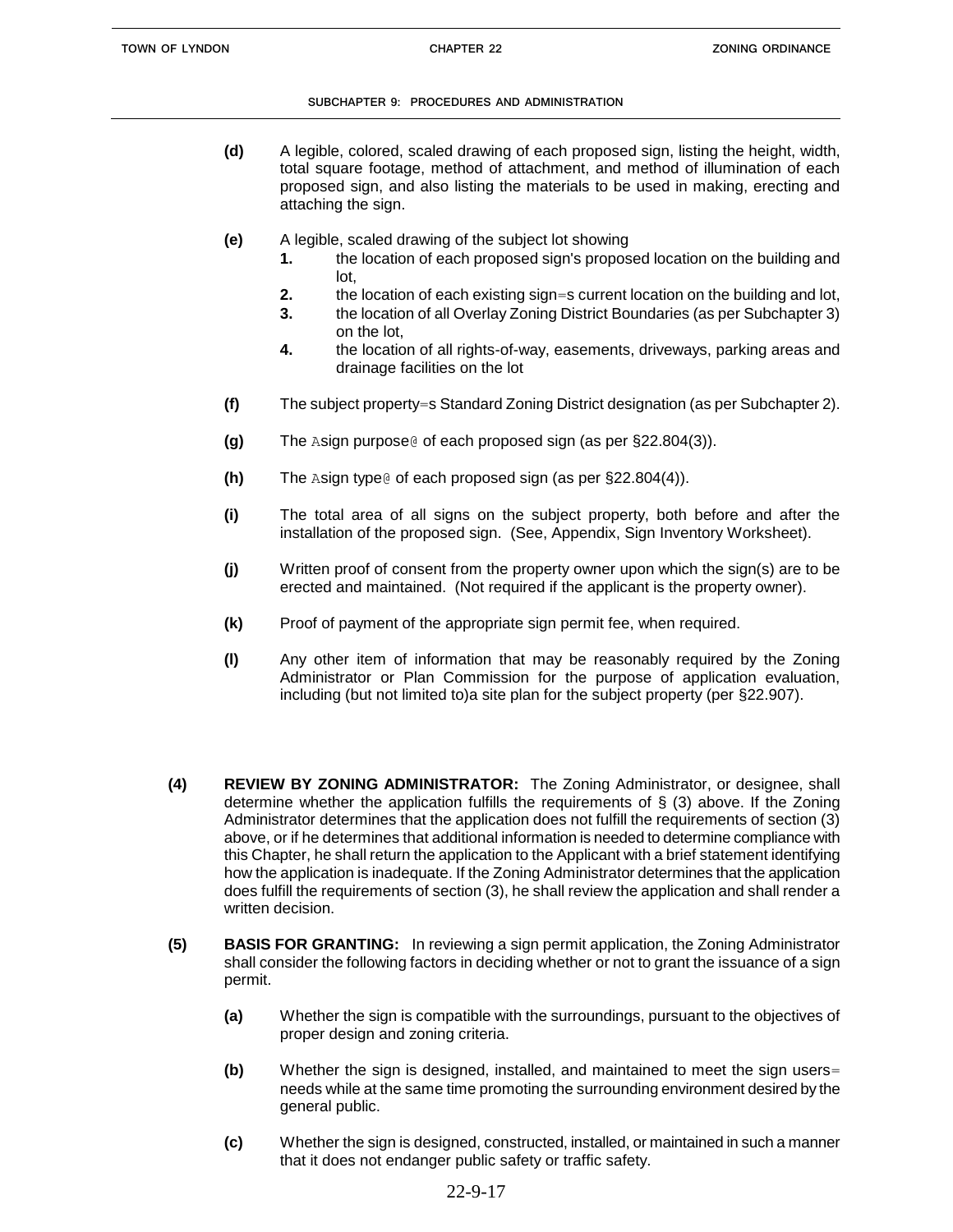- **(d)** Whether the sign is legible, readable, and visible in the circumstances in which it is to be used.
- **(e)** Whether the sign, including size, height, illumination and location, is respectful of reasonable rights of other advertisers whose messages are displayed in the area.
- **(f)** Whether the sign is in compliance with the provisions of this Subchapter.
- **(g)** Whether the sign is in compliance with the provisions of the Town=s Ordinances relating to traffic safety, traffic visibility setbacks, and other provisions of this Zoning Ordinance.
- **(6) DECISION:** A Sign permit shall be granted or denied, in writing, by the Zoning Administrator within thirty (30) days of either (i) the filing of a complete application or (ii) the filing of additional information requested by the Zoning Administrator, whichever is later. In making a decision, the Zoning Administrator may seek input from other City Staff, consultants, and/or the Plan Commission before rendering a decision. If a decision is not rendered by the Zoning Administrator within said 30-day period, the application shall be deemed to have been denied, and the Applicant may either re-apply or appeal the denial to the Board of Appeals*.*  (See, §22.911).
- **(7) POSTING:** The applicant shall post such permit in a conspicuous place at the site while performing any work under the permit.
- **(8) ILLEGAL SIGNS AND VOID PERMITS:** Any sign found not to be in compliance with the terms of this Chapter shall be considered in violation of this Chapter and shall be subject to all applicable procedures and penalties. No permit for a sign issued hereunder shall be deemed to constitute permission or authorization to maintain an unlawful sign nor shall any permit issued hereunder constitute a defense in an action to abate an unlawful sign.

# **(9) REVOCATION OF PERMIT:**

- **(a) Noncompliance:** Upon Class I notice and after a public hearing conducted by the Plan Commission, any permit may be revoked by the Plan Commission in the event that the applicant has failed to comply with the provisions of these regulations or any conditions that may have accompanied the permit at the time of granting.
- **(b) Installation Delay:** Any sign permit issued by the Zoning Administrator shall be null and void and automatically revoked in the event that installation of the sign has not been commenced within 180 days from the date of issuance of the permit, and if the sign has not been completed within 240 from the date of issuance of the permit. If work authorized by such permit is suspended or abandoned for a period of 90 days any time after the work is commenced, the original permit shall become null and void. A new permit shall first be obtained to complete the work, and a new permit fee shall be required.
- **(c) Removal:** Upon revocation of a permit, the sign(s) subject to such revoked permit, whether free-standing, overhanging or projecting, shall be removed by the permitee within 45 days of such revocation.
- **(d) Fee Refund:** Revocation shall not entitle the licensee to a total or partial reimbursement of license fees paid.
- **(10) EFFECT ON OTHER PERMITS:** Once a sign permit is granted, no other permit (e.g. Erosion Control Permit, Site Plan approval, Certificate of Occupancy, Driveway permit, sewer/water hook-up permit, Building Permit, etc.) shall be issued for any development which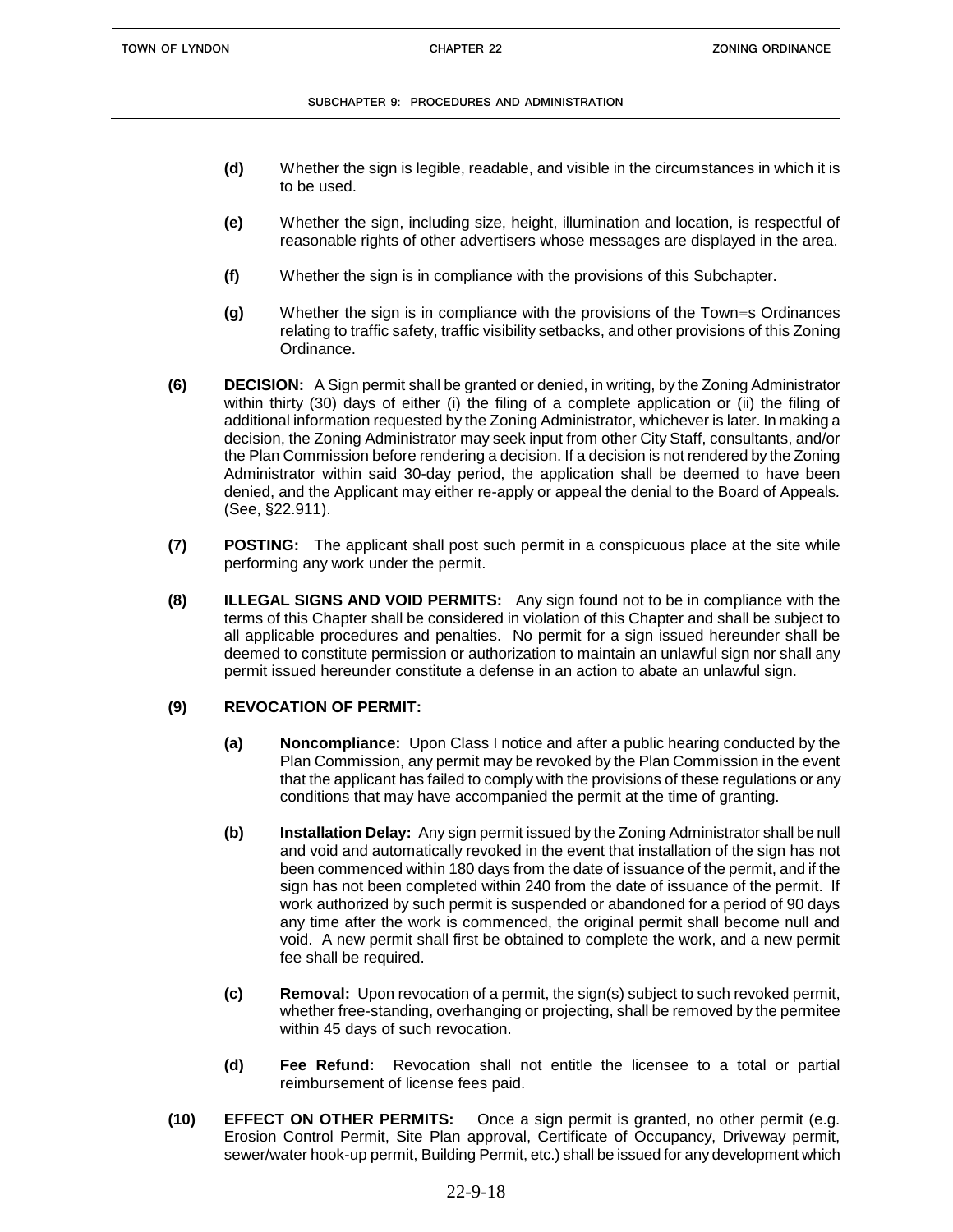is inconsistent with the granted sign permit and this Ordinance.

- **(11) FEE:**
	- **(a)** All applicants shall pay a sign permit fee which shall be established by resolution of the Town Board. Any sign permit fee paid hereunder for any one sign may not be assigned or transferred to any other sign or modified sign face or sign structure.
	- **(b)** Sign permit fees do not include, and are in addition to, building permit fees established by the Building Code, and other fees which may be imposed for driveways, water hook-up and sewer hook-up.
	- **(c)** A double fee shall be charged by the Zoning Administrator if work is started on the sign before a permit is applied for and issued. Such double fee shall not release the applicant from full compliance with this Chapter nor from prosecution for violation of this Chapter.
	- **(d)** All applicants shall reimburse the Town for the time spent by Staff and consultants in reviewing and processing the application, pursuant to §22.937(4).
	- **(e)** The Town may delay any and all action and steps required above, including public hearings, until such time as all fees required hereunder have been paid. An application is not considered Acomplete@ and ready for consideration until all fees have been paid.

## **22.907 SITE PLAN APPROVALS**

- **(1) PURPOSE:** The purpose of this Section is to specify the requirements and procedures for the review and approval of site plan applications. The provisions of this Section are designed to ensure that proposed land use and development activities comply with the requirements of this Chapter. Specifically, this Section requires that the initiation of all development activity for principal structures of non-residential and multifamily residential developments (including building permits, zoning certificates, occupancy permits for a change of use of an existing lot or structure where there is contemplated a site plan revision, clear cutting, grading or filling) require the approval of site, building and operational plans by the City Plan Commission before the building, occupancy, and zoning permits can be issuedCexcept, however, that development activity associated with an approved final plat of subdivision or certified survey map for single-family and/or duplex/twin home dwelling units, and development activity associated with the full and complete implementation of a project approved within the PIP phase of the Planned Unit Development District [PUD] is exempt from this requirement.
- **(2) APPLICATION REQUIREMENTS:** All applications for approval of proposed site plans shall be submitted to the Zoning Administrator, or designee, who shall determine if the application is complete. A complete site plan application shall contain the following:
	- **(a) Applicant Info:** Name and address of the applicant, the owner of the site, the architect(s), professional engineer(s) and contractor(s) being used on the project, and the address and tax parcel number for the site.
	- **(b) Written Description** of the intended use describing in reasonable detail the following:
		- **1.** Existing zoning district(s) on the subject property.
		- **2.** Proposed zoning district(s) on the subject property (per Subchapter 2);
		- **3.** Current land uses present on the subject property;
		- **4.** Proposed land uses for the subject property (per Subchapter 4);
		- **5.** Projected number of residents, employees, and/or daily customers;
		- **6.** Proposed amount of dwelling units, floor area, impervious surface area, and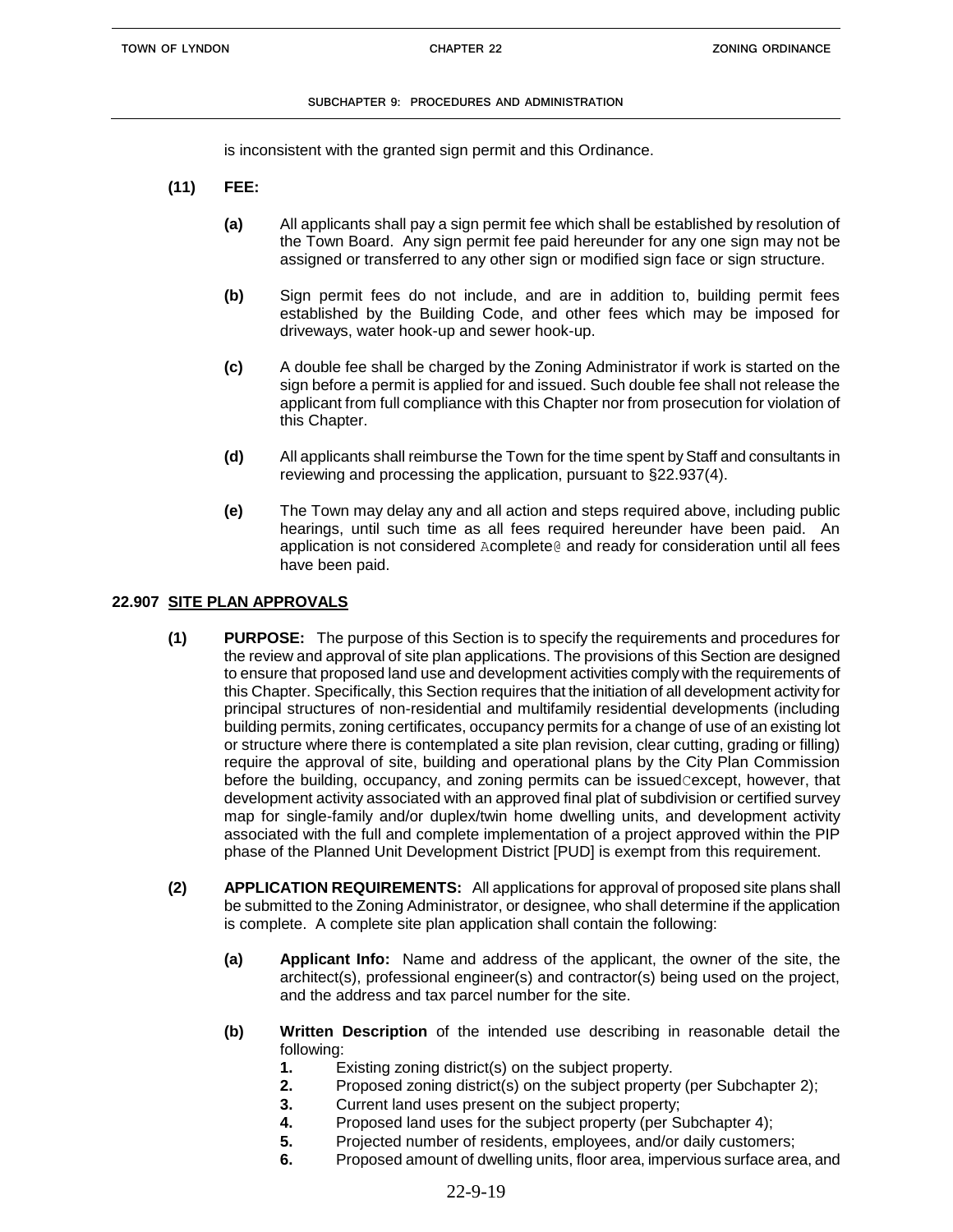landscape surface area, and resulting site density, floor area ratio, impervious surface area ratio, and landscape surface area ratio;

- **7.** Intended hours of operation;
- **8.** Traffic generation and traffic volumes experted;
- **9.** Operational considerations relating to potential nuisance creation pertaining to noncompliance with the performance standards addressed in Subchapter 5 including street access, traffic visibility, parking, loading, exterior storage, exterior lighting, vibration, noise, air pollution, odor, electromagnetic radiation, glare and heat, fire and explosion, toxic or noxious materials, waste materials, drainage, and hazardous materials. If no such nuisances will be created (as indicated by complete and continuous compliance with the provisions of Subchapter 5), then the statement AThe proposed development shall comply with all requirements of Subchapter 5.@ shall be provided;
- **10.** Exterior building and fencing materials (§22.529 and §22.533);
- **11.** Possible future expansion and related implications for 1-10, above, and:
- **12.** Any other information pertinent to adequate understanding by the Plan Commission of the intended use and its relation to nearby properties.
- **(c) Location Map** at 11@ x 17@ showing the subject property and illustrating its relationship to the nearest street intersection. (A photocopy of the pertinent section of the Town>s Land Use Plan Map with the subject property clearly indicated shall suffice to meet this requirement.)
- **(d) Property Site Plan Drawing** (and reduction at 11@ x 17@) which includes:
	- **1.** A title block which indicates the name, address and phone/fax number(s) of the current property owner and/or agent(s) (developer, architect, engineer, planner) for project;
	- **2.** The date of the original plan and the latest date of revision to the plan;
	- **3.** A north arrow and a graphic scale. Said scale shall not be smaller than one inch equals 100 feet;
	- **4.** A legal description of the subject property;
	- **5.** All property lines and existing and proposed right-of-way lines with bearings and dimensions clearly labeled;
	- **6.** All existing and proposed easement lines and dimensions with a key provided and explained on the margins of the plan as to ownership and purpose;
	- **7.** All required building setback lines;
	- **8.** All existing and proposed buildings, structures, and paved areas, including building entrances, walks, drives, decks, patios, fences, utility poles, drainage facilities, and walls;
	- **9.** The location and dimension (cross-section and entry throat) of all access points onto public streets;
	- **10.** The location and dimension of all on-site parking (and off-site parking provisions if they are to be employed), including a summary of the number of parking stalls provided versus required by this Ordinance;
	- **11.** The location and dimension of all loading and service areas on the subject property and labels indicating the dimension of such areas;
	- **12.** The location of all outdoor storage areas and the design of all screening devices;
	- **13.** The location, type, height, size and lighting of all signage on the subject property;
	- **14.** The location, height, design/type, illumination power and orientation of all exterior lighting on the subject property cincluding the clear demonstration of compliance with §22.514;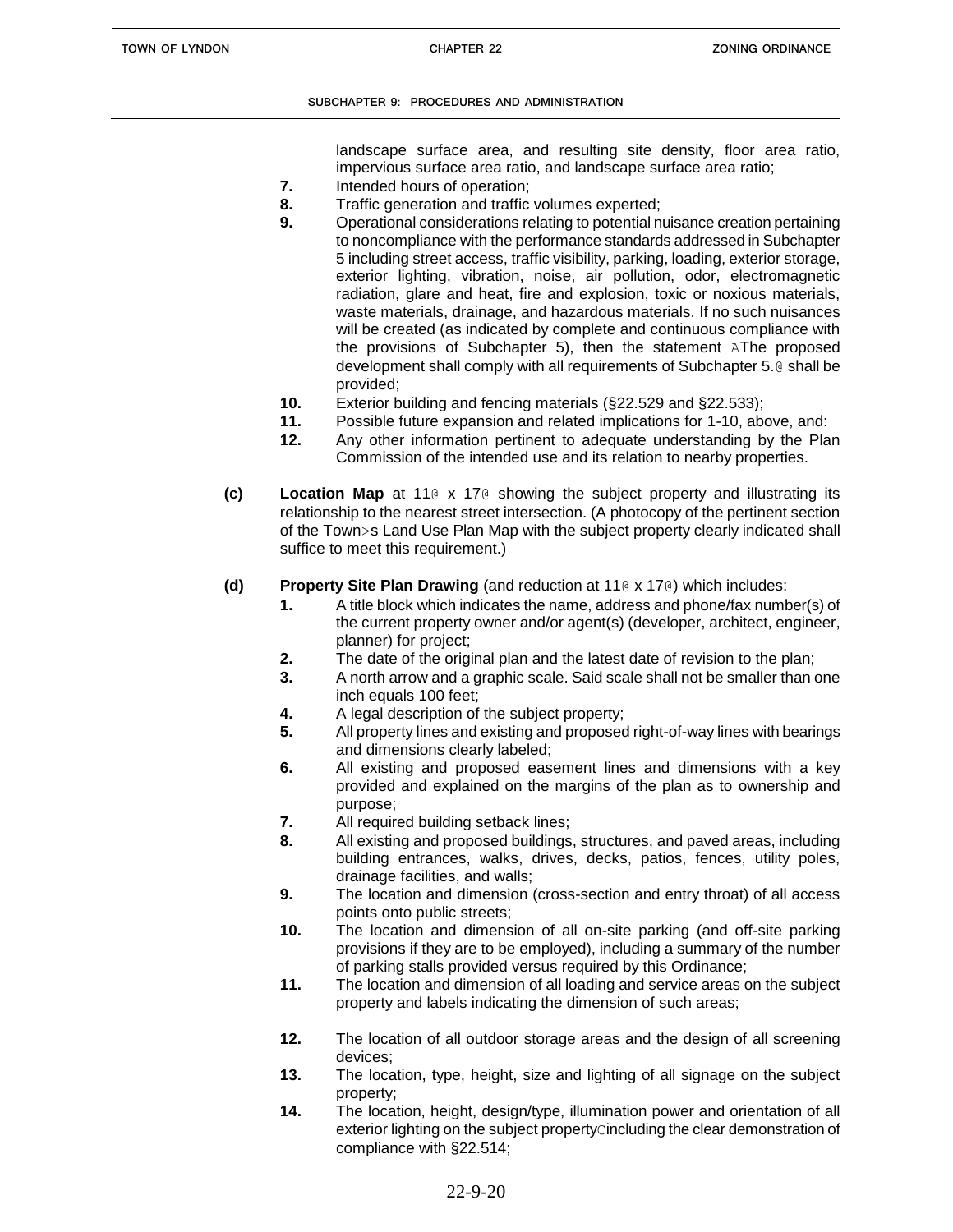- **15.** The location and type of any permanently protected green space areas;
- **16.** The location of existing and proposed drainage facilities; and
- **17.** In the legend, data for the subject property:
	- **a.** Lot Area;
	- **b.** Floor Area;
	- **c.** Floor Area Ratio;
	- **d.** Impervious Surface Area;
	- **e.** Building Coverage;
	- **f.** Building Height.
- **(e) Detailed Landscaping Plan** of the subject property, at the same scale as the main plan (and reduction at 11 $\alpha \times 17\alpha$ ), showing the location of all required buffer yard and landscaping areas, and existing and proposed Landscape Point fencing and berm options for meeting said requirements. The Landscaping Plan shall demonstrate complete compliance with the requirements of Subchapter 6. (NOTE: the individual plant locations and species, fencing types and heights, and berm heights need to be provided.)
- **(f) Grading and Erosion Control Plan** at the same scale as the main plan (and reduction at 11@ x 17@) showing existing and proposed grades, including retention walls and related devices, and erosion control measures per the approval of the City Engineer.
- **(g) Elevation Drawings** of proposed buildings or proposed remodeling of existing buildings showing finished exterior treatment shall also be submitted, with adequate labels provided to clearly depict exterior materials, texture, color and overall appearance. Perspective renderings of the proposed project and/or photos of similar structures may be submitted, but not in lieu of adequate drawings showing the actual intended appearance of the buildings. (Refer to §22.529).
- **(h) Certified Survey** may be required in instances where the Administrator or the Plan Commission determines that compliance with setback requirements may be difficult. The survey shall be prepared by a registered land surveyor and shall depict property lines and proposed buildings, structures, and paved areas.
- **(i) Detailed Site Analysis Map** is required if the proposed site has any natural resource protection areas (RPA). If so, a map of the subject property which depicts the location of all protected natural resource areas, as defined by the provisions of this Subchapter. Town Staff shall review the submitted detailed site analysis map for general compliance with the following data sources:
	- 1). The Official Zoning Map;
	- 2). Applicable USGS 7.5 minute topographic maps for the Town and its environs;
	- 3). Air photos of the subject property;
	- 4). USGS Quads and other sources of topographic information;
	- 5). Applicable FEMA and related floodplain maps;
	- 6). Applicable Federal and State Wetland Inventory Maps;
	- 7). The Comprehensive Master Plan.
- **(3) REVIEW BY ZONING ADMINISTRATOR:** The application shall be reviewed by the Zoning Administrator, or designee, to determine whether the application fulfills the requirements of section (2) above. If the Zoning Administrator determines that the application does not fulfill the requirements of section (2) above, he shall return the application to the Applicant with a brief statement identifying how the application is inadequate. If the Zoning Administrator determines that the application does fulfill the requirements of section (2), he shall so notify Applicant and forward the application to the Plan Commission for further action.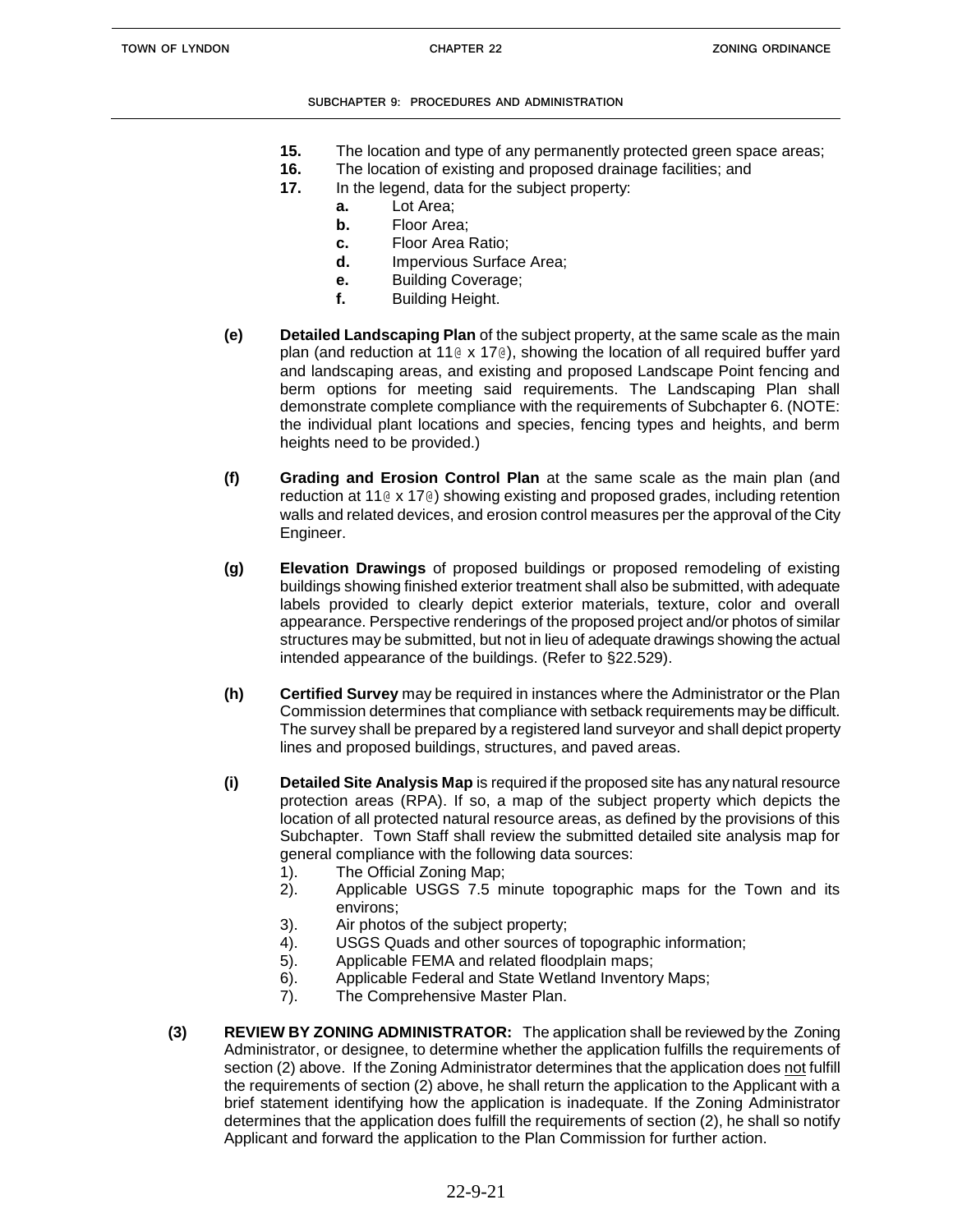### **(4) REVIEW BY THE PLAN COMMISSION:**

- **(a) Referral to Plan Commission:** Once the application is referred to the Plan Commission, the Commission may request further information and/or additional reports from the Zoning Administrator, the Applicant, expert consultants and/or from any other source. The Plan Commission shall take final action on the application pursuant to the following procedure.
- **(b) Formal Decision:** Within 60 days after referral to the Plan Commission (or within an extension of said period requested in writing by the Applicant and granted by the Plan Commission), the Plan Commission shall issue a decision either (i) in the form of a written resolution, and/or (ii) in the form of written minutes of its meeting. Its decision shall include formal findings of fact concerning the standards of subsection (c) below. In making its decision the Plan Commission,
	- **1.** may approve the site plan as originally proposed, or
	- **2.** may approve the site plan with such modifications and/or conditions as it deems necessary and appropriate after consideration of the standards of review set forth below and consideration of the recommendations of the Site Plan Review Committee, the Zoning Administrator, outside experts, its own members, and any other source, or
	- **3.** may deny approval of the site plan.

If additional modifications and/or conditions are required, the Plan Commission may withhold approval of the Site Plan until revisions depicting such additional modifications and/or conditions are submitted to the satisfaction of the Plan Commission, or its designee. Such modifications and/or conditions shall be made a part of the official record, and development activity on the subject property may not proceed until the revised site plan has been prepared, submitted and approved by the Plan Commission or its designee. The Plan Commission=s approval of the site plan shall be considered the approval of a unique request, and shall not be construed as precedent for any other proposed site plan.

- **(c) Standard of Review:** In reviewing the site plan the Plan Commission shall make findings on each of the following criteria to determine whether the submitted site plan shall be approved, approved with modifications and/or conditions, or denied:
	- **1.** Whether all standards of the Zoning Ordinance and other applicable Town, State and Federal regulations are met.
	- **2.** Whether the public health and safety is endangered.
	- **3.** Whether adequate public facilities and utilities are provided.
	- **4.** Whether adequate control of storm water and erosion are provided, and the disruption of existing drainage patterns and vegetative cover is minimized insofar as is practical.
	- **5.** Whether appropriate traffic controls and parking are provided.
	- **6.** Whether appropriate landscaping and open space areas are provided.
	- **7.** Whether the appearance of structures maintains a consistency of design, materials, colors, and arrangement with nearby properties of similar use, which comply with the general architectural guidelines provided in subsections a. through e. below:
		- **a.** Exterior construction materials shall be consistent with §22.529.
		- **b.** Exterior building design or appearance shall not be of such unorthodox or abnormal character in relation to its surroundings as to be unsightly or offensive to generally accepted taste and community standards.
		- **c.** Exterior building design or appearance shall not be so identical with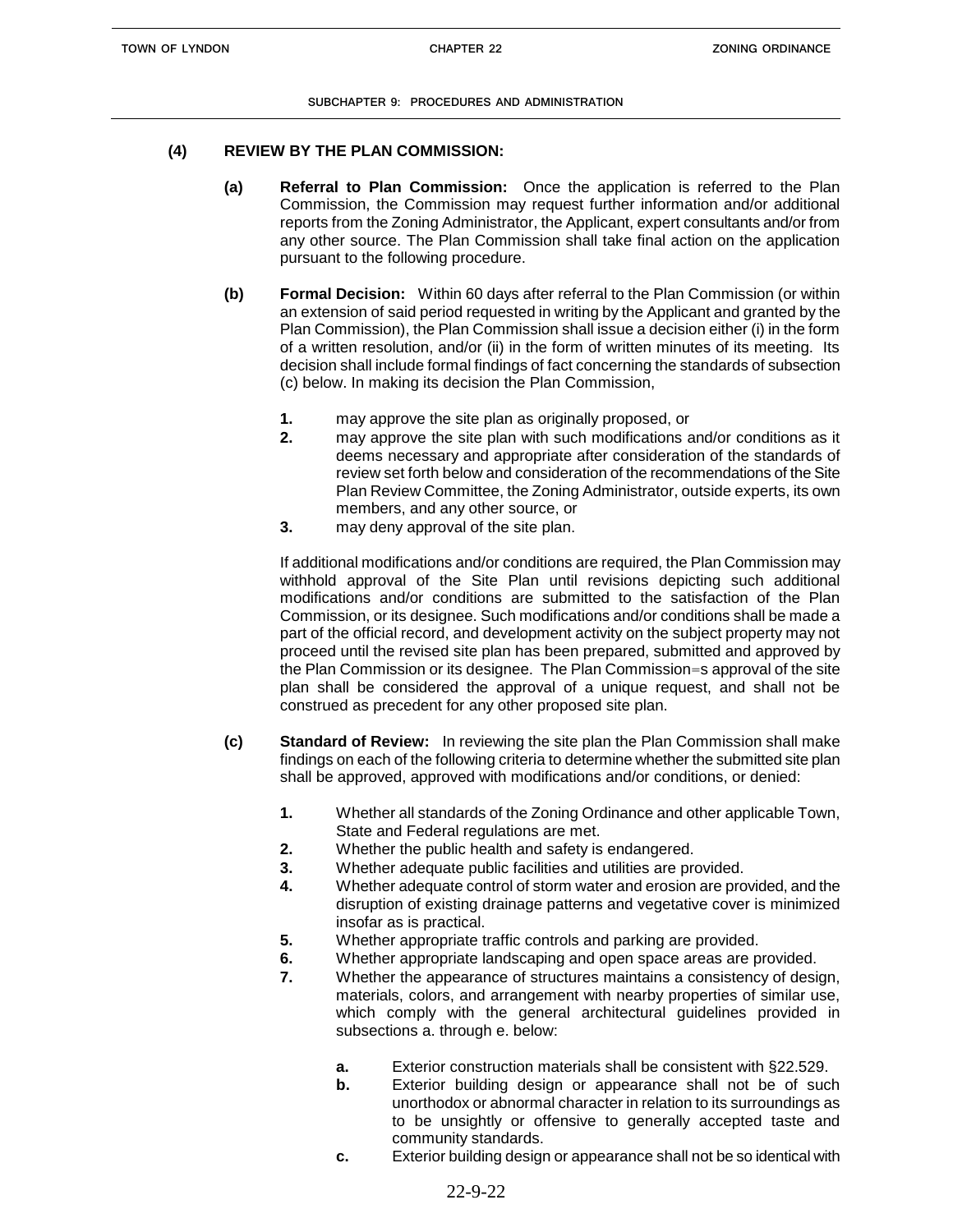nearby buildings so as to create excessive monotony or drabness.

- **d.** Exterior building design or appearance shall not be constructed or faced with an exterior material which is aesthetically incompatible with other nearby buildings or which presents an unattractive appearance to the public and surrounding properties.
- **e.** Exterior building, sign, and lighting design or appearance shall not be sited on the property in a manner which would unnecessarily destroy or substantially damage the natural beauty of the area.
- **f.** The basic intent of the Zoning Ordinance is fulfilled to ensure attractive, efficient, and appropriate development of land in the community.
- **8.** Whether reasonable steps have been taken to avoid depreciating effects on surrounding property and the natural environment.
- **(5) INITIATION OF LAND USE OR DEVELOPMENT ACTIVITY:** Except with the written permission of the Zoning Administrator, absolutely no land use or development activity, including site clearing, grubbing, or grading shall occur on the subject property prior to the approval of the required site plan. Any such activity prior to such approval shall be a violation of this Chapter and shall be subject to all applicable enforcement mechanisms and penalties. Any permission granted by the Zoning Administrator shall not be interpreted or construed, directly or indirectly, as an approval of the proposed development by the Plan Commission. Moreover, any permission granted by the Zoning Administrator can be revoked or modified by the Zoning Administrator or the Plan Commission at any time prior to final approval by the Plan Commission of the development.
- **(6) MODIFICATION OF AN APPROVED SITE PLAN:** Any and all variations between development and/or land use activity on the subject property and the approved site plan is a violation of this Chapter. An approved site plan shall be revised and approved via the procedures of this Section, so as to clearly and completely depict any and all proposed modifications to the previously approved site plan, prior to the initiation of said modifications.
- **(7) SUNSET CLAUSE:** All buildings and structures approved on a site plan shall be fully developed within two (2) years of final approval of the site plan, unless a different date is established by the Plan Commission in the writing. After the expiration of such period, no additional site plan development shall be permitted on undeveloped portions of the subject property. The Plan Commission may extend this period, as requested by the Applicant, through the conditional use process following a public hearing.
- **(8) FEE:**
	- **(a)** All applicants shall pay a site plan review fee which shall be established by resolution of the Town Board. This fee shall include the reimbursable costs incurred by the Town. See, §22.937.
	- **(b)** Site plan review fees do not include, and are in addition to, building permit fees established by the Town Building Code, and other fees which may be imposed for driveways, etc.
	- **(c)** A double fee shall be charged by the Zoning Administrator if work is started on a project before a site plan review is applied for and approved. Such double fee shall not release the applicant from full compliance with this Chapter nor from prosecution for violation of this Chapter.
	- **(d)** All applicants shall reimburse the Town for the time spent by Staff and consultants in reviewing and processing the application, pursuant to §22.937(4).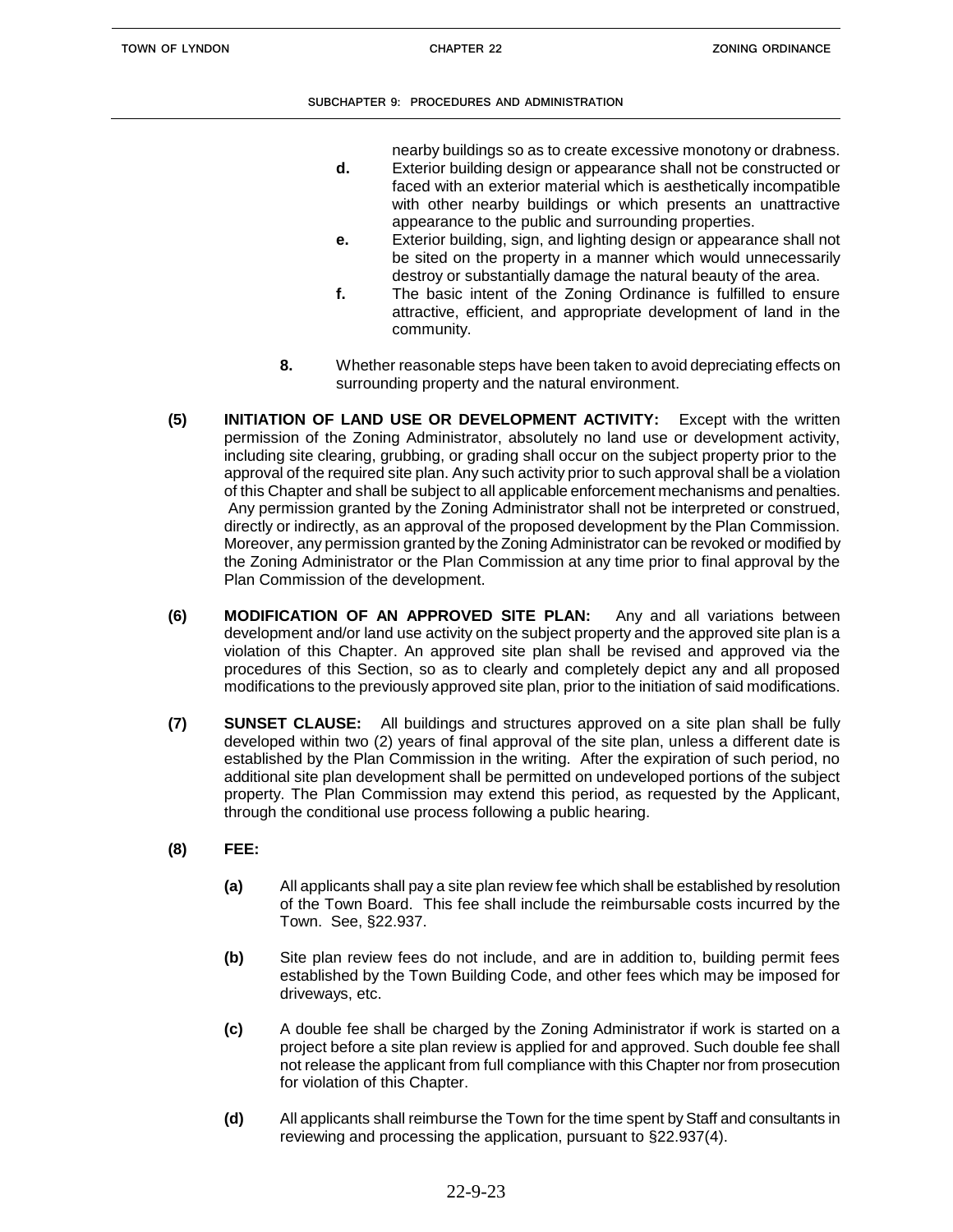**(e)** The Town may delay any and all action and steps required above, including public hearings, until such time as all fees required hereunder have been paid. An application is not considered Acomplete@ and ready for consideration until all fees have been paid.

## **22.908 ZONING CERTIFICATES OF OCCUPANCY**

- **(1) PURPOSE:** The purpose of this Section is to provide regulations governing the issuance of Zoning Certificates of Occupancy. This procedure is required to verify that completed development has complied with an issued permit, an approved site plan, a conditional use, and the requirements of this Chapter as a whole.
- **(2) LAND USES AND DEVELOPMENT REQUIRING A CERTIFICATE OF OCCUPANCY:** Zoning Certificates of Occupancy shall be required for any use for which a zoning permit is required by this Ordinance, including (but not limited to) the following:
	- **(a)** Occupancy and use of a building or structure hereafter erected or structurally altered.
	- **(b)** New occupancy and/or new use of an existing building when the new use is of a different land use classification.
	- **(c)** Occupancy and use of vacant land.
	- **(d)** New use of vacant land when the new use is of a different land use classification.
	- **(e)** Any change in the use of a nonconforming use.

No such occupancy, use or change of use shall take place until a Zoning Certificate of Occupancy therefore has been issued by the Zoning Administrator, or designee.

## **(3) ISSUANCE OF CERTIFICATE OF OCCUPANCY:**

- **(a) Application:** All applications for Zoning Certificates of Occupancy shall be submitted to the Zoning Administrator, or designee, who shall determine if the application is complete. A complete application shall contain the name and address of the applicant and the property owner, and the address and tax parcel number of the site.
- **(b) Exemptions from Application:** Every application for a Zoning Permit, Conditional use Permit, or Building Permit shall also be deemed to be an application for a Zoning Certificate of Occupancy for a new building or for an existing building which is to be substantially altered or enlarged as determined by the Zoning Administrator. A separate application is not needed.
- **(c) When issued:** If the work has been completed in conformity with the provisions of this Chapter, a written Zoning Certificate of Occupancy shall be issued within ten (10) working days after either (i) the application therefore has been made, or (ii) notice is given to the Town that the work authorized by a Zoning Permit, Conditional Use Permit or Building Permit has been completed and the property is ready for final zoning inspection.
- **(d) Records:** Every Zoning Certificate of Occupancy shall state that both (i) the building and (ii) the proposed use of a building or land, substantially complies with all provisions of this Ordinance. A record of all Certificates shall be kept on file in the office of the Zoning Administrator and copies shall be furnished on request to any person having proprietary or tenancy interest in the building or land affected.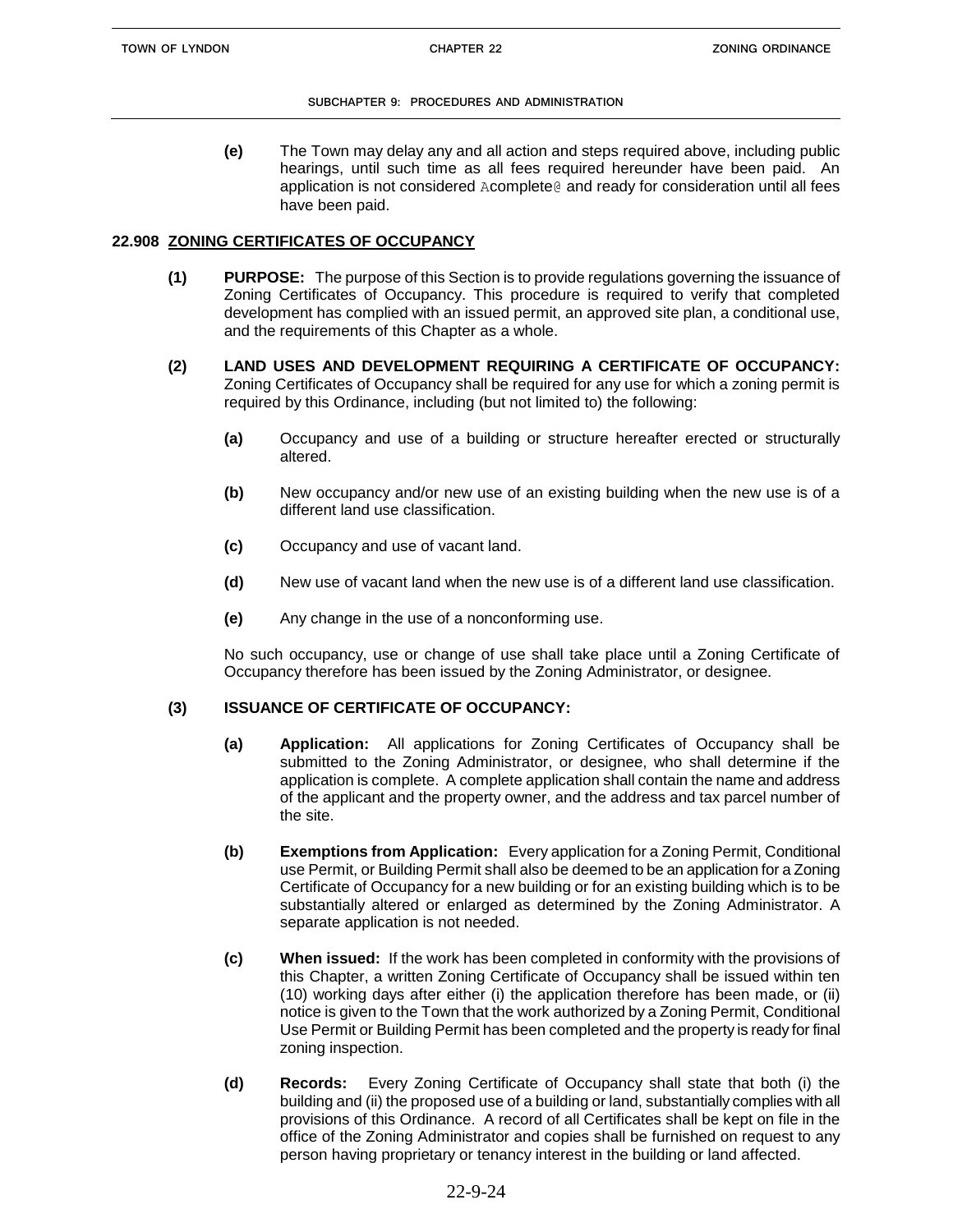- **(4) CERTIFICATE OF OCCUPANCY FOR LEGAL NONCONFORMING USES:** Upon application, a Zoning Certificate of Occupancy shall be issued for all legal nonconforming uses of land or buildings, created by adoption of this Chapter or in existence at the effective date of this Chapter. Any application for a Certificate for a nonconforming use, filed with the Zoning Administrator more than one (1) year after the effective date of this Chapter, shall require the applicant to prove, by clear and convincing evidence, that the use currently being made of the property is the same use of the property that was occurring on the effective date of this Chapter. It shall be the duty of the Zoning Administrator to investigate and issue Certificates of Occupancy for a legal nonconforming use.
- **(5) TERMINATION OF A CERTIFICATE OF OCCUPANCY:** It shall constitute a violation of this Chapter for any person or other entity, to do any of the things mentioned in Subsection (2), above, without having first obtained a Zoning Certificate of Occupancy. Any Certificate issued upon a false statement of any fact which is material to the issuance thereof shall be void. Whenever the fact of such false statement shall be established to the satisfaction of the Zoning Administrator, he shall forthwith revoke the Certificate, by notice in writing to be delivered by him to the holder of the void Certificate upon the premises where the violation has occurred, or if such holder be not found there, by mailing the said notice of revocation by Certified Letter to his last known address. Any person who shall proceed thereafter with such work or use without having obtained a new Zoning Certificate of Occupancy shall be deemed guilty of an additional violation of this Chapter.
- **(6) FEE:**
	- **(a)** All applicants required to file a separate application for a Certificate of Occupancy shall pay a fee which shall be established by resolution of the Town Board.
	- **(b)** Zoning Certificate of Occupancy fees do not include, and are in addition to, building permit fees established by the Building Code, and other fees which may be imposed for driveways, etc.
	- **(c)** A fee established by resolution of the Town Board, shall be charged by the Zoning Administrator if occupancy occurs before a Certificate is applied for and issued. Such double fee shall not release the applicant from full compliance with this Chapter nor from prosecution for violation of this Chapter.
	- **(d)** The Town may delay any and all action and steps required above, including public hearings, until such time as all fees required hereunder have been paid. An application is not considered Acomplete@ and ready for consideration until all fees have been paid.

# **22.909 VARIANCES**

- **(1) PURPOSE:** The purpose of this Section is to provide regulations which enable the Town to hear and decide requests for variations from the terms of this Chapter as will not be contrary to the public interest; where owing to special factors, a literal enforcement of the provisions of this Chapter would result in practical difficulty or unnecessary hardship, so that the spirit of this Chapter shall be observed, public safety and welfare secured, and substantial justice done, as provided by §62.23(7)(e)(7) Wis. Stats.
- **(2) DIFFERENT TYPES OF VARIANCES:** There are two types of variances:
	- **(a) Area Variances:** AArea@ variances address regulations regarding density, setbacks, frontage, height, landscaping, lighting, lot size, and other dimensional regulations which are designed to address uniformity of development, lot size, building configuration and size, and other similar features. Area variances do not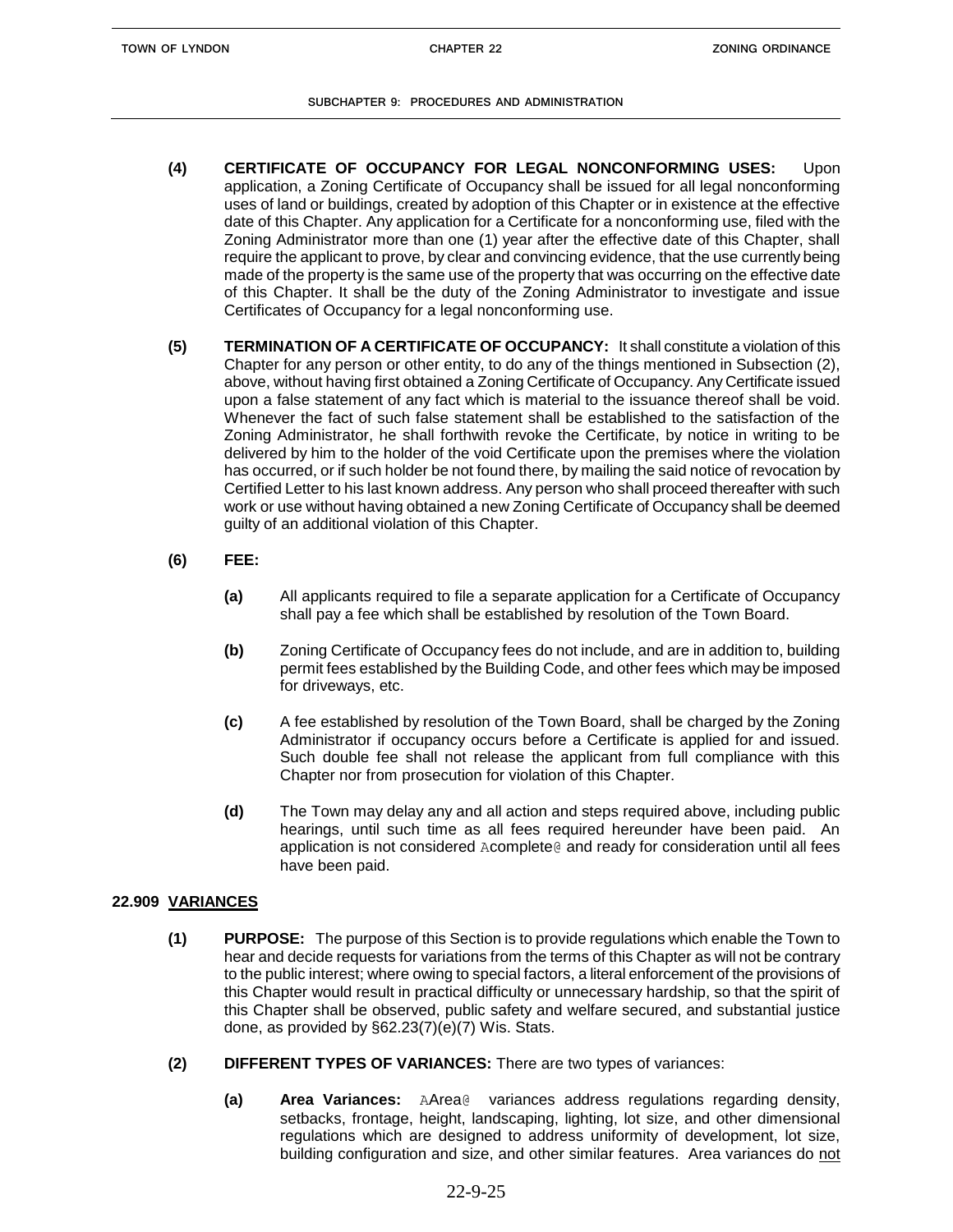address how a property may be used.

- **(b) Use Variances:** AUse@ variances address how a property may be used, and primarily seek to vary or circumvent the list of allowable land uses prescribed for the property as contained in Subchapter 2. AUse@ variances do not address the kind of dimensional regulations addressed by area variances. However, care must be taken to not permit an applicant to label a Ause@ variance as an Aarea@ variance in order to circumvent the more difficult standards applicable to Ause @ variances.
- **(3) INITIATION OF REQUEST FOR APPROVAL OF A VARIANCE:** Proceedings for approval of a requested variance shall be initiated by an application of the owner(s) of the subject property, or their legally authorized representative(s).
- **(4) APPLICATION REQUIREMENTS:** All applications for variances shall be submitted to the Zoning Administrator, or designee, who shall determine if the application is complete. A complete application shall contain all of the following:
	- **(a) Applicant Info:** Name and address of the applicant, the owner of the site, the architect(s), professional engineer(s) and contractor(s) being used on the project, and the address and tax parcel number for the site.
	- **(b) Site Map:** A map of the subject property showing all lands for which the variance is proposed, and all other lands within 200 feet of the boundaries of the subject property, together with the names and addresses of the owners of all lands on said map as the same appear on the tax records. Said map shall clearly indicate the current zoning of the subject property and its environs. Said map and all its parts and attachments shall be submitted in a form which is clearly reproducible with a photocopier, and shall be at a scale which is not less than one inch equals 800 feet. All lot dimensions of the subject property, a graphic scale, and a north arrow shall be provided.
	- **(c) View Map:** A map, such as the Land Use Plan Map, of the generalized location of the subject property in relation to the Town as a whole.
	- **(d) Description:** A written description of the proposed variance, providing specific reference to those sections of this Chapter from which the Applicant seeks relief, describing the specific terms, conditions and requirements of the variance proposed for the subject property, and identifying whether a Ause@variance or an Aarea@ variance is being requested.
	- **(e) Site Plan:** A site plan of the subject property as proposed for development. Said site plan shall conform to any and all the requirements of §22.907(3).
	- **(f) Written Justification:** Written justification for the requested variance consisting of the reasons why the Applicant believes the proposed variance is appropriate, particularly as evidenced by compliance with the standard set out in Subsection  $(5)(e)$  below.

# **(5) REVIEW BY ZONING ADMINISTRATOR:**

**(a)** The Zoning Administrator, or designee, shall determine whether the application fulfills the requirements of section (3) above. If the Zoning Administrator determines that the application does not fulfill the requirements of section (3) above, he shall return the application to the Applicant with a brief statement identifying how the application is inadequate. If the Zoning Administrator determines that the application does fulfill the requirements of section (3), he shall so notify Applicant and forward the application to the Board of Appeals for further action.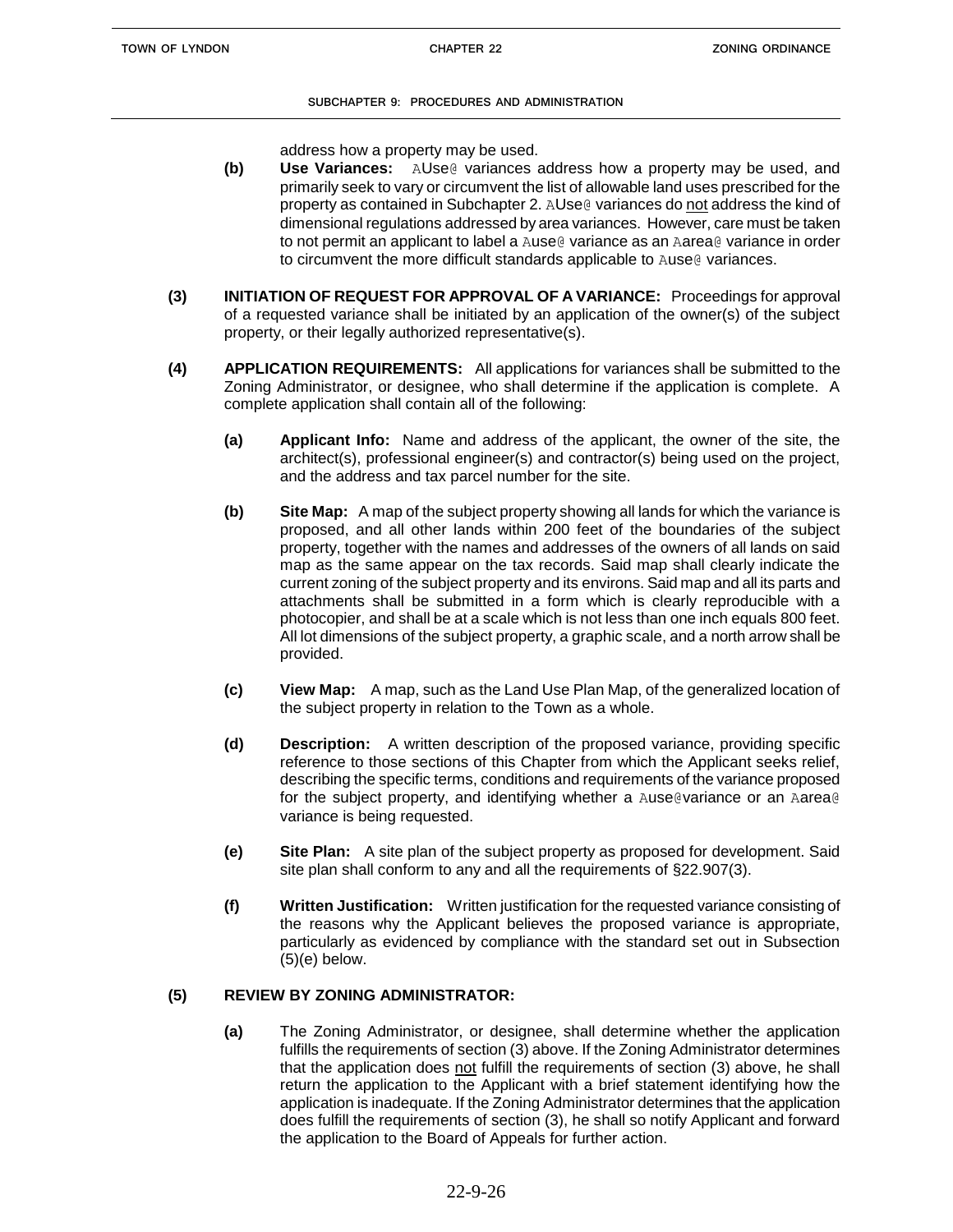- **(b)** The Zoning Administrator shall review and evaluate the application and shall comment in writing to the Board of Appeals on the variance requested in the application, taking into consideration the review standards of §22.906(6)(e) below. The Zoning Administrator=s written comments shall be submitted to the Board of Appeals on or before the Public Hearing described below. A copy thereof shall also be provided to the Applicant.
- **(c)** The Zoning Administrator shall not refer the application to the Board of Appeals and no one shall place the application on the Board=s agenda until the Zoning Administrator, or designee, has certified that the application is complete.

# **(6) REVIEW AND DETERMINATION BY ZONING BOARD OF APPEALS:**

- **(a) Submission to Zoning Board Of Appeals Required:** Pursuant to §62.23(7)(e) Wis. Stats., no variance shall be granted except by review and action of the Zoning Board of Appeals pursuant to this Chapter.
- **(b) Public Hearing:** The Board of Appeals shall schedule a reasonable time and place for a public hearing to consider the application within thirty (30) days after filing of the complete application. The applicant may appear in person, by agent, and/or attorney.
- **(c) Notice:** Notice of the requested variance and the public hearing shall conform to the requirements of §62.23(7)(e) Wis. Stats. Said notice shall contain a description of the subject property and the proposed variance. In addition, at least ten days before said public hearing, the Clerk shall mail an identical notice to the Applicant of the proposed variance; to the Clerk of any municipality whose boundaries are within 1,000 feet of any portion of the subject property; and to all property owners within 200 feet of the boundaries of the subject property as identified in Subsection (3) above. Failure to mail said notice, provided it is unintentional, shall not invalidate proceedings under this Section.
- **(d) Formal Decision:** Within thirty (30) days after the holding of the public hearing, or within an extension of said period approved by the Applicant and granted by the Zoning Board of Appeals, the Zoning Board of Appeals shall make its findings and its determination regarding the application as a whole. The Zoning Board of Appeals may request further information and/or additional reports from the Zoning Administrator and/or the Applicant. The Zoning Board of Appeals may take final action on said request for approval of the requested variance at the time of its initial meeting, or said proceedings may be continued from time-to-time for further consideration. The Zoning Board of Appeals shall make a written report of its findings and determinations concerning the standards of subsection (e) below.
- **(e) Standards of Review:** The following factors must be found to exist by the Board of Appeals in making its decision regarding a request for a variance, and each factor shall be addressed in the Board=s official written decision:
	- **1.** The requested variance must be in harmony with the recommendations of the Comprehensive Master Plan.
	- **2.** The land must present an exceptional or extraordinary circumstance or condition which unreasonably prevents the owner from using the property for a permitted purpose or which makes conformity with the requirements of this Chapter unnecessarily burdensome. The response to this question shall clearly indicate how the subject property contains factors which are not present on other properties in the same zoning district. Specifically:
		- **a.** The hardship or difficulty shall be peculiar to the subject property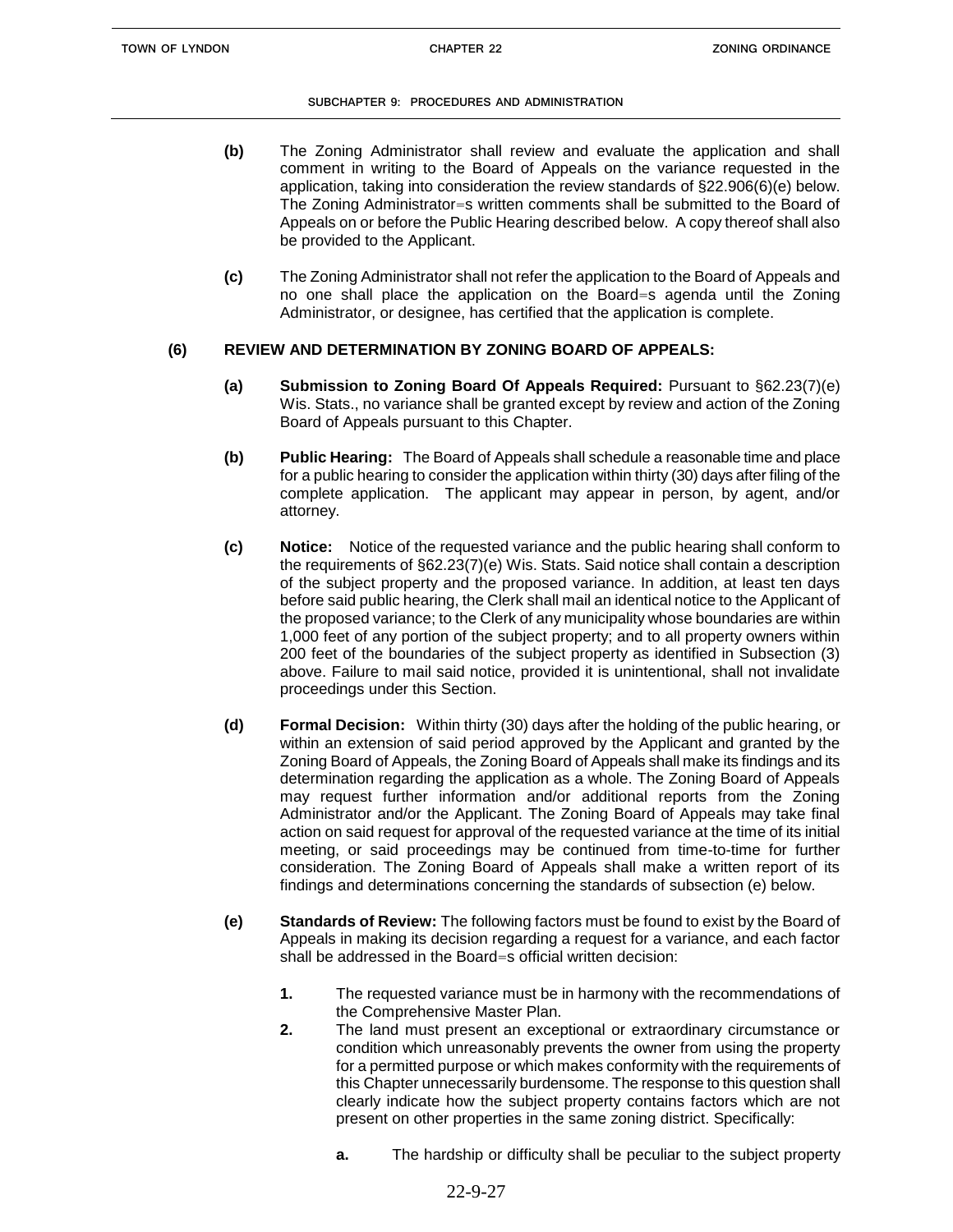and different from that of other properties, and not one which affects all properties similarly. Such a hardship or difficulty shall have arisen because of the unusual shape of the original acreage parcel; unusual topography or elevation; or because the property was created before the passage of the current, applicable zoning regulations, and will not accommodate a structure of reasonable design for a permitted use if all area requirements are observed;

- **b.** Loss of profit or pecuniary hardship shall not, in and of itself, be grounds for a variance;
- **c.** Self-imposed hardship shall not be grounds for a variance. Reductions resulting from the sale of portions of a property reducing the remainder of said property below buildable size or cutting-off existing access to a public right-of-way or deed restrictions imposed by the owner=s predecessor in title are considered to be such self-imposed hardships;
- **d.** Violations by, or variances granted to, neighboring properties shall not justify a variance;
- **e.** The alleged hardship shall not be one that would have existed in the absence of a zoning ordinance. (For example, if a lot were unbuildable because of topography in the absence of any or all setback requirements.)
- **3.** The variance must be needed so that the subject property can be developed in a manner similar to that of other properties under the same zoning district. The response to this question shall clearly indicate how the requested variance is essential to make the subject property reasonably developable so that property rights enjoyed by the owners of similar properties can be enjoyed by the owners of the subject property.
- **4.** The granting of the proposed variance must not be a substantial detriment to adjacent properties. The response to this question shall clearly indicate how the proposed variance will have no substantial impact on adjacent properties.
- **5.** The granting of the proposed variance must not result in a substantial or undue adverse impact on the character of the neighborhood, environmental factors, traffic factors, parking, public improvements, public property or rights-of-way, or other matters affecting the public health, safety, or general welfare, either as they now exist or as they may in the future be developed as a result of the implementation of the intent, provisions, and policies of this Chapter, the Comprehensive Plan, or any other plan, program, map, or ordinance adopted or under consideration pursuant to official notice by the City or other governmental agency having jurisdiction to guide growth and development. The response to this question shall clearly indicate how the proposed variance will have no substantial impact on such long-range planning matters.
- **6.** The exceptional or extraordinary circumstance or condition which the applicant claims as justification for the proposed variance must not have been created by the acts or omissions of the applicant or the applicant=s predecessor- in-title (e.g. previous development decisions such as building placement, floor plan, building orientation, platting pattern, grading, etc.) after the effective date of this Ordinance. The response to this question shall clearly indicate that such factors existed prior to the effective date of this Chapter and were not created by action of the Applicant or the applicant=s predecessors-in-title.
- **7.** If the proposed variance is a Ause@ variance, then, in addition to the foregoing standards, the applicant must also establish that the applicant will have no reasonable use of the property if the variance is not granted.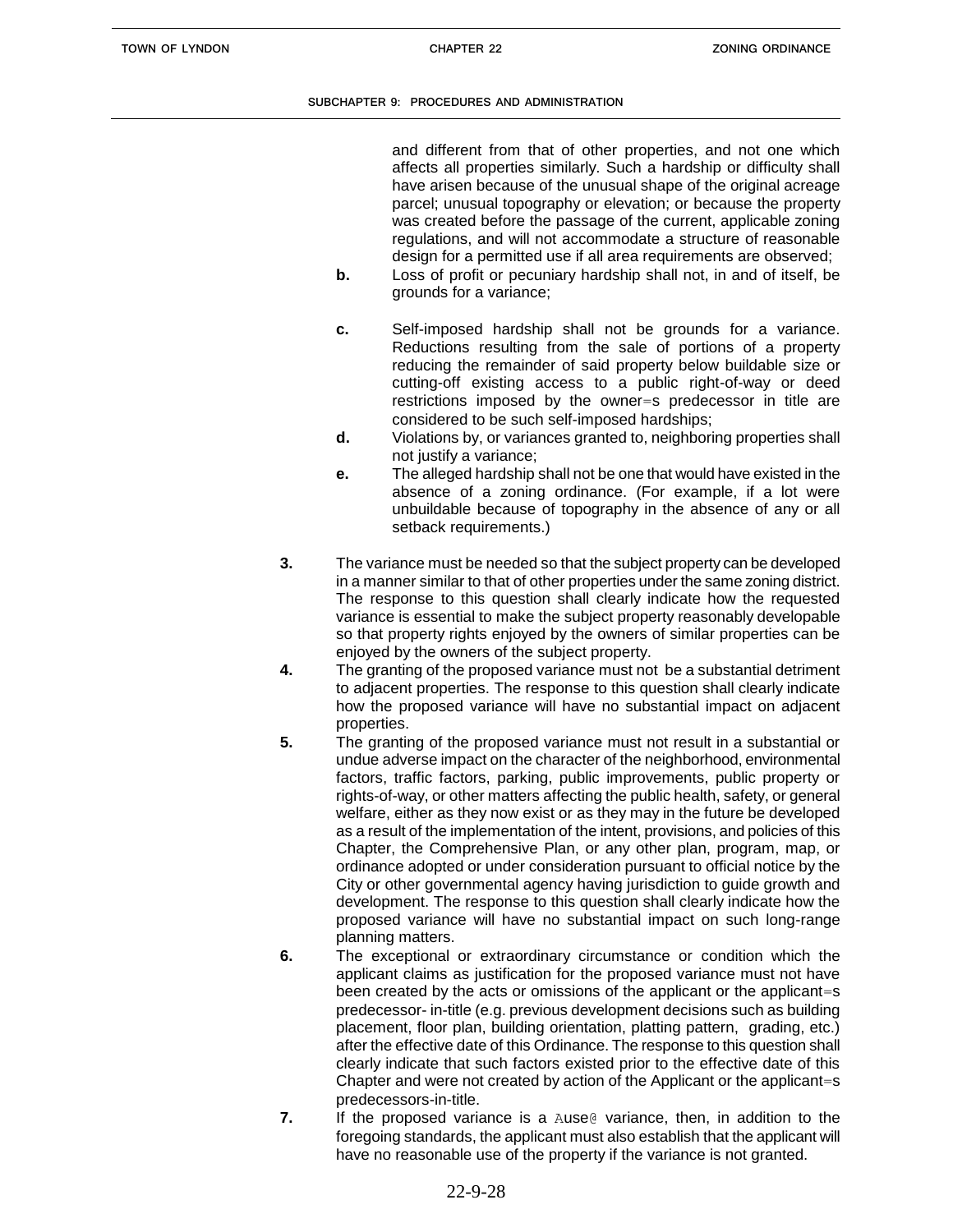- **(f) Effect of Inaction:** If the Zoning Board of Appeals fails to make a determination within thirty (30) days after said public hearing, then the request for the variance shall be considered denied.
- **(7) EFFECT OF DENIAL:** No application for a variance which has been denied (in whole or in part) shall be resubmitted for a period of twelve (12) months from the date of said order of denial, unless the Zoning Administrator first determines that either (i) substantial and material new evidence has arisen, or (ii) a substantial and material change of circumstances has occurred, regarding an issue which was relevant and significant to the prior decision to deny the application.
- **(8) LIMITED EFFECT OF A VARIANCE:** Where the Zoning Board of Appeals has granted a variance, such approval shall not change the Ause@ classification of either the building or premises, nor give it any new status as a Anonconforming use@ other than that status which it held before the granting of the variance. Granting of a variance shall be considered unique to the variance granted, and shall not be construed as precedent for any other proposed variance.
- **(9) STAY OF PROCEEDINGS:** An application for a variance shall stay all legal proceedings furthering enforcement of any provisions of this Ordinance from which the Applicant is requesting a variance, unless the Zoning Administrator certifies to the Zoning Board of Appeals after the request for the variance has been filed, that by reason of the facts stated in the certificate a stay would, in his opinion, cause imminent peril to life or property. In such case, proceedings shall not be stayed otherwise than by a restraining order which may be granted by the Zoning Board of Appeals or by a Court of Record. *State Law Reference: Section 62.23(7)(e)5., Wisconsin Statutes.*
- **(10) NOTICE TO THE DNR:** The Zoning Board of Appeals shall transmit a copy of each application for a variance in the Shoreland-Wetland, Floodway, Floodplain Conservancy, or Floodway Fringe Overlay Zoning Districts, and a copy of all Shoreland floodland appeals, to the Wisconsin Department of Natural Resources (DNR) and Juneau County for review and comment at least ten (10) days prior to any public hearings. Final action on the application shall not be taken for thirty (30) days or until the DNR and Juneau County have made their recommendation, whichever comes first. A copy of all decisions relating to variances to shoreland conservancy regulations or to floodland regulations, and a copy of all decisions to shoreland conservancy and floodland appeals, shall be transmitted to the DNR and Juneau County within ten (10) days of the date of such decision.
- **(11) FEE:**
	- **(a)** All applicants shall pay an application fee for a variance which shall be established by resolution of the Town Board.
	- **(b)** Variance fees do not include, and are in addition to, building permit fees established by the Building Code, and other fees which may be imposed for driveways, etc.
	- **(c)** A double application fee shall be charged by the Town if an application is submitted after the Applicant has committed an act or omission for which the Applicant now seeks a variance. Such double fee shall not release the applicant from full compliance with this Chapter nor from prosecution for violation of this Chapter.
	- **(d)** All applicants shall reimburse the Town for the time spent by Staff and consultants in reviewing and processing the application, pursuant to §22.937(4).
	- **(e)** The Town may delay any and all action and steps required above, including public hearings, until such time as all fees required hereunder have been paid. An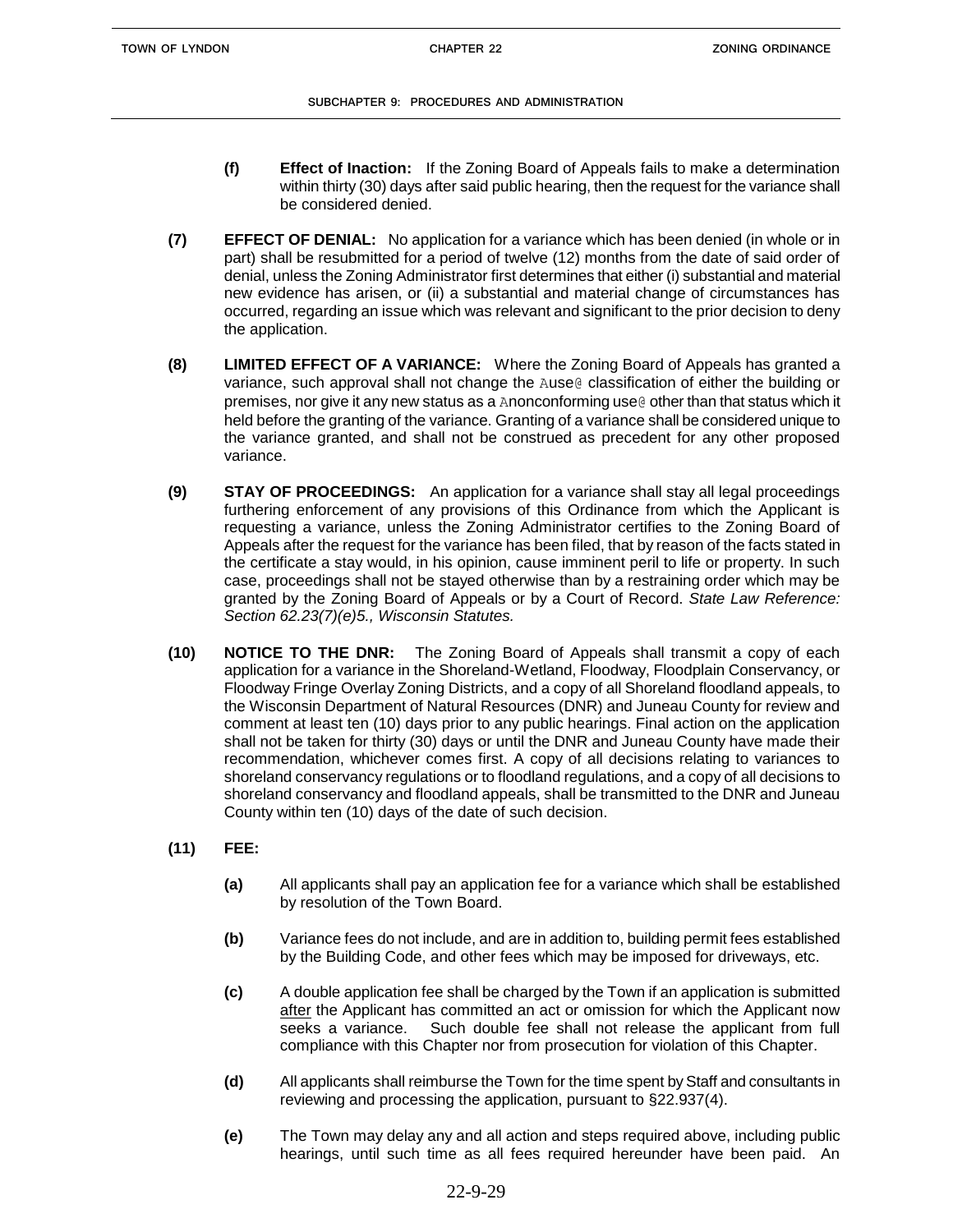application is not considered Acomplete@ and ready for consideration until all fees have been paid.

## **22.910 INTERPRETATIONS**

- **(1) PURPOSE:** The purpose of this Section is to assign responsibility for the official interpretation of the provisions of this Chapter, and to describe the required procedure for securing such interpretation.
- **(2) INITIATION OF REQUEST FOR AN INTERPRETATION:** Proceedings for an interpretation may be initiated by any of the following four methods:
	- **(a)** By an application of a resident or land owner in the Town;
	- **(b)** By a request of the Plan Commission;
	- **(c)** By a request of the Town Board; or
	- **(d)** By a request of the Zoning Administrator.
- **(3) APPLICATION REQUIREMENTS:** All applications from residents or land owners shall be submitted to the Zoning Administrator, or designee, who shall determine if the application is complete. A complete application shall be comprised of all of the following:
	- **(a) Applicant Info:** Name and address of the applicant.
	- **(b) Text:** All requests for interpretations shall clearly indicate the part of the text of this Chapter for which the interpretation is requested and the specific questions the Applicant has regarding said text. If the Applicant believes that the text is subject to several reasonable interpretations, the Applicant shall set forth all such interpretations.
	- **(c) Specific Property:** If the requested interpretation relates to the application of this Chapter to a specific property, the additional following information shall be required:
		- **1.** A map of the subject property showing all lands for which the interpretation is requested, and all other lands within 200 feet of the boundaries of the subject property. Said map shall clearly indicate the current zoning of the subject property and its environs. Said map and all its parts and attachments shall be submitted in a form which is clearly reproducible with a photocopier, and shall be at a scale which is not less than one inch equals 800 feet. All lot dimensions of the subject property, a graphic scale, and a north arrow shall be provided;
		- **2.** A map, such as the Land Use Plan Map, of the generalized location of the subject property in relation to the Town as a whole;
		- **3.** A written explanation of the issue which needs interpretation, including the applicant=s proposed interpretation, and an explanation of how the proposed interpretation relates to the type of activities, buildings, and structures currently located on, and/or proposed for, the subject property; and,
		- **4.** If requested by the Zoning Administrator, a site plan of the subject property as proposed for development. Said site plan shall conform to all the requirements of §22.907(4) or such requirements as the Administrator may require.
	- **(d) Land Use:** If the requested interpretation relates to the classification or treatment of a particular land use under the provisions of this Chapter, a series of written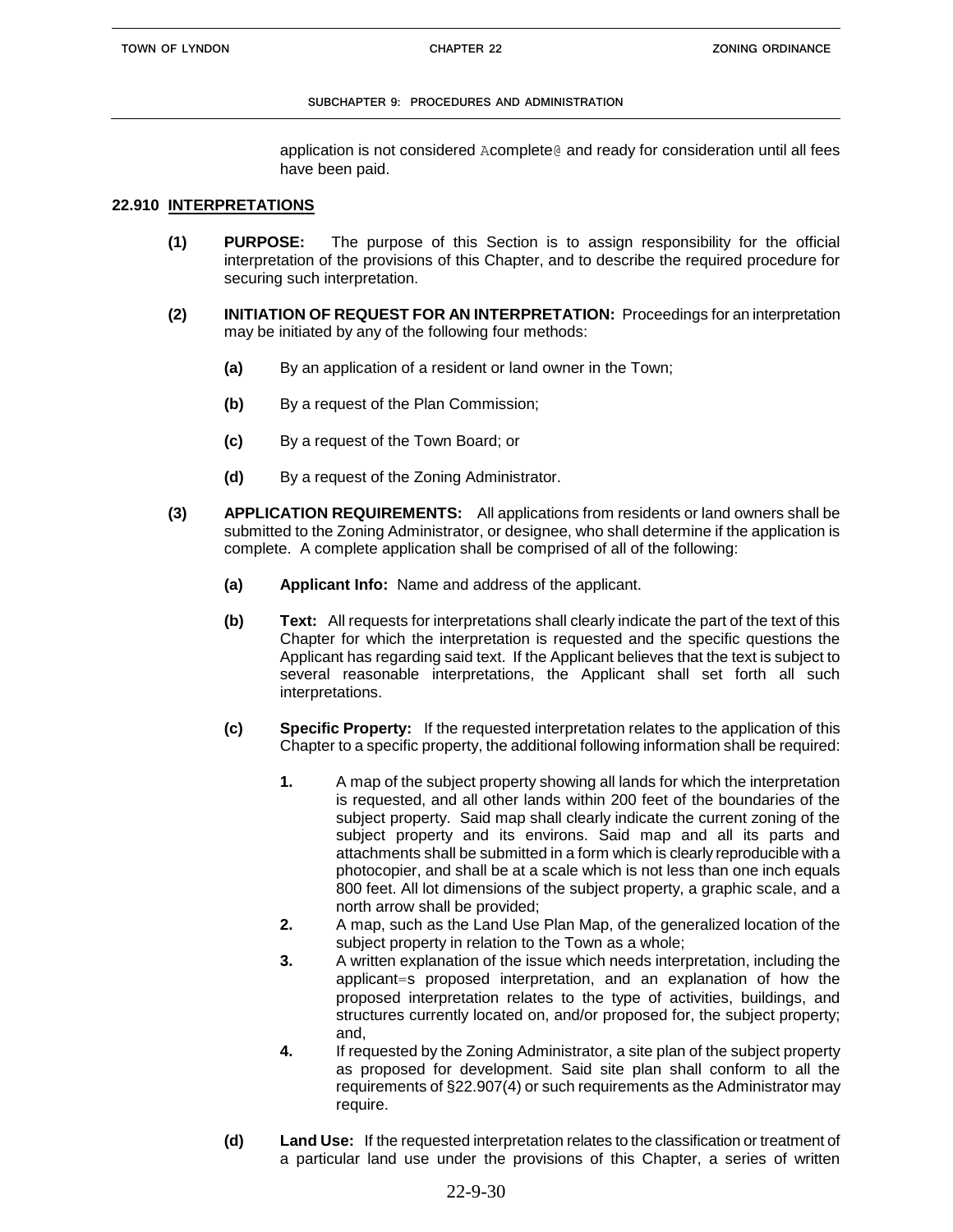responses to the following questions shall be provided:

- **1.** How is the subject land use (in general) in harmony with the purposes, goals, objectives, policies and standards of the Comprehensive Plan, this Chapter, and any other plan, program, or ordinance adopted, or under consideration pursuant to official notice by the Town?
- **2.** How is the subject land use in harmony with the purposes, goals, objectives, policies and standards of the pertinent zoning district for which the interpretation is being sought?
- **3.** Do the potential public benefits of the proposed interpretation outweigh any and all potential adverse impacts of the proposed interpretation?

## **(4) REVIEW BY ZONING ADMINISTRATOR:**

- **(a)** The Zoning Administrator, or designee, shall determine whether the application fulfills the requirements of section (3) above. If the Zoning Administrator determines that the application does not fulfill the requirements of section (3) above, he shall return the application to the Applicant with a brief statement identifying how the application is inadequate. If the Zoning Administrator determines that the application does fulfill the requirements of section (3), he shall commence his review thereof.
- **(b)** Within thirty (30) days of filing of a complete application, the Zoning Administrator shall review and evaluate the application. This review shall take into consideration the standards for review presented in subsection (5), below. In evaluating the application, the Zoning Administrator may consult with consultants and City Staff, such as the Town Attorney. The Zoning Administrator shall also evaluate the application to determine whether the request is in harmony with the recommendations of the Comprehensive Master Plan.
- **(c)** The Zoning Administrator, or such consultants or staff as the Zoning Administrator may deem appropriate (e.g. Town Attorney), shall prepare and forward a written report to the Applicant indicating the interpretation of the Zoning Administrator. If the Zoning Administrator determines that the proposal may be in conflict with the provisions of the Comprehensive Master Plan, the Zoning Administrator shall note this determination in the report. A Copy of all such reports shall be forwarded to the Plan Commission.
- **(5) STANDARDS FOR REVIEW OF REQUESTED INTERPRETATIONS:** This Chapter shall be interpreted in a manner which is consistent with the purposes intended by the Town Board as noted in this Chapter and the Comprehensive Plan. The intent of the standards and supporting definitions of this Chapter is to protect both individual property owners and the general public from adverse impacts that may result from a proposed, modified, or existing land use. To this end, those called upon to interpret this Chapter shall address the following to the extent applicable:
	- **(a)** Articulate certain public purpose(s) underlying the standard(s) for which an interpretation is required. Rationale: Before any zoning interpretation is made, there must be a discussion of the purpose(s) for which the regulation was initially imposed. Each zoning regulation is intended to protect the interests of both present and future neighbors and the general public. Each standard is developed as a regulatory response to an identifiable potential negative impact. A sound interpretation of any standard cannot be ensured without careful analysis of the regulation and the end toward which it is directed. It is understood that there may be other public purposes underlying the interpretation which are not explicitly articulated.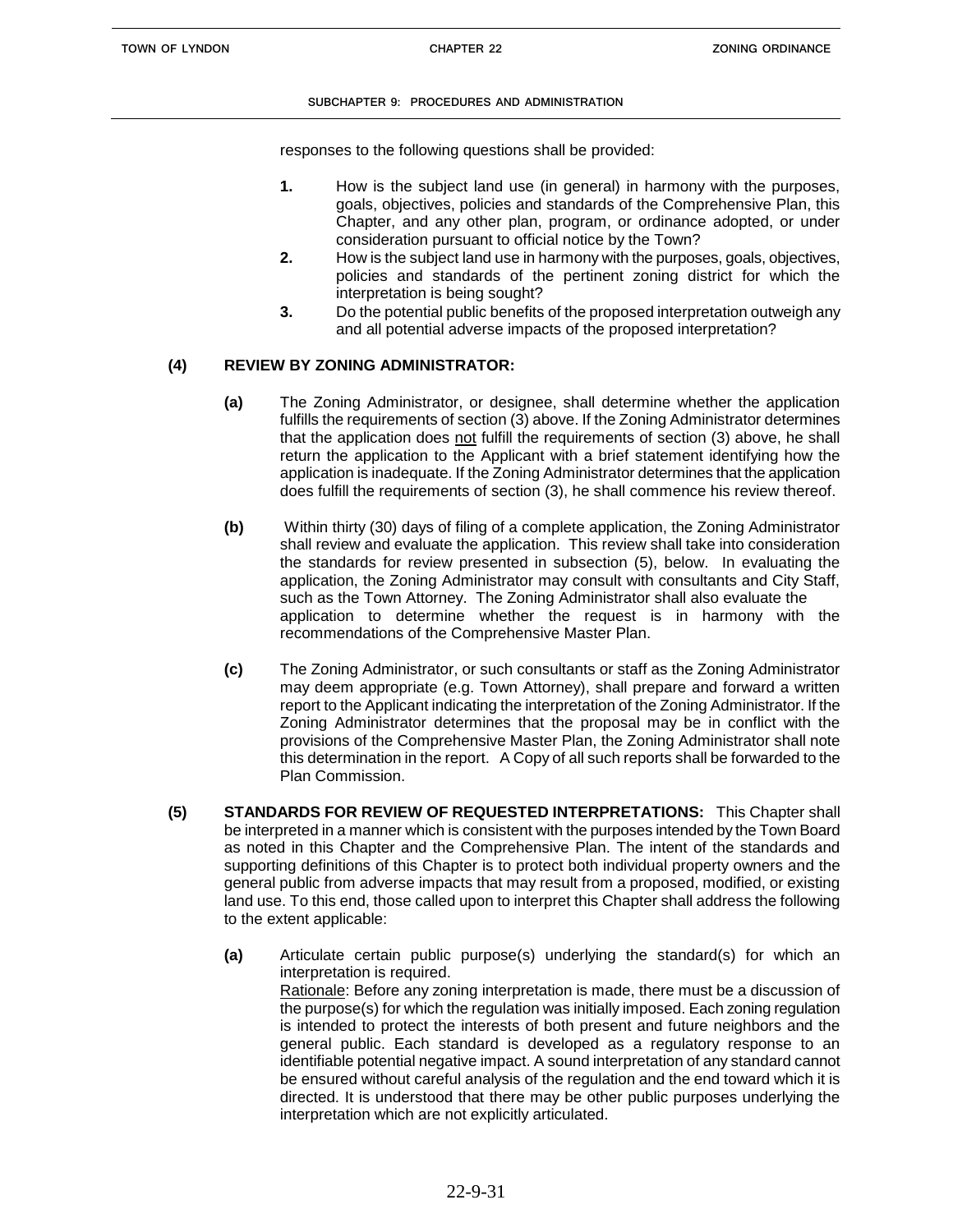- **(b)** Articulate the actual impact of various proposed interpretations, permitting flexibility in design and prohibiting any interpretation that lowers the protection afforded to the public.
- **(b)** Rationale: There is a critical distinction between an interpretation which provides a greater degree of design freedom to achieve a permitted land use, and an interpretation which permits a new or not previously permitted use, or which allows a use to be enlarged, or have its intensity increased beyond the degree specified in the Chapter. Design freedom is to be encouraged, but a lowering of the standards of this Chapter is to be prohibited.
- **(c)** Determine whether the proposed interpretation will ensure a just balance between the rights of the landowner and all others who will be affected by that person=s land use proposal.

Rationale: If an interpretation would merely allow a design solution that is slightly different from the one expressly stated or permitted, and if it would result in a same or greater degree of protection to any affected party (either the adjoining landowners, the public at large, and/or a future property owner or renter), such an interpretation may be appropriately made. Any interpretation which would result in any identifiable loss of protection for one group to the benefit of others is contrary to the spirit of this Chapter. Similarly, any interpretation which would either increase the nuisance potential of any use or alter the purpose for which the regulation was adopted shall be considered counter to the legislative intent of this Chapter. Any interpretation which will result in any loss of protection or increase in intensity beyond that already permitted shall only be made if the party interpreting this Chapter has the power to impose additional restrictions or requirements.

**(d)** Avoid substituting the judgment of the Administrator for the legislative acts of the Town Board.

Rationale: This Chapter has been carefully designed by the Town Board to combine maximum achievement of public goals, and the protection of adjoining property owners, while providing flexibility for property owners to use their land for a variety of uses consistent with the goals and objectives of the Comprehensive Plan. Great care has been taken to balance the rights of competing groups while achieving maximum protection with flexibility and a range of use options. Persons interpreting this Chapter should not substitute their own judgments for the legislative acts of the Town Board.

- (**e)** Address the following standards on land use interpretation matters:
	- **1.** No interpretation shall allow the establishment of any land use which was previously considered and rejected by the Town Board on an application for an amendment to the Zoning Ordinance, the Official Zoning Map, or a previously applied for appeal from a requested interpretation.
	- **2.** No interpretation shall permit a land use listed as a use permitted by right, a special use, or a conditional use in another zoning district if the use is not listed as permitted in the zoning district of the subject property (see Subchapter 2).
	- **3.** No interpretation shall permit a land use in a zoning district unless evidence is presented which demonstrates that the land use will comply with any and all regulations applicable to development in the subject property=s zoning district.
	- **4.** No interpretation shall permit a land use in a particular zoning district unless such use is substantially similar to other uses permitted in that same district and is more similar to such other uses than to uses either not permitted in said district, or permitted in a more intensive district in the same zoning district category.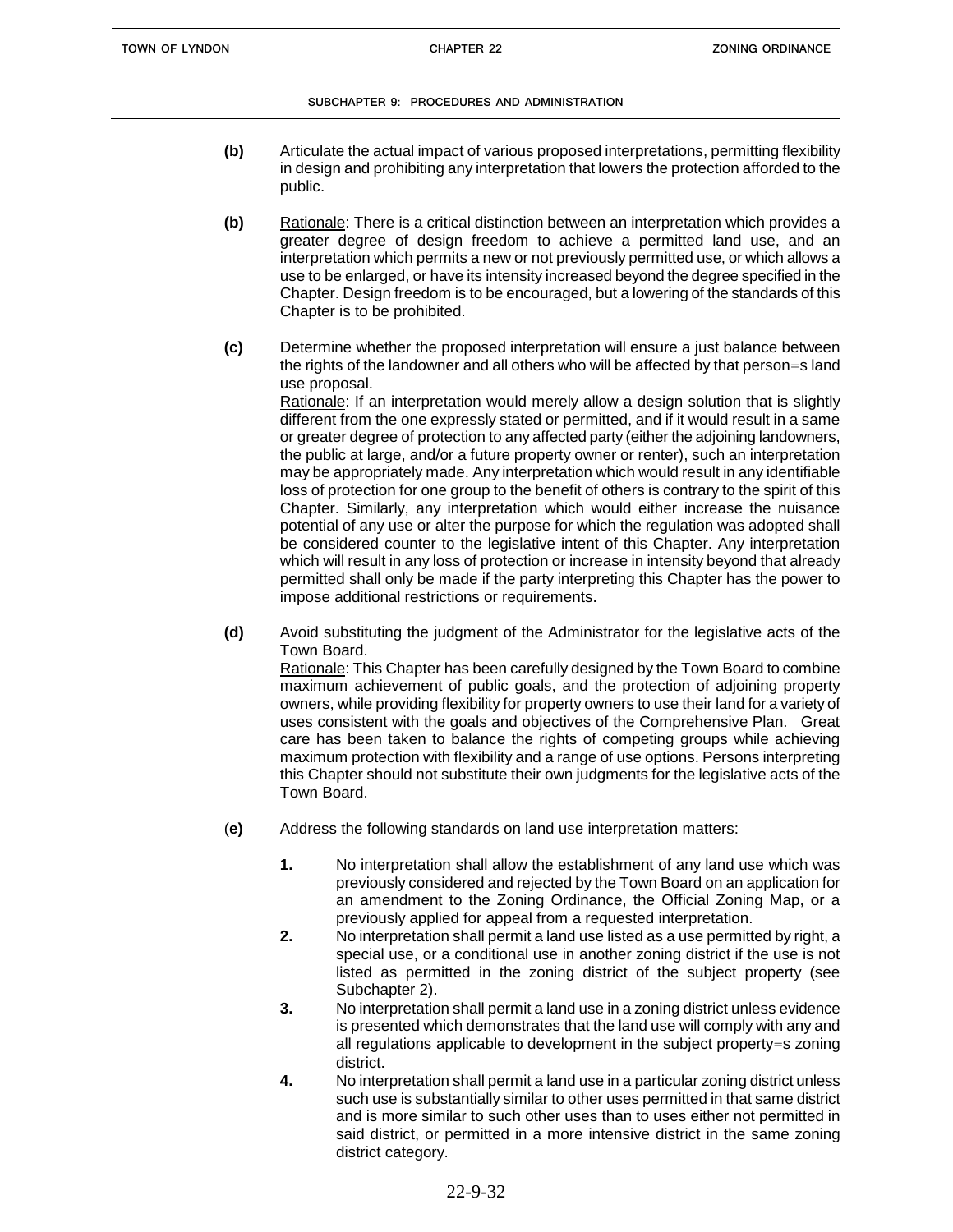- **5.** If the proposed land use is more similar to a land use permitted only as a conditional use in the subject property=s district than to a use permitted by right, then an interpretation permitting such use shall be conditioned upon the approval of a conditional use pursuant to §22.904.
- **(6) EFFECT OF A FAVORABLE LAND USE INTERPRETATION:** No interpretation finding a particular land use to be permitted or conditionally permitted in a specific zoning district shall authorize either the establishment of such use or the development, construction, reconstruction, alteration or moving of any building or structure. A favorable interpretation merely authorizes the preparation, filing, and processing of applications for any permits and approvals which may be required by this Chapter. These permits and approvals include, but are not limited to, required site plans, special use permits, conditional uses, and Certificates of Occupancy.

# **(7) LIMITATIONS ON FAVORABLE LAND USE INTERPRETATION:**

- **(a)** No interpretation finding a particular land use to be permitted or conditionally permitted in a specified zoning district shall be valid for a period of more than 365 days from the date of issuance of the interpretation, unless a Building Permit is issued and development is actually begun within that period, and is thereafter diligently pursued to completion, or a Certificate of Occupancy is obtained and a use commenced within that period.
- **(b)** An interpretation finding a particular land use to be permitted or conditionally permitted in a specified zoning district shall be deemed to authorize only that particular use at that particular location for which the interpretation was issued. The interpretation shall not be deemed to authorize any allegedly similar use for which a separate interpretation has not been issued. A favorable interpretation shall automatically expire and cease to be of any force or effect if the particular use for which it was issued shall, for any reason, be discontinued for a period of 365 consecutive days or more.
- **(c)** An interpretation finding a particular land use to be permitted by right or conditionally permitted shall have no precedential value. It is understood that, if the Plan Commission wished such interpretation to have precedential value, it would amend this Chapter to include such interpretation herein. It is also understood that mistakes in interpretation often become apparent only after the interpretation becomes effective and the use is employed and observed.
- **(8) FEE:**
	- **(a)** All applicants shall pay an application fee for an interpretation, which fee shall be established by resolution of the Town Board.
	- **(b)** Interpretation fees do not include, and are in addition to, zoning permit fees and other fees established by this Chapter, building permit fees established by the Building Code, and other fees which may be imposed for driveways, etc.
	- **(c)** A fee shall not release the applicant from full compliance with this Chapter nor from prosecution for violation of this Chapter.
	- **(d)** All applicants shall reimburse the Town for the time spent by Staff and consultants in reviewing and processing the application, pursuant to §22.937(4).
	- **(e)** The Town may delay any and all action and steps required above, including public hearings, until such time as all fees required hereunder have been paid. An application is not considered Acomplete@ and ready for consideration until all fees have been paid.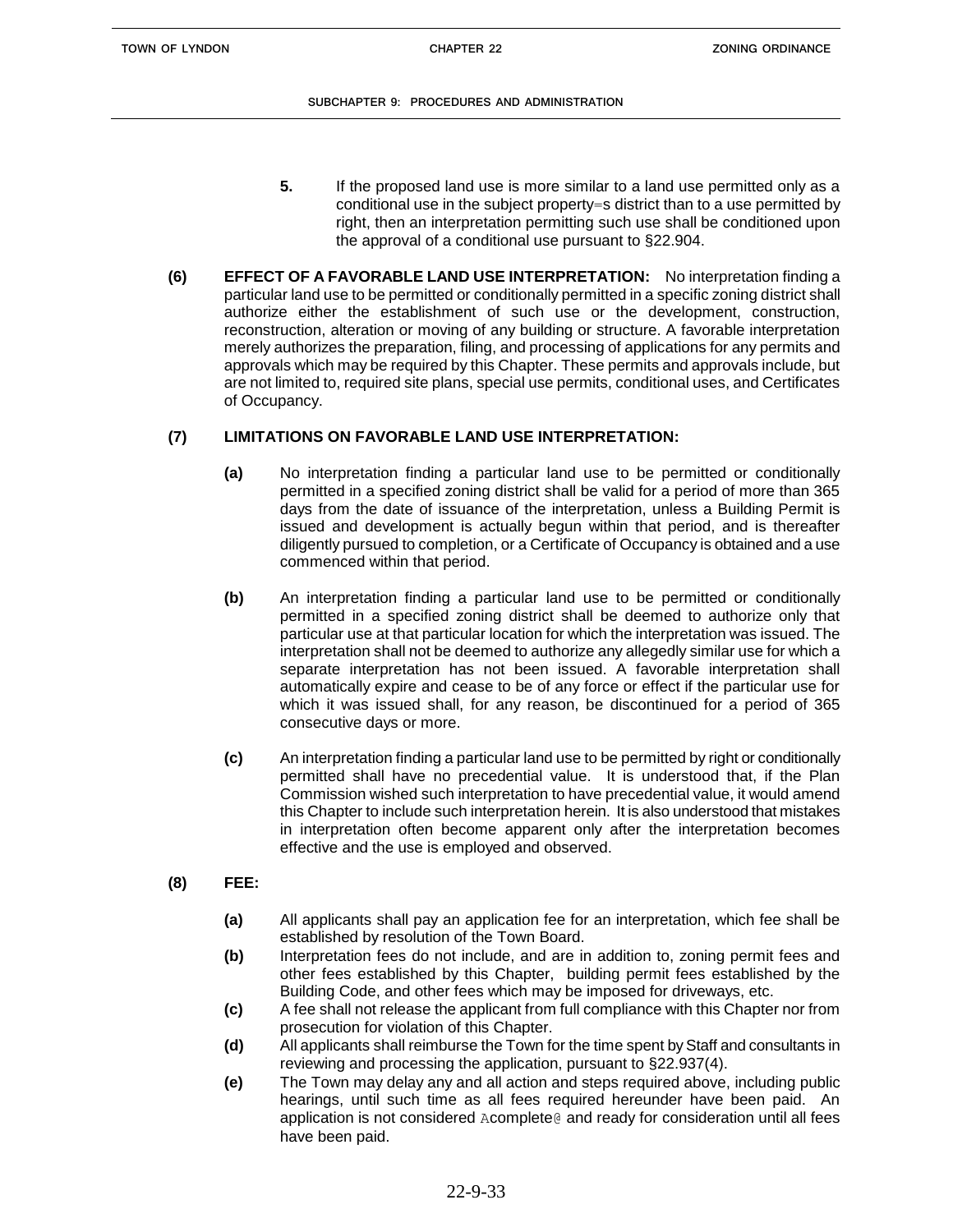### **22.911 APPEALS OF ZONING DECISIONS**

- **(1) PURPOSE:** The purpose of this Section is to provide regulations which enable the Town to hear and decide requests for appeals from the decisions of the Zoning Administrator, as provided for by 62.23(7)(e) Wis. Stats.
- **(2) INITIATION OF REQUEST FOR REVIEW OF ZONING DECISION:** Proceedings for the review of an appeal may be initiated by any aggrieved person, or by any officer, department, board, committee or commission of the Town affected by any decision of the Zoning Administrator.
- **(3) TIME LIMIT FOR FILING AN APPEAL:** An appeal shall be made within a period not exceeding forty-five (45) days from the date of issuance of the decision from which the appeal is taken. Failure to initiate this appeal procedure within this 45-day period shall constitute a final and binding waiver of the right to appeal said interpretation.
- **(4) APPLICATION REQUIREMENTS:** All applications for review of an interpretation, regardless of the party of their initiation per Subsection (2) above, shall be submitted to the Clerk, or designee, who shall determine if the application is complete. The Clerk shall act as the clerk for the Zoning Board of Appeals in receiving said Applications. A complete application shall contain all of the following:
	- **(a)** Name and address of the applicant, the owner of the site and the address and tax parcel number for the site.
	- **(b)** A copy of all documents previously submitted by the Applicant to the Town which relate to the issue of the appeal. (The Town will supply copies of these items, at Applicant=s expense, if the Applicant has lost or misplaced his/her own copies).
	- **(c)** A written statement from the Applicant specifying the grounds for the appeal. Such statement shall indicate the reasons why an appeal is justified, based upon an analysis of the Zoning Administrator=s decision. This statement shall be dated and signed by the Applicant.
- **(5) REVIEW BY CLERK AND ZONING ADMINISTRATOR:** The submitted application shall be reviewed by the Clerk and the Zoning Administrator in the following steps:
	- **(a)** The Clerk, or designee, shall determine whether the application fulfills the requirements of section (4) above. If the Clerk determines that the application does not fulfill the requirements of section (4), he shall return the application to the Applicant with a brief statement identifying how the application is inadequate. If the Clerk determines that the application is complete, he shall so notify Applicant and forward the application to both the Zoning Administrator and the Zoning Board of Appeals.
	- (**b)** The Zoning Administrator shall review and evaluate the application, and shall comment, in writing, on the written justification for the appeal to the Zoning Board of Appeals. The Zoning Administrator shall also evaluate the application to determine whether the request is in harmony with the recommendations of the Comprehensive Master Plan. Before the date set for the Public Hearing, the Zoning Administrator shall forward this written report to the Board of Appeals, and the Applicant, along with copies of all papers constituting the record of the Zoning Administrator on this application. If the Zoning Administrator determines that the proposal may be in conflict with the provisions of the Master Plan or Zoning Ordinance, the Zoning Administrator shall note this determination in the report.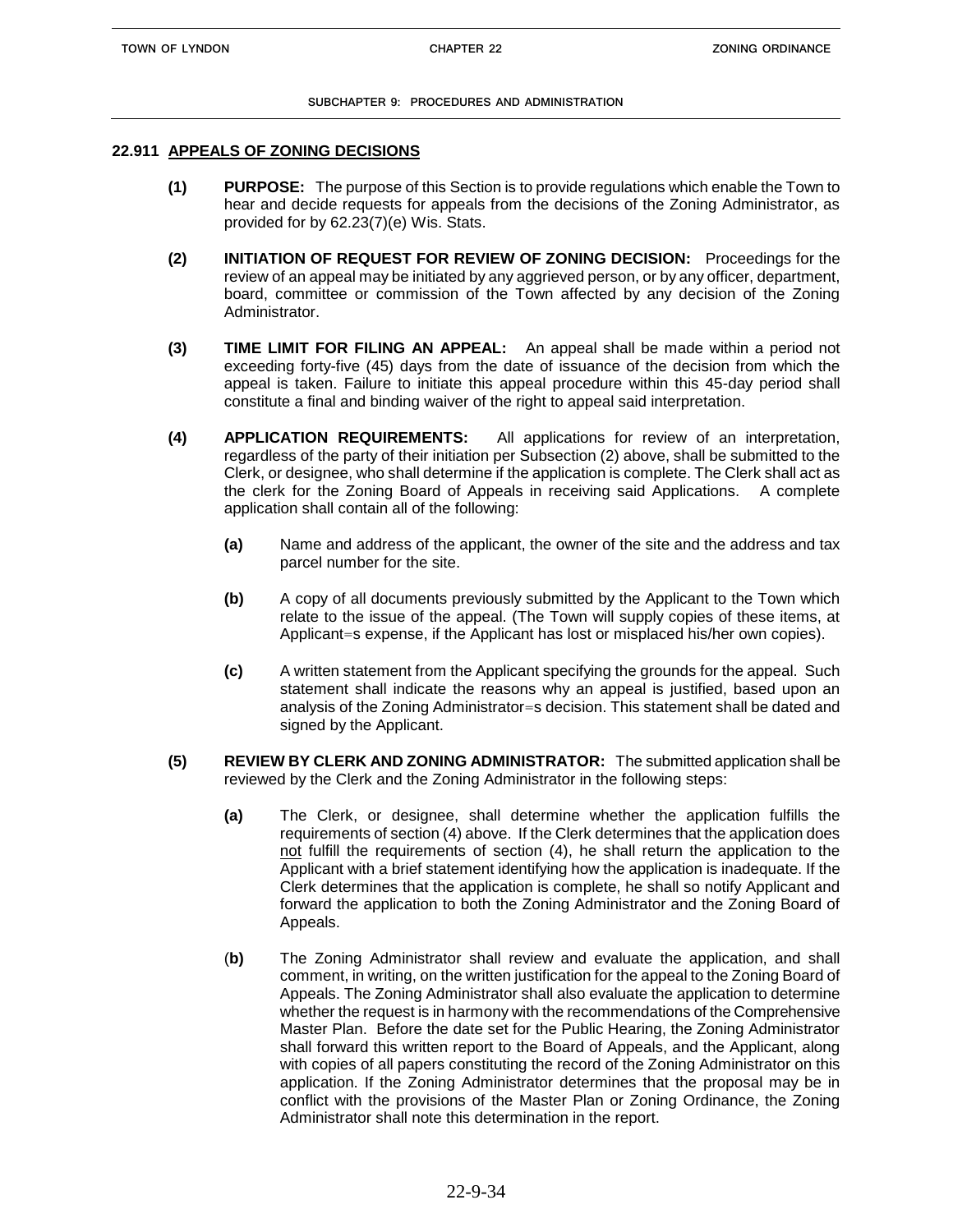## **(6) REVIEW AND ACTION BY THE ZONING BOARD OF APPEALS:**

- **(a) Public Hearing:** The Zoning Board of Appeals shall schedule a reasonable time and place for a public hearing, within forty-five (45) days after the Clerk determines that the application is complete.
- **(b) Notice:** Notice of the appeal and said public hearing shall conform to §63.23(7)(e) of the Wis. Stats. Said notice shall contain a description of the appealed issue. At least ten (10) days before said public hearing, the Clerk shall mail an identical notice (i) to the Applicant, (ii) to the Clerk of any municipality whose boundaries are within 1,000 feet of any portion of the jurisdiction of this Chapter, and (iii) to any property owner within 200 feet of the subject property. Failure to mail said notice, provided it is unintentional, shall not invalidate proceedings under this Section.
- **(c) Formal Decision:** Within sixty (60) days after the filing of the complete application (or, within an extension of said period requested in writing by the Applicant and granted by the Zoning Board of Appeals), the Zoning Board of Appeals shall make its findings. The Zoning Board of Appeals may request further information and/or additional reports from The Zoning Administrator and/or the Applicant. The Zoning Board of Appeals may take final action on the application for appeal at the time of its initial meeting, or may continue the proceedings at Applicant=s request. Said final action shall be followed by a written report which shall include formal findings of facts developed and approved by the Zoning Board of Appeals concerning the request.
- **(d) Board=s Authority:** Pursuant to §62.23(7)(e)8 Wis. Stats., the Board may reverse or affirm, wholly or partly, or may modify the order, requirement, decision, or determination of the Zoning Administrator.
- **(e) Effect of Inaction:** If the Zoning Board of Appeals fails to make a determination within sixty (60) days after the filing of said complete application, then the request for the appeal shall be considered denied.
- **(7) EFFECT OF DENIAL:** No application which has been denied (in whole or in part) shall be resubmitted for a period of 12 months from the date of said order of denial, unless the Zoning Administrator, or designee, first determines that either (i) substantial and material new evidence has arisen or (ii) a substantial and material change of circumstances has occurred, regarding an issue which was relevant and significant to the prior decision to deny the application.

## **(8) LIMITED EFFECT OF A FAVORABLE RULING ON AN APPEAL:**

- **(a)** No ruling by the Zoning Board of Appeals on an appeal finding a particular land use to be permitted or conditionally permitted in a specified zoning district shall be valid for a period of more than 365 days from the date of issuance of the ruling on the appeal, unless a building permit is issued and development is actually begun within that period, and is thereafter diligently pursued to completion, or a Certificate of Occupancy is obtained and a use commenced within that period.
- **(b)** A ruling by the Zoning Board of Appeals on an appeal finding a particular land use to be permitted or conditionally permitted in a specified zoning district shall be deemed to authorize only that particular use at that particular location for which the ruling was issued. The ruling shall not be deemed to authorize any allegedly similar use for which a separate ruling has not been issued. A favorable ruling shall automatically expire and cease to be of any force or effect if the particular use for which it was issued shall, for any reason, be discontinued for a period of 365 consecutive days or more.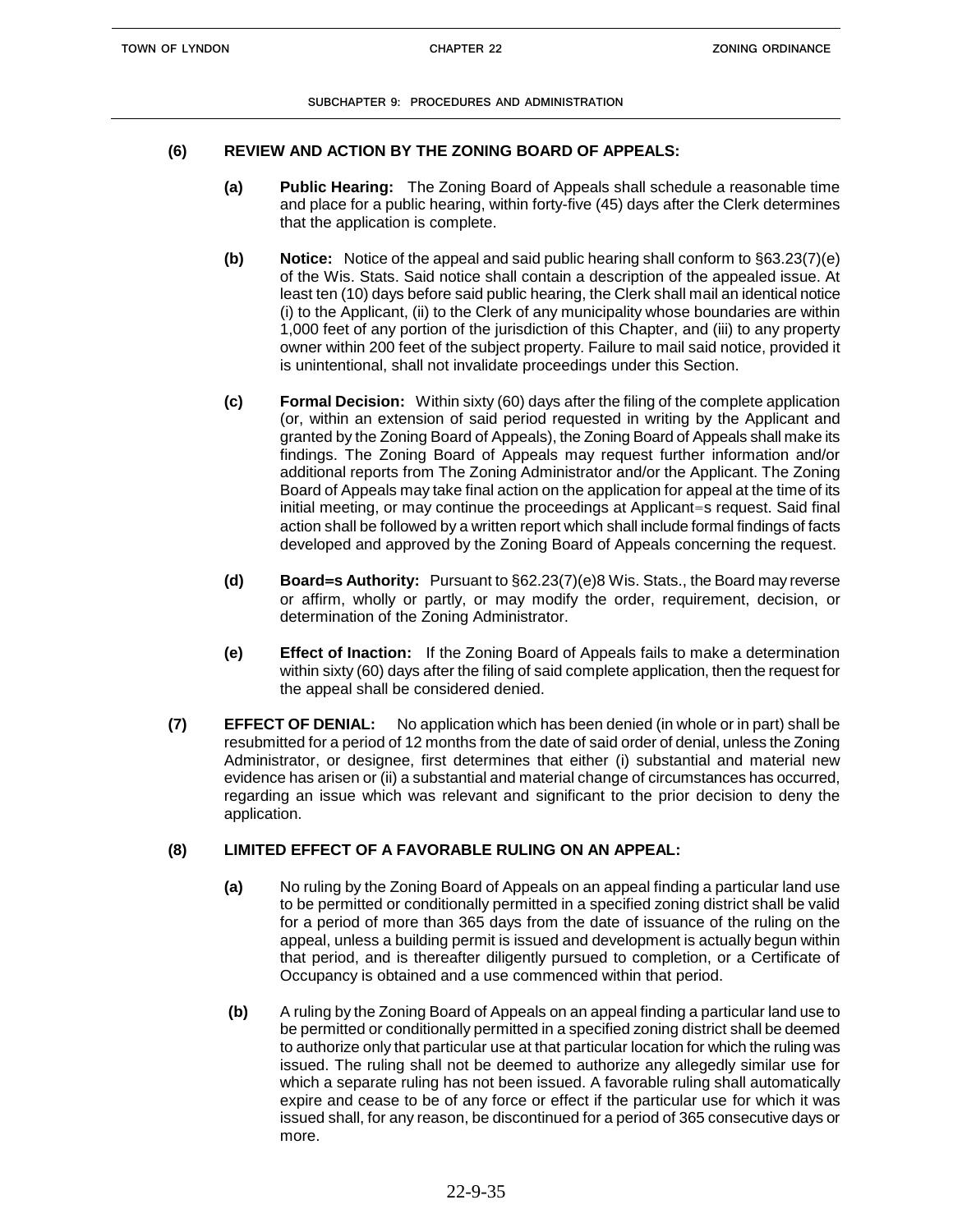- **(9) FEE:**
	- **(a)** All applicants shall pay an application fee for an appeal, which fee shall be established by resolution of the Town Board.
	- **(b)** Appeal fees do not include, and are in addition to, zoning permit fees and other fees established by this Chapter, building permit fees established by the Building Code, and other fees which may be imposed for driveways, etc.
	- **(c)** A fee shall not release the applicant from full compliance with this Chapter nor from prosecution for violation of this Chapter.
	- **(d)** All applicants shall reimburse the Town for the time spent by Staff and consultants in reviewing and processing the application, pursuant to §22.937(4).
	- **(e)** The Town may delay any and all action and steps required above, including public hearings, until such time as all fees required hereunder have been paid. An application is not considered Acomplete@ and ready for consideration until all fees have been paid.

## **22.912 RESERVED FOR FUTURE USE**

## **22.913 PLANNED DEVELOPMENT DISTRICT PROCEDURES**

- **(1) PURPOSE:**
	- **(a)** The purpose of this Section is to provide regulations which govern the procedure and requirements for the review and approval, or denial, of proposed Planned Developments, and to provide for the possible relaxation of certain development standards pertaining to the underlying standard zoning district.
	- **(b)** PUDs are intended to provide more incentives for development and redevelopment in areas of the community which are experiencing a lack of significant investment. Furthermore, PUDs are designed to forward both the aesthetic and economic development objectives of the Town by controlling the site design and the appearance, density or intensity of development in terms of more flexible requirements for land uses, density, intensity, bulk, landscaping, and parking requirements. In exchange for such flexibility, the PUD shall provide a much higher level of site design, architectural control and other aspects of aesthetic and functional excellence than normally required for other developments.
	- **(c)** PUDs have the potential to create undesirable impacts on nearby properties if allowed to develop simply under the general requirements of this Chapter. In addition to such potential, also have the potential to create undesirable impacts on nearby properties which potentially cannot be determined except with a binding site plan, landscape plan and architectural plan, and on a case by case basis. In order to prevent this from occurring, all PUD=s are required to meet certain stringent procedural requirements applicable only to PUD=s, in addition to the general requirements of this Chapter. A public hearing process is required to review a request for a PUD. This process shall essentially combine the process for a zoning map amendment with that required for a conditional use, with several additional requirements.

## **(2) EXTENT OF FLEXIBLE DEVELOPMENT STANDARDS:**

**(a) Permitted Location:** PUDs shall be permitted with the approval of a Planned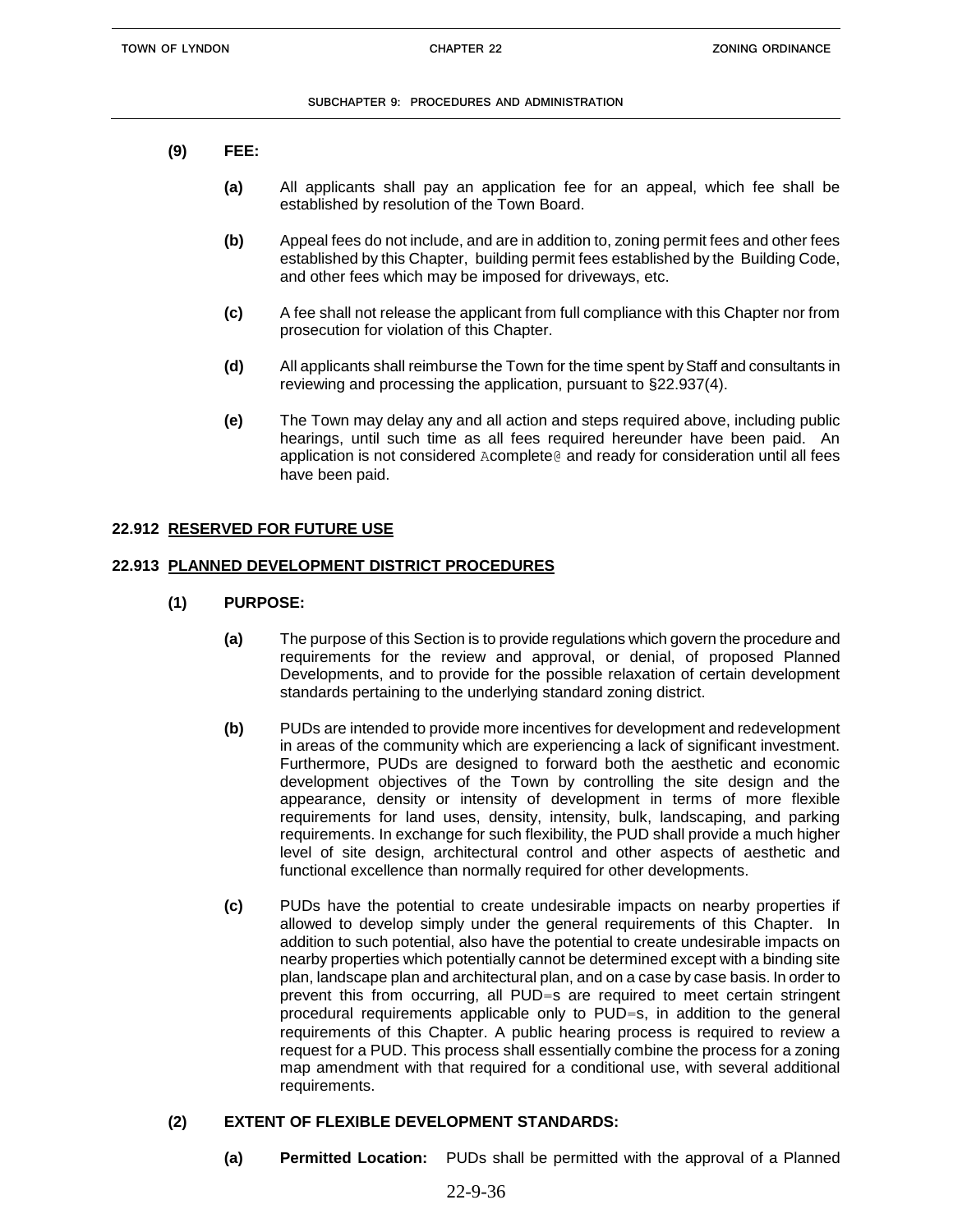Development Zoning District, specific to the approved PUD, within all zoning districts.

- **(b) Flexible Development Standards:** The following exemptions to the development standards of the underlying zoning district may be provided with the approval of a PUD:
	- **1. Land Use Requirements:** All land uses listed as AResidential@, AInstitutional@, or ACommercial@ in Subchapter 2 may be permitted within a PUD.
	- **2. Density and Intensity Requirements:** All requirements listed in Subchapter 2 for residential density and nonresidential intensity may be waived or modified within a PUD.
	- **3. Bulk Requirements:** All bulk requirements listed in Subchapter 2 may be waived or modified within a PUD.
	- **4. Landscaping Requirements:** All requirements listed in Subchapter 6 may be waived or modified within a PUD.
	- **5. Parking and Loading Requirements:** All requirements listed in Sections 22.509 and 22.511 may be waived or modified within a PUD.
- **(c) Requirements to Depict All Aspects of Development:** Only development which is explicitly depicted on the required site plan approved by the Town Board as part of the approved PUD, shall be permitted, even if such development (including all aspects of land use, density and intensity, bulk, landscaping, and parking and loading), is otherwise listed as permitted in Subchapter 2. Requested exemptions from these standards shall be made explicit by the Applicant in the application, and shall be recommended by the Plan Commission and approved explicitly by the Town Board. If not so requested and approved, such exemptions shall not be permitted.
- **(3) INITIATION OF REQUEST FOR APPROVAL OF A PUD:** Proceedings for approval of a PUD shall be initiated:
	- **(a)** By an application of the owner(s) of the subject property;
	- **(b)** By a recommendation of the Plan Commission; or
	- **(c)** By action of the Town Board.
- **(4) APPLICATION REQUIREMENTS:** All applications for proposed PUD=s, regardless of the party of their initiation per (3) above, shall follow each of the process steps in (5) through (8) below.

## **(5) STEP 1: PRE-APPLICATION CONFERENCE:**

- **(a)** The Applicant shall contact the Zoning Administrator to place an informal discussion item for the PUD on the Plan Commission agenda.
- **(b)** To be placed on the agenda, no details are required except the following: the names and addresses of the applicant, the owner of the site, the architect(s), professional engineer(s) and contractor(s) being used on the project (if known), and the address and tax parcel number for the site, and a general description of the proposed PUD.
- **(c)** At the Plan Commission meeting, the Applicant shall engage in an informal discussion with the Plan Commission regarding the potential PD. Appropriate topics for discussion may include the location of the PD, general project themes and images, the general mix of dwelling unit types and/or land uses being considered, approximate residential densities and non-residential intensities, the general treatment of natural features, the general relationship to nearby properties and public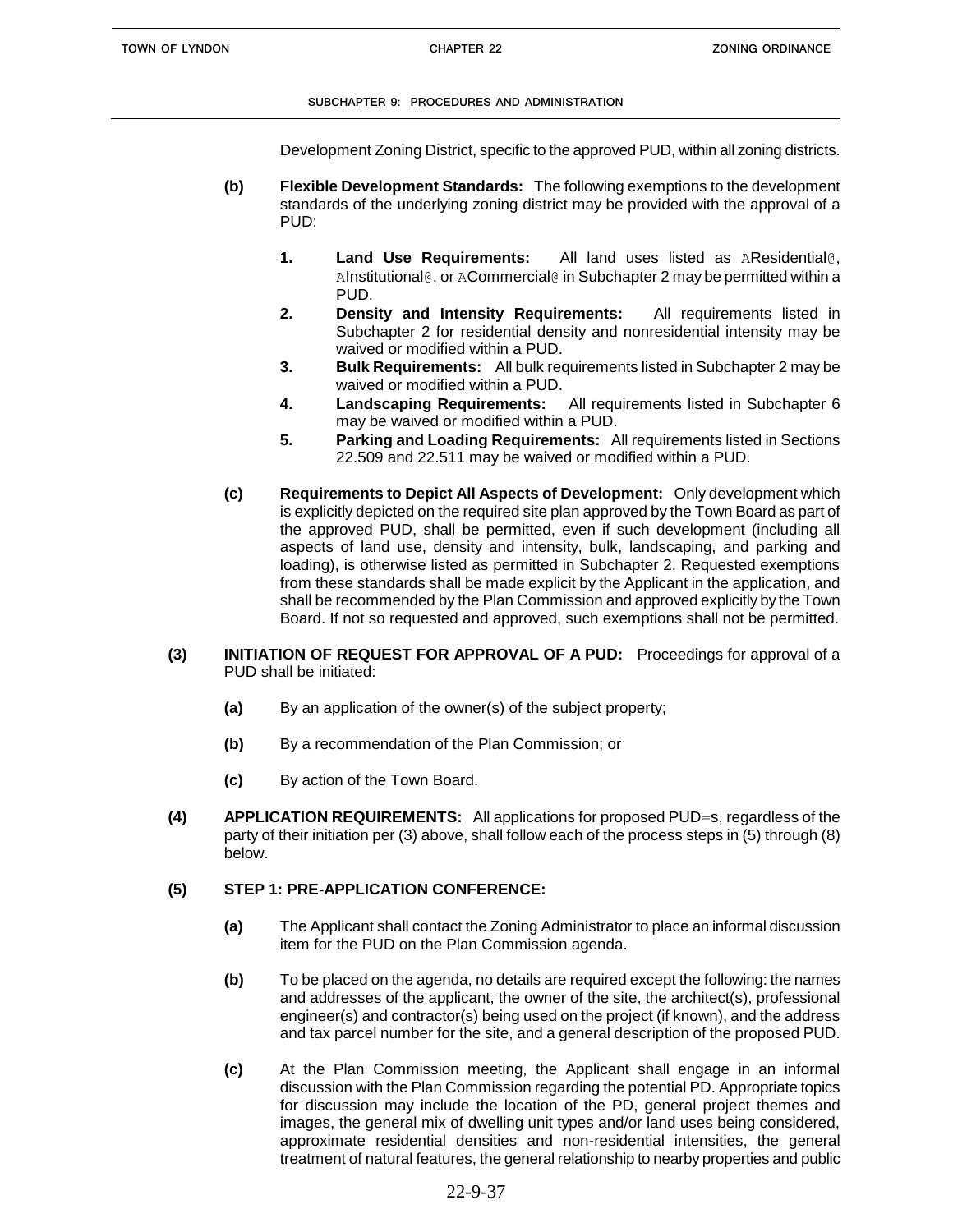streets, and relationship to the Master Plan.

**(d)** Points of discussion and conclusions reached in this stage of the process shall not be binding, directly or indirectly, upon the Applicant or the Town, but shall be considered as merely an informal, non-binding discussion designed to give the Applicant some feedback, positive and/or negative, on the proposal and to give the Plan Commission some general background before proceeding to the next step.

## **(6) STEP 2: CONCEPT PLAN:**

- **(a) Submittal packet:** The Applicant shall submit to the Zoning Administrator a draft PD Concept Plan Submittal Packet, which shall contain all of the following items:
	- **1. Location Map:** A location map of the subject property and its vicinity at 11@ x 17@, as depicted on a copy of the Land Use Plan Map;
	- **2. General Description:** A general written description of proposed PD including:
		- **a.** General project themes and images;
		- **b.** The general mix of dwelling unit types and/or land uses;
		- **c.** Approximate residential densities and non-residential intensities as described by dwelling units per acre, floor area ratio and impervious surface area ratio;
		- **d.** The general treatment of natural features;
		- **e.** The general relationship to nearby properties and public highways;
		- **f.** The general relationship of the project to the Master Plan;
		- **g.** An initial draft list of zoning standards which will not be met by the proposed PD and the location(s) in which they apply and, a complete list of zoning standards which will be more than met by the proposed PD and the location(s) in which they apply. Essentially, the purpose of this listing shall be to provide the Plan Commission with information necessary to determine the relative merits of the project in regard to private benefit versus public benefit, and in regard to the mitigation of potential adverse impacts created by design flexibility; and
	- **3. Requested Exemptions:** A written description of potentially requested exemption from the requirements of the underlying zoning district, in the following order:
		- **a.** Land Use Exemptions;
		- **b.** Density and Intensity Exemptions;
		- **c.** Bulk Exemptions;
		- **d.** Landscaping Exemptions; and
		- **e.** Parking and Loading Requirements Exemptions;
	- **4. Conceptual Plan:** A conceptual plan drawing (at 11@ x 17@) of the general land use layout and the general location of public highways and/or private drives. The Applicant may submit copies of a larger version of the Abubble plan@ in addition to the 11@ x 17@ reduction.
- **(b) Review by Administrator:** The Zoning Administrator, or designee, shall determine whether the PD Concept Submittal Packet fulfills the requirements of section (a) above. If the Zoning Administrator determines that the packet does not fulfill the requirements of section (a) above, he shall return it to the Applicant with a brief statement identifying how it is inadequate. If the Administrator determines that the packet fulfills the requirements of section (a), he shall so notify Applicant and shall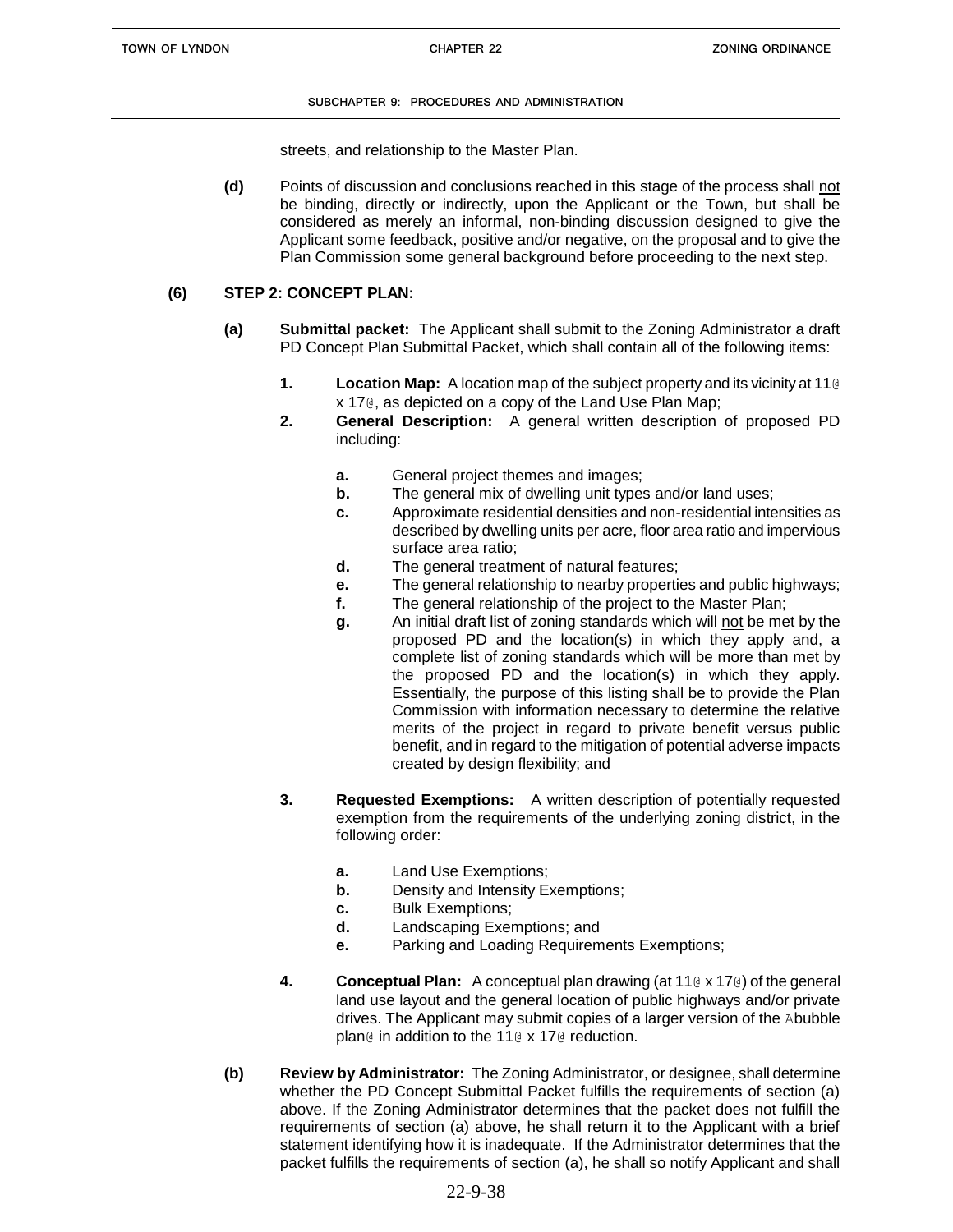place the matter on the Plan Commission agenda.

- **(c) Review by Plan Commission:** At the Plan Commission meeting, the Applicant shall engage in an informal discussion with the Plan Commission regarding the conceptual PD. Appropriate topics for discussion may include the any of the information provided in the PD Concept Plan Submittal Packet, or other items as determined by the Plan Commission.
- **(d) Non-Binding Effect:** Points of discussion and conclusions reached in this stage of the process shall not be binding, directly or indirectly, upon the Applicant or the Town, but shall be considered as merely an informal, non-binding basis for proceeding to the next step. Rationale: The foregoing procedures are intended to give the Plan Commission several informal reviews of the concept plan before introduction of the formal petition for rezoning which accompanies the next step, the formal GDP application. Although time-consuming, this informal process is designed to give the Plan Commission lots of time to consider the PD, and at the same time, give the applicant lots of feed-back so that the time and expense of the formal petition is minimized (or perhaps eliminated), by incorporation into the GDP of the comments and concerns raised during this preliminary informal process.

# **(7) STEP 3: GENERAL DEVELOPMENT PLAN (GDP):**

- **(a) Purpose:** The purpose of this step is to evaluate whether the zoning for the proposed site should be changed from its current zoning to PUD zoning which will create zoning unique to the property. Therefore, the focus of this step is on the same types of issues which affect all changes of zoning, i.e. density, intensity, the mix of use and the arrangement of site design. The details of the PUD are generally reserved for Step 4, but in some cases those details may need to be also addressed in Step 3, depending upon the concerns of the Plan Commission. For example, in Step 3 a general discussion of landscaping exemptions is necessary, but in Step 4 a full and complete landscaping plan is required. However, if landscaping for the site is of particular concern, some of the details reserved for Step 4 may be requested in Step 3. Hence, it is important to understand that while Steps 3 and 4 are separate steps in this Chapter, they may become combined in practice on a case-by-case basis.
- **(b) Submittal Packet:** The Applicant shall submit to the Zoning Administrator a draft GPD Plan Submittal Packet , which shall contain all of the following items:
	- **1. Location Map:** A location map of the subject property and its vicinity at 11@ x 17@, as depicted on a copy of the Land Use Plan Map;
	- **2. Site Map:** A map of the subject property showing all lands for which the planned development is proposed, and all other lands within 200 feet of the boundaries of the subject property, together with the names and addresses of the owners of all lands on said map as the same appear on the current records of the Register of Deeds of Juneau County (as provided by the Town). Said map shall clearly indicate the current zoning of the subject property and its environs, and the jurisdiction(s) which maintains that control. Said map and all its parts and attachments shall be submitted in a form which is clearly reproducible with a photocopier, and shall be at a scale which is not less than one inch equals 800 feet. All lot dimensions of the subject property, a graphic scale, and a north arrow shall be provided.
	- **3. General Description:** A general written description of the proposed PD including: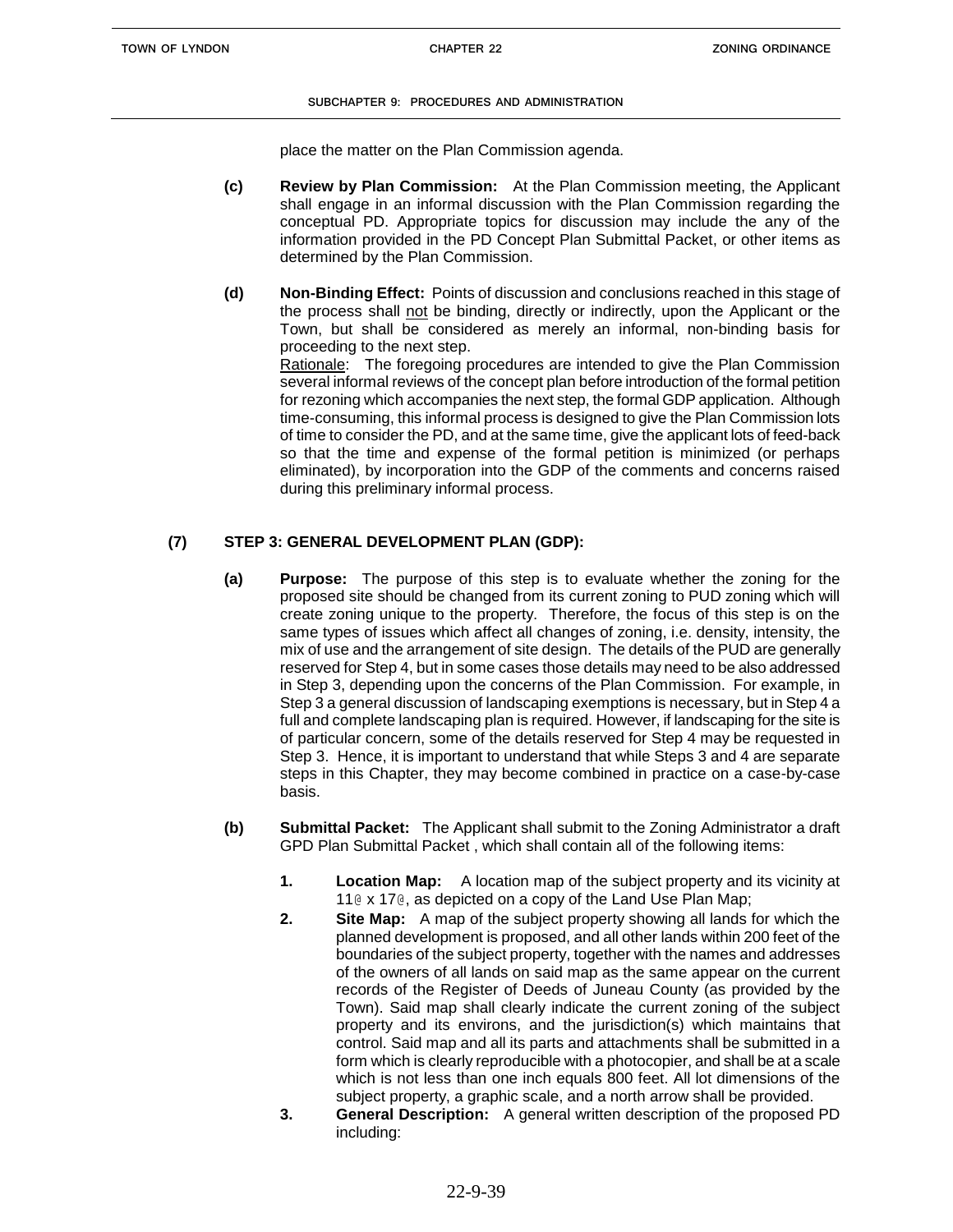- **a.** General project themes and images;
- **b.** The general mix of dwelling unit types and/or land uses;
- **c.** Approximate residential densities and non-residential intensities as described by dwelling units per acre, floor area ratio and impervious surface area ratio;
- **d.** The general treatment of natural features;
- **e.** The general relationship to nearby properties and public streets;
- **f.** The general relationship of the project to the Master Plan;
- **g.** A Statement of Rationale as to why PD zoning is proposed. This shall identify barriers that the Applicant perceives in the form of requirements of standard zoning districts and opportunities for community betterment the Applicant suggests are available through the proposed PD zoning;
- **h.** A complete list of zoning standards which will not be met by the proposed PD and the location(s) in which they apply and a complete list of zoning standards which will be more than met by the proposed PD and the location(s) in which they apply shall be identified. Essentially, the purpose of this listing shall be to provide the Plan Commission with information necessary to determine the relative merits of the project in regard to private benefit versus public benefit, and in regard to the mitigation of potential adverse impacts created by design flexibility;
- **i.** A written description of potentially requested exemption from the requirements of the underlying zoning district, in the following order:
	- 1). Land Use Exemptions;
	- 2). Density and Intensity Exemptions;
	- 3). Bulk Exemptions;
	- 4). Landscaping Exemptions;
	- 5). Parking and Loading Requirements Exemptions.
- **4. GDP Drawing:** A General Development Plan Drawing at a minimum scale of 1 $@=100=$  (11 $@x$  17 $@$  reduction shall also be provided by Applicant) of the proposed project showing at least the following information in sufficient detail to make an evaluation against criteria for approval:
	- **a.** A conceptual plan drawing (at 11<sup>®</sup> x 17<sup>®</sup>) of the general land use layout and the general location of public highways and/or private drives. The Applicant may submit copies of a larger version of the Abubble plan@ in addition to the 11@ x 17@ reduction;
	- **b.** Location of recreational and open space areas and facilities and specifically describing those that are to be reserved or dedicated for public acquisition and use;
	- **c.** Statistical data on minimum lot sizes in the development, the approximate areas of large development lots and pads, density/intensity of various parts of the development, floor area ratio, impervious surface area ratio and landscape surface area ratio of various land uses, expected staging, and any other plans required by the Plan Commission or Town Board; and
	- **d.** Notations relating the written information provided in (7)(b)3., above to specific areas on the GDP Drawing.
- **5. Landscaping:** A general conceptual landscaping plan for subject property, noting approximate locations of foundation, street, yard and paving, landscaping, and the compliance of development with all landscaping requirements of this Ordinance (except as noted in the listing of exceptions) and the use of extra landscaping and bufferyards.
- **6. Signage:** A general signage plan for the project, including all project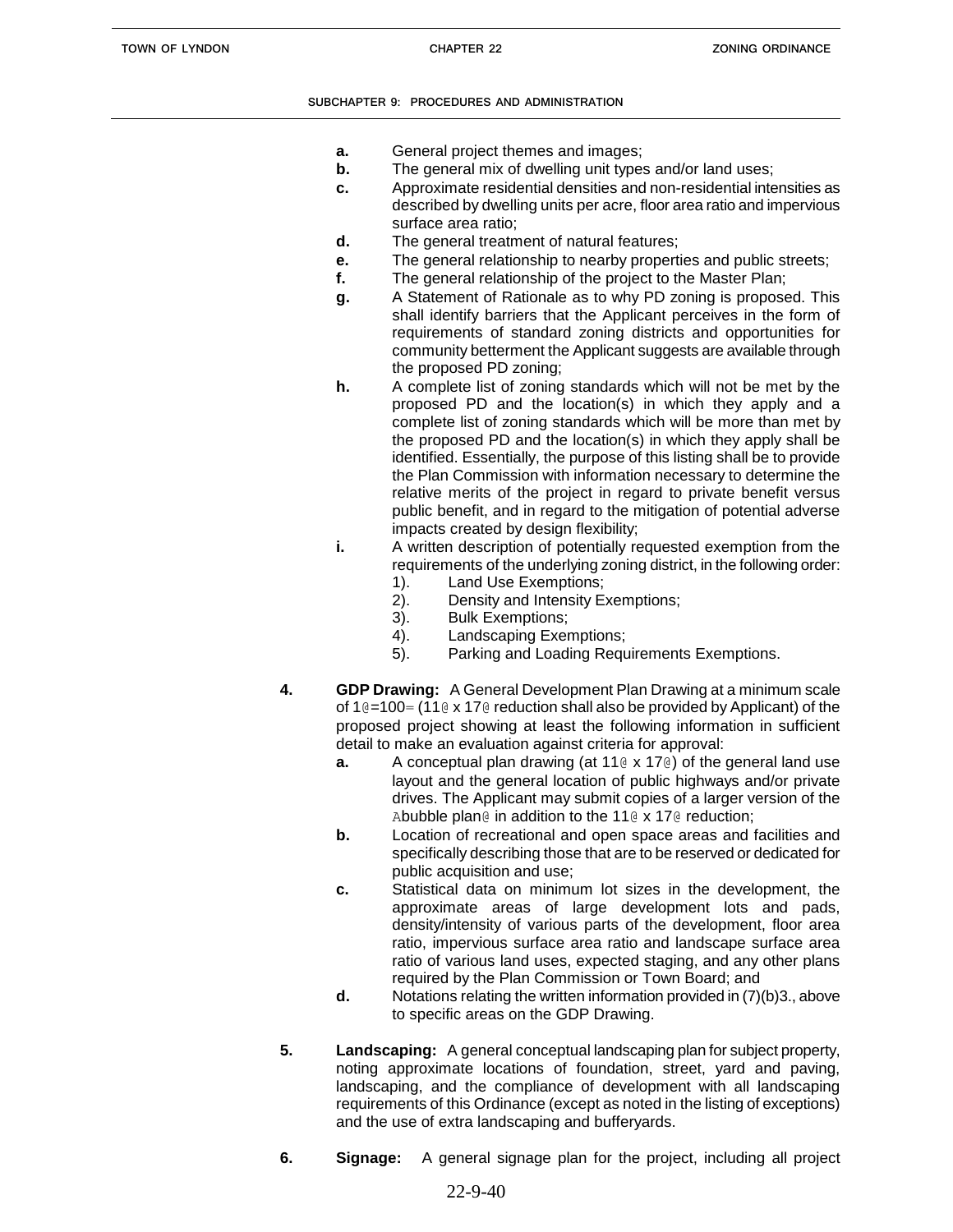identification signs and concepts for public fixtures and signs (such as street light fixtures and/or poles or street sign faces and/or poles) which are proposed to vary from Town standards or common practices.

- **7. Written Justification:** Written justification for the proposed Planned Development. (The Applicant is advised to use the requirements of the conditional use procedure to develop said written justification.)
- **(c) Review by Administrator:** The Zoning Administrator, or designee, shall determine whether the GPD Submittal Packet fulfills the requirements of section (b) above. If the Administrator determines that the packet does not fulfill the requirements of section (b) above, he shall return it to the Applicant with a brief statement identifying how it is inadequate. If the Administrator determines that the packet does fulfill the requirements of section (b) above, he shall so notify Applicant and shall place the matter on the Plan Commission agenda.
- **(d) Review by Plan Commission:** The process for review and approval of the GDP shall be identical to that for conditional use permits per §22.904 of this ordinance and (if land is to be divided) to that for preliminary and final plats of subdivision per the Town Code.

# **(8) STEP 4: PRECISE IMPLEMENTATION PLAN (PIP):**

- **(a) Purpose:** The purpose of this step is to obtain all the details necessary to establish specific conditions on the proposed development and operations. It is akin to a conditional use permit application for the whole development.
- **(b) Submittal Packet:** After the effective date of the rezoning to PUD/GDP, the Applicant may file an application for a proposed Precise Implementation Plan (PIP) with the Zoning Administrator, which shall contain all of the following items:
	- **1. Location Map:** A location map of the subject property and its vicinity at 11@ x 17@, as depicted on a copy of the Land Use Plan Map. The area included in a Precise Implementation Plan may be only a portion of the area included in a previously approved General Implementation Plan.
	- **2. Ownership Map:** A map of the subject property showing all lands for which the planned development is proposed, and all other lands within 200 feet of the boundaries of the subject property, together with the names and addresses of the owners of all lands on said map as the same appear on the current records of the Register of Deeds of Juneau County (as provided by the Town). Said map shall clearly indicate the current zoning of the subject property and its environs, and the jurisdiction(s) which maintains that control. Said map and all its parts and attachments shall be submitted in a form which is clearly reproducible with a photocopier, and shall be at a scale which is not less than one inch equals 800 feet. All lot dimensions of the subject property, a graphic scale, and a north arrow shall be provided.
	- **3. Written Description:** A general written description of proposed PIP including:
		- **a.** Specific project themes and images;
		- **b.** The specific mix of dwelling unit types and/or land uses;
		- **c.** Specific residential densities and non-residential intensities as described by dwelling units per acre, floor area ratio and impervious surface area ratio;
		- **d.** The specific treatment of natural features;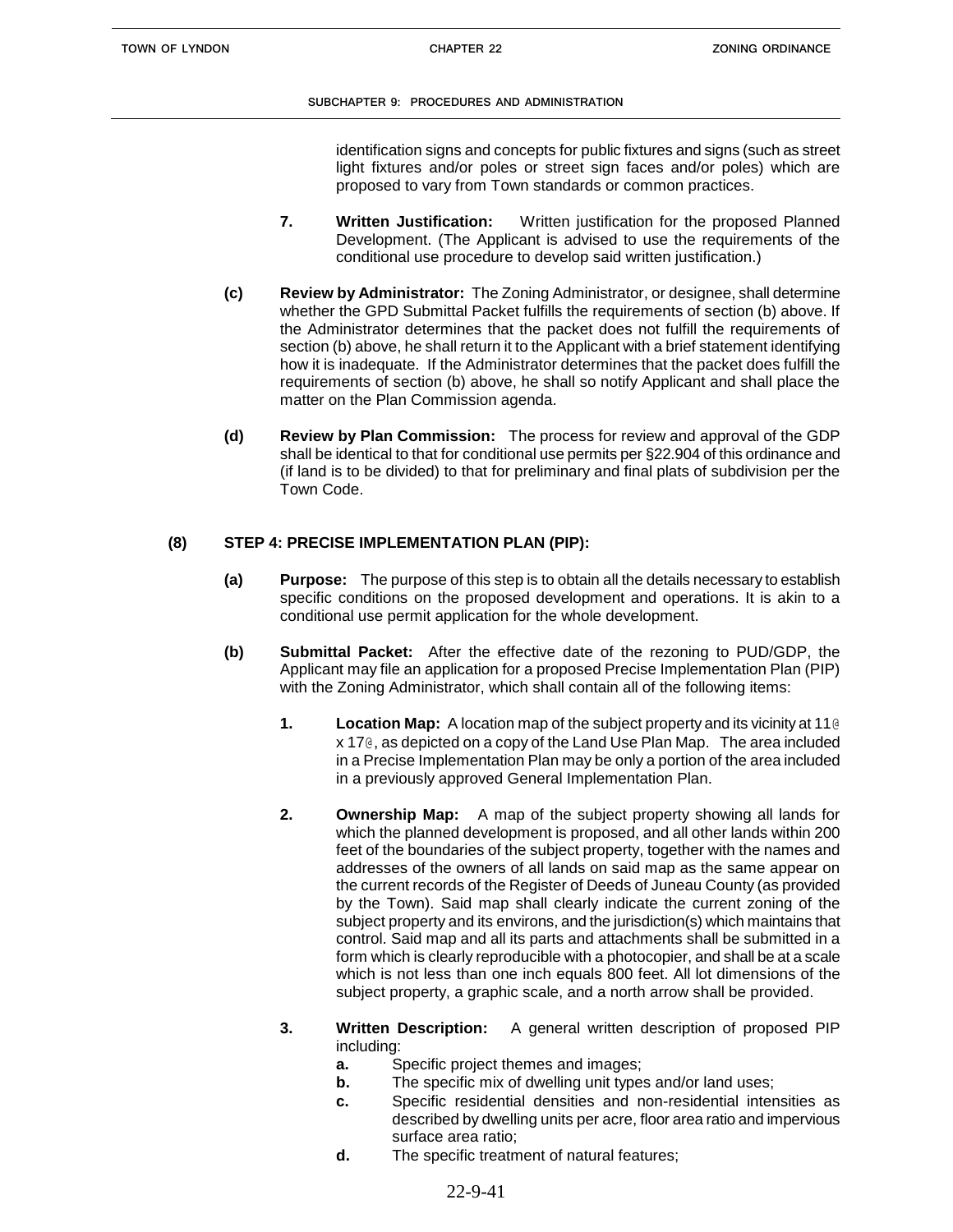- **e.** The specific relationship to nearby properties and public streets.
- **f.** A Statement of Rationale as to why PUD zoning is proposed. This shall identify barriers that the Applicant perceives in the form of requirements of standard zoning districts and opportunities for community betterment the Applicant suggests are available through the proposed PUD zoning.
- **g.** A complete list of zoning standards which will not be met by the proposed PIP and the location(s) in which they apply and a complete list of zoning standards which will be more than met by the proposed PIP and the location(s) in which they apply shall be identified. Essentially, the purpose of this listing shall be to provide the Plan Commission with information necessary to determine the relative merits of the project in regard to private benefit versus public benefit, and in regard to the mitigation of potential adverse impacts created by design flexibility.
- **4. Plan Drawing:** A Precise Implementation Plan Drawing at a minimum scale of  $10=100=$  (110 x 170 reduction shall also be provided by Applicant) of the proposed project showing at least the following information in sufficient detail to make an evaluation against criteria for approval:
	- **a.** A PIP site plan conforming to all the requirements of Section 22.908(3). If the proposed Planned Development is a group development (per Section 22.414) a proposed preliminary plat or conceptual plat shall be provided in addition to the required site plan.
	- **b.** Location of recreational and open space areas and facilities and specifically describing those that are to be reserved or dedicated for public acquisition and use;
	- **c.** Statistical data on minimum lot sizes in the development, the precise areas of all development lots and pads, density/intensity of various parts of the development, floor area ratio, impervious surface area ratio and landscape surface area ratio of various land uses, expected staging, and any other plans required by the Plan Commission or Town Board; and
	- **d.** Notations relating the written information provided in (8)(b)3., above to specific areas on the GDP Drawing.
- **5. Landscaping:** A landscaping plan for subject property, specifying the location, species, and installed size of all trees and shrubs. This plan shall also include a chart which provides a cumulative total for each species, type and required location (foundation, yard, street, paved area or bufferyard) of all trees and shrubs.
- **6. Exteriors:** A series of building elevations for the entire exterior of all buildings in the Planned Development, including detailed notes as to the materials and colors proposed.
- **7. Signage**: A general signage plan for the project, including all project identification signs, concepts for public fixtures and signs (such as street light fixtures and/or poles or street sign faces and/or poles), and group development signage themes which are proposed to vary from Town standards or common practices.
- **8. Organizational structure:** A general outline of the intended organizational structure for a property owners association, if any; deed restrictions and provisions for private provision of common services, if any.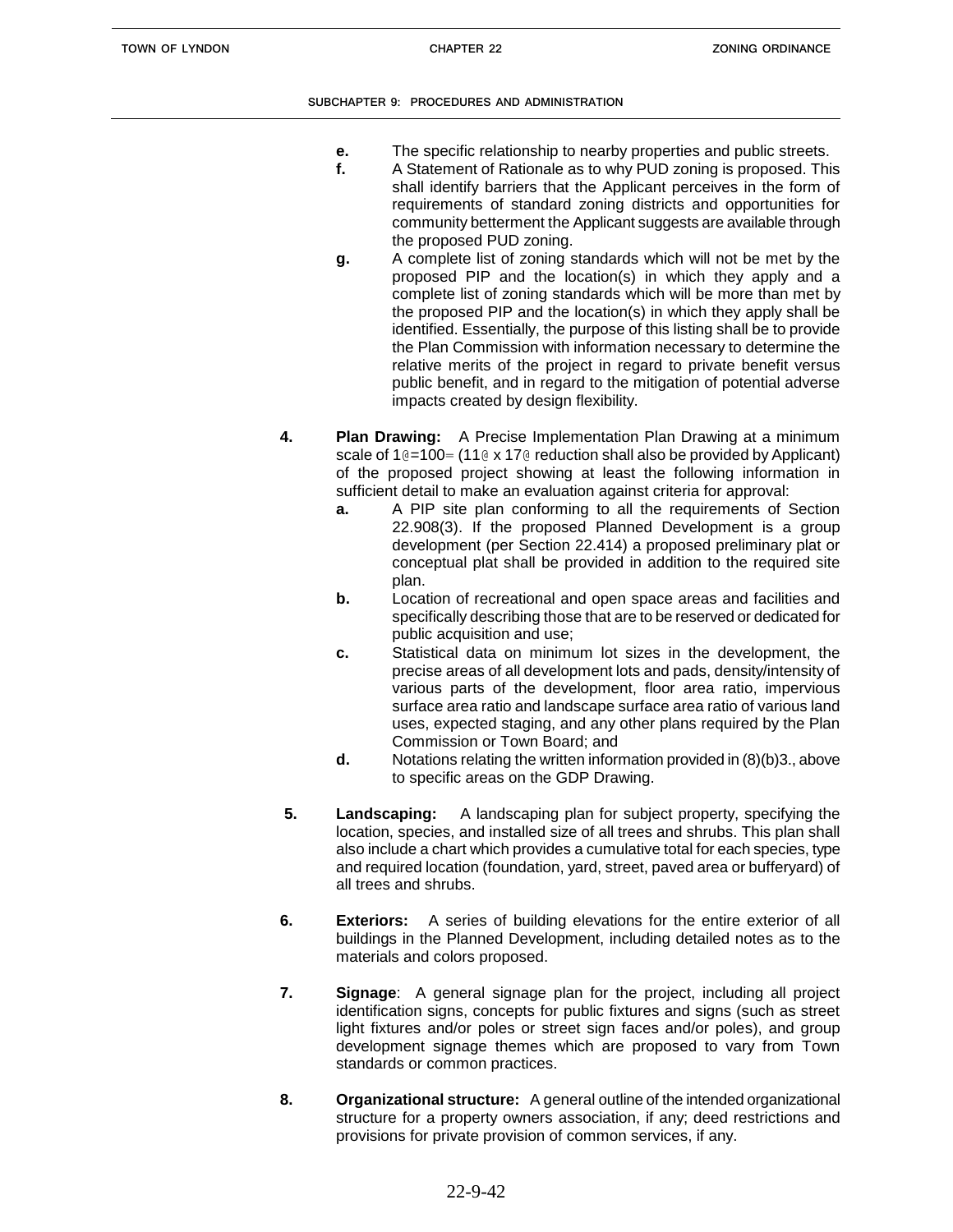- **9. Consistency with GDP:** A written description which demonstrates the full consistency of the proposed PIP with the approved GDP.
- **10. Variations:** All variations between the requirements of the applicable PD/GDP zoning district and the proposed PIP development.
- **11. Public Works:** The Applicant shall submit proof of financing capability pertaining to construction and maintenance and operation of public works elements of the proposed development.
- **12. Design Info:** The Precise Implementation Plan (PIP) submission may include site plan and design information, allowing the Plan Commission to combine design review and review of the PIP. Design review may, at the choice of the Applicant, be deferred until a later time when specific site and building developments will be brought forth.
- **13. Other:** The Plan Commission or Town Board may specify other plans, documents or schedules that must be submitted prior to consideration or approval of the PIP, as such may be relevant to review.
- **(c) Review by Zoning Administrator:** The Zoning Administrator, or designee, shall determine whether the PIP fulfills the requirements of section (b) above. If the Administrator determines that the PIP does not fulfill the requirements of section (b) above, he shall return it to the Applicant with a brief statement identifying how it is inadequate. If the Administrator determines that the PIP does fulfill the requirements of section (b) above, he shall so notify Applicant and shall place the matter on the Plan Commission agenda.
- **(d) Process for Review:** The process for review and approval of the PUD shall be identical to that for conditional use permits per §22.904 of this ordinance and (if land is to be divided) to that for preliminary and final plats of subdivision per the Town Code, except that in addition to approval by the Plan Commission, all PUD=s must also be approved by the Town Board. Rationale: Creation of a PUD is tantamount to an amendment to the Zoning Map and Zoning Regulations and, therefore, should be reviewed and approved by the Town Board.
- **(e) Development Time Table:** All portions of an approved PUD/PIP not fully developed within five years of final Town Board approval shall expire, and no additional PUDbased development shall be permitted. The Town Board may extend this five years period by up to five additional years via a majority vote following a public hearing.
- **(9) REVIEW AND ACTION BY THE TOWN BOARD:** The Town Board shall consider the Plan Commission=s recommendation regarding the PUD. The Board may request further information and/or additional reports from the Plan Commission, Zoning Administrator, and/or the Applicant. The Board may conduct one or more meetings on the Application. The Town Board may approve the PUD as originally proposed, may approve the PUD with modifications (per the recommendations of the Zoning Administrator, the Plan Commission, authorized outside experts, or its own members), or may deny the PUD. If the Board wishes to make significant changes to the PUD, as recommended by the Plan Commission, then the procedure set forth in Steps (3) and (4) above shall again be followed prior to Board action. The Board=s approval of a PUD shall be considered the approval of a unique request, and shall not be construed as precedent for any other proposed PUD.
- **(10) MINOR CHANGES:** During the construction of a PUD, the Zoning Administrator, with the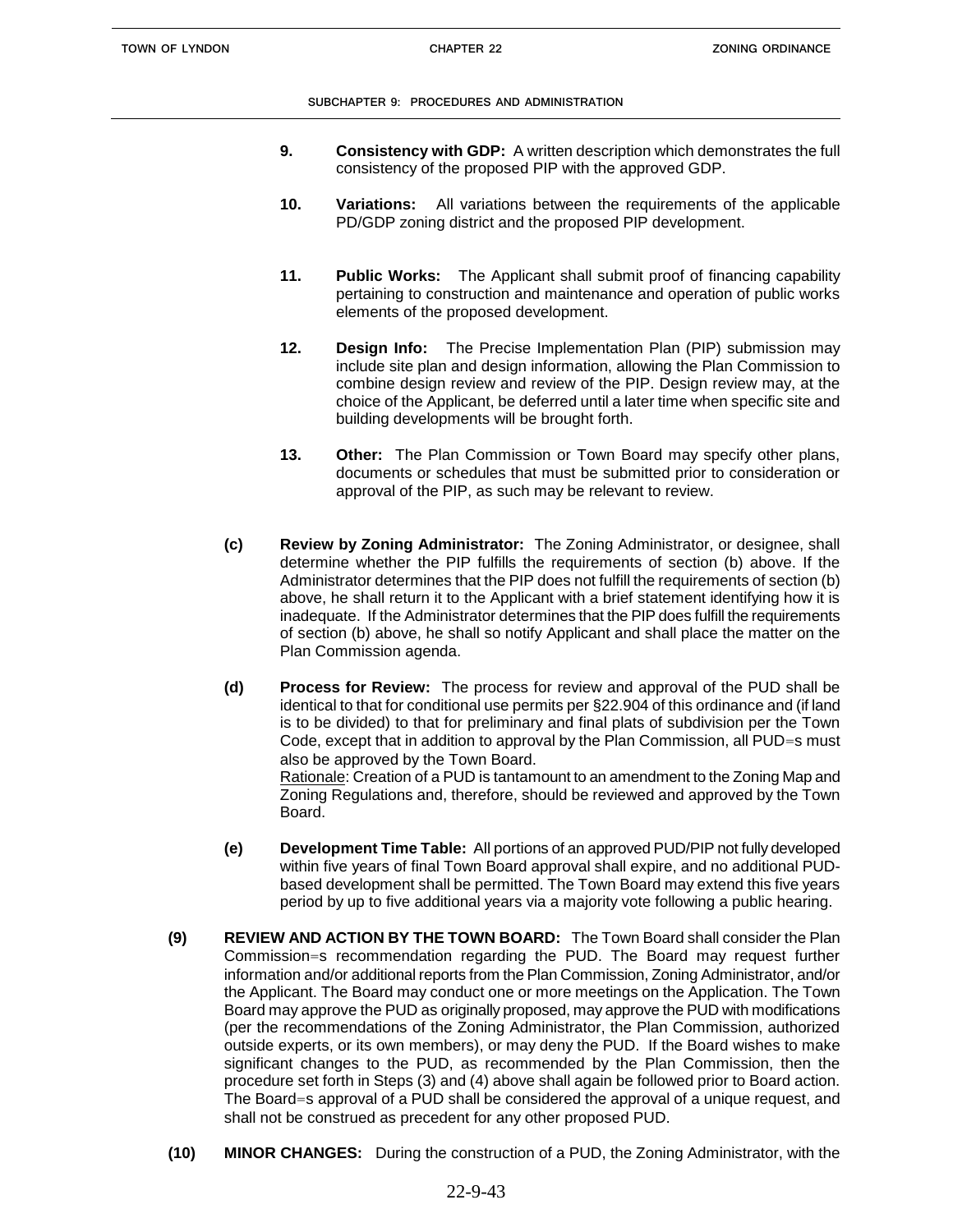consent of the Town Chairman, is authorized to approve minor variations and minor changes to any previously-approved PUD, without compliance with the foregoing procedures, provided the spirit and intent of the original PUD is preserved. All such variations shall be approved in writing and, whenever the variation changes any term or condition of a written resolution previously recorded with the Register of Deeds, the variation shall also be recorded.

Rationale: The intent of this section is to avoid the expensive and time-consuming process of a PUD whenever a minor change is needed. During construction, problems often arise which require minor changes to PUD=s. It is expensive, time-consuming, unnecessary and wasteful for the Applicant, the Plan Commission and the Town to go through the whole PUD process just to approve a minor change.

- **(11) FEE:**
	- **(a)** All applicants for a PUD shall pay an application fee, which fee shall be established by resolution of the Town Board.
	- **(b)** Application fees do not include, and are in addition to, zoning permit fees and other fees established by this Chapter, building permit fees established by the Building Code, and other fees which may be imposed for driveways, etc.
	- **(c)** A fee shall not release the applicant from full compliance with this Chapter nor from prosecution for violation of this Chapter.
	- **(d)** All applicants shall reimburse the Town for the time spent by Staff and consultants in reviewing and processing the application, pursuant to §22.937(4).
	- **(e)** The Town may delay any and all action and steps required above, including public hearings, until such time as all fees required hereunder have been paid. An application is not considered Acomplete@ and ready for consideration until all fees have been paid.

## **22.914 RESERVED FOR FUTURE USE**

## **22.915 FEES**

- **(1) FEES FOR PROCEDURES REQUESTED BY A PRIVATE PARTY:** The fees for the procedures and permits established by this Chapter shall be established by resolution of the Town Board.
- **(2) FEES FOR PROCEDURES REQUESTED BY THE TOWN:** There shall be no fee in the case of applications filed in the public interest by the Town Board, the Plan Commission, another agency, or any official of the Town.
- **(3) PAYMENT OF FEES:** Fees shall be payable at the time applications are filed with the appropriate officer of the Town (per the requirements of this Chapter), and are not refundable.

## **(4) REIMBURSABLE COSTS:**

**(a) Consultants:** The Town Planner, the Town Engineer, the Town Attorney, and other Town staff, may expend substantial amounts of time in the investigation and processing of the various applications required by this Zoning Ordinance. In addition to staff involvement, the Town may retain the services of professional consultants including, but not limited to engineers, architects, attorneys, urban planners, environmental specialists, landscaping specialists, and recreation specialists in the review, analysis, investigation and processing of such matters.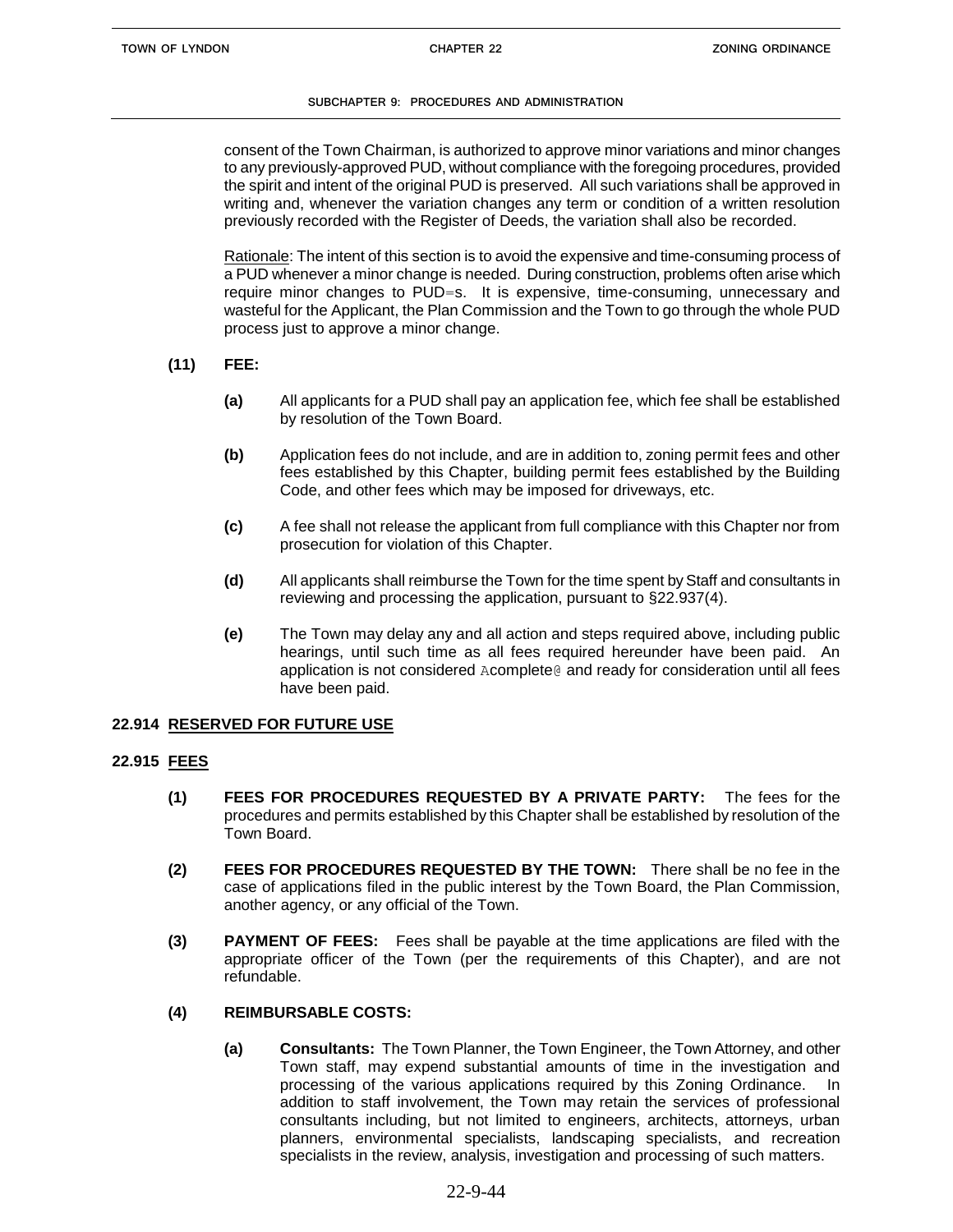- **(b) Payment:** Any person, firm or corporation requesting action by the Town on any application required herein, shall reimburse the Town (within the limits established herein) for (i) the cost of staff time expended in the administration, investigation and processing of applications for such applications and (ii) the cost to the Town charged by any professional consultant retained by the Town to work on any such matter. The amount charged by the Town for Staff time shall be established by Resolution of the Town Board, and the amount charged for retained consultants shall be the amount which the consultant charges to the Town. The amount which may be charged by the Town without agreement from the applicant shall not exceed \$1,000. If the reimbursable costs are likely to exceed \$1,000, the Town shall notify the applicant of the same and shall negotiate an agreement with the applicant regarding the payment of any costs exceeding \$1,000. Such agreement shall be negotiated before such costs are incurred, and notwithstanding any provision herein to the contrary, the Town may withhold action on any matter until such agreement has been reached.
- **(c) Collection of Costs:** The Town may require all or part of these costs to be paid in advance by the applicant, or the Town may withhold action on any matter until payment has been received from the applicant. Any costs not paid by the applicant may be assigned by the Town as a special assessment or charge against the subject property, or may be collected from the applicant through any procedure permitted by law.
- **(d) Appeal or Waiver of Costs:** An applicant may appeal to the Town Board the payment of costs or the terms of any agreement regarding the payment of costs. The Town Board, by resolution, may alter any such agreement or may waive all or part of any costs for any specific project, or may authorize other Staff or the Plan Commission to waive such costs.

### **22.916 RESERVED FOR FUTURE USE 22.917 VIOLATIONS AND PENALTIES**

- **(1) VIOLATION OF THIS CHAPTER:** It shall be unlawful for any owner, occupant, contractor, developer, builder, electrician, plumber, or other person or entity, to build, construct, maintain or repair or use any land or structure, or to engage in any development activity (including disruption of protected vegetation), in violation of any of the provisions of this Chapter, or otherwise neglect, refuse or fail to comply with this Chapter's requirements. Any and all persons (including the owner, occupant, contractor, developer, builder, electrician, plumber, etc.) who violate(s) or fail(s) to comply with any of the provisions of this Chapter shall, upon conviction thereof, be subject to the penalties set forth in Subsection (2), below, and in addition, shall pay all costs and expenses, including actual reasonable attorney=s and other fees involved in the case. Each day a violation exists or continues shall constitute a separate offense. Each person participating in or committing the offense shall be liable.
- **(2) PENALTIES:** Any person, firm, corporation or other legal entity, who fails to comply with the provisions of this Code or any order of the Zoning Administrator, shall, upon conviction thereof, forfeit not less than \$10.00 nor more than \$200.00 plus the costs of prosecution for each violation.
- **(3) TOWN CORRECTION OF VIOLATION:** In addition to any other penalty imposed by this Subchapter for a violation of the provisions of this Chapter, the Town reserves and maintains the continued right to abate violations of this Chapter.
- **(4) HAZARDOUS CONDITION CAUSED BY VIOLATION OF THIS CHAPTER:** If the Zoning Administrator determines that a violation of this Chapter exists, and further determines that the nature of such violation poses a great and immediate danger to the public health, safety,